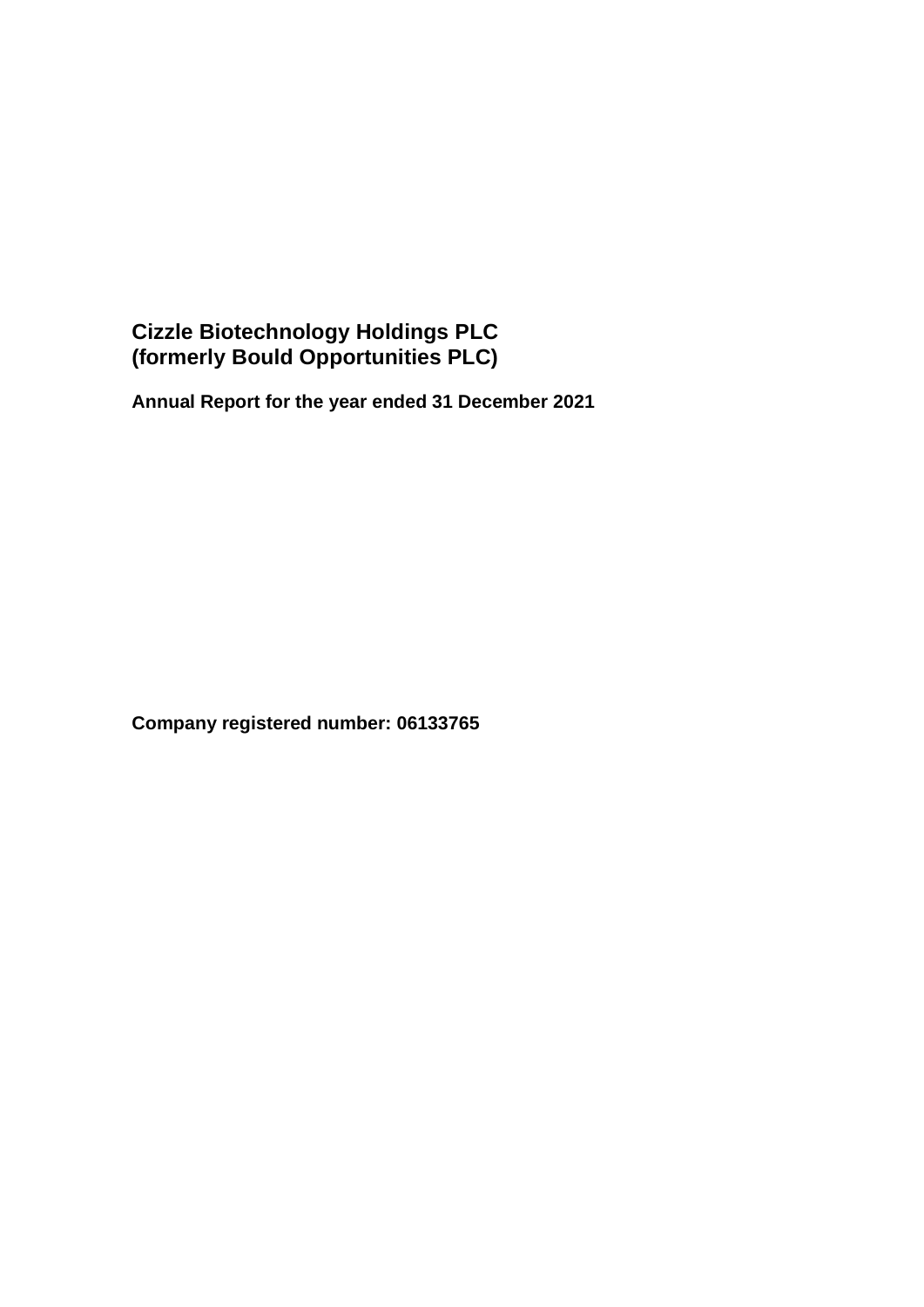# **Annual Report for the year ended 31 December 2021**

# **Contents**

# **Page**

| Independent Auditor's report to the members of Cizzle Biotechnology Holdings PLC  27 |
|--------------------------------------------------------------------------------------|
|                                                                                      |
|                                                                                      |
|                                                                                      |
|                                                                                      |
|                                                                                      |
|                                                                                      |
|                                                                                      |
|                                                                                      |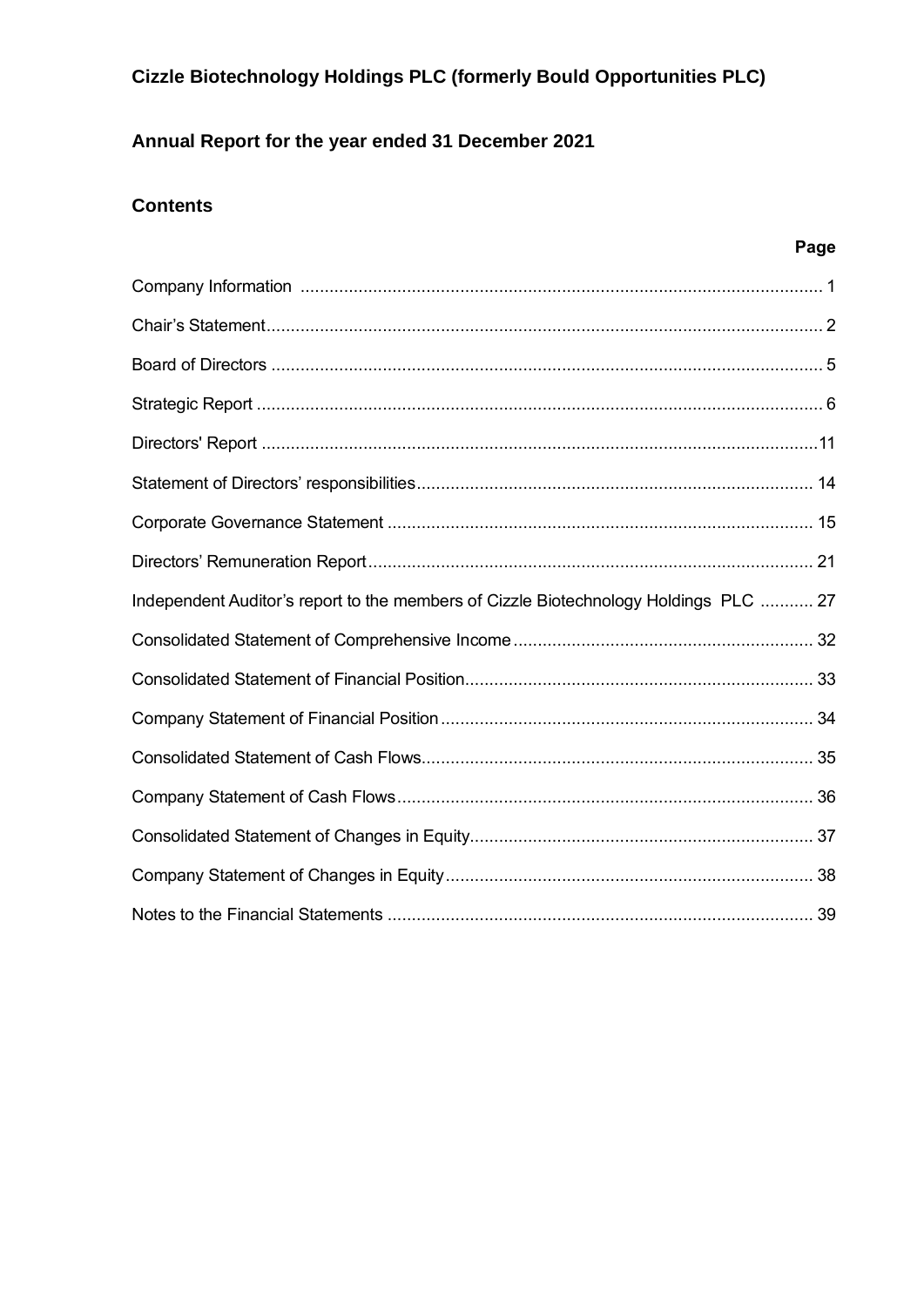# **Company Information**

### **Directors**

Allan Syms Nigel Lee Prof. Dawn Coverley John Treacy

### **Company Secretary**

SGH Company Secretaries Limited Appointed 14 May 2021 CFO Solutions Limited Resigned 14 May 2021

# **Registered Number**

06133765

### **Registered Office**

6<sup>th</sup> floor, 60 Gracechurch Street London EC3V 0HR

### **Financial Public Relations**

IFC Advisory Limited [cizzle@investor-focus.co.uk](mailto:cizzle@investor-focus.co.uk) Birchin Court, 20 Birchin Lane London EC3V 9DU

### **Financial Adviser**

Allenby Capital Limited 5 St. Helen's Place London, EC3A 6AB

### **Broker**

Novum Securities Limited 2<sup>nd</sup> floor, Lansdowne House 57 Berkeley Square London W1J 6ER

### **Solicitors**

London Birmingham<br>EC2N 4BQ B4 6AA  $EC2N$  4BQ

### **Auditor**

PKF Littlejohn LLP Statutory Auditor 15 Westferry Circus London E14 4HD

### **Registrar**

Neville Registrars Neville House Steelpark Road Halesowen B62 8HD

Cooley (UK) LLP Shakespeare Martineau 22 Bishopsgate No 1 Colmore Square

Executive Chair Finance Director (appointed 14 May 2021) Non-Executive (appointed 14 May 2021) Non- Executive Martin Lampshire Mon-Executive (resigned 14 May 2021)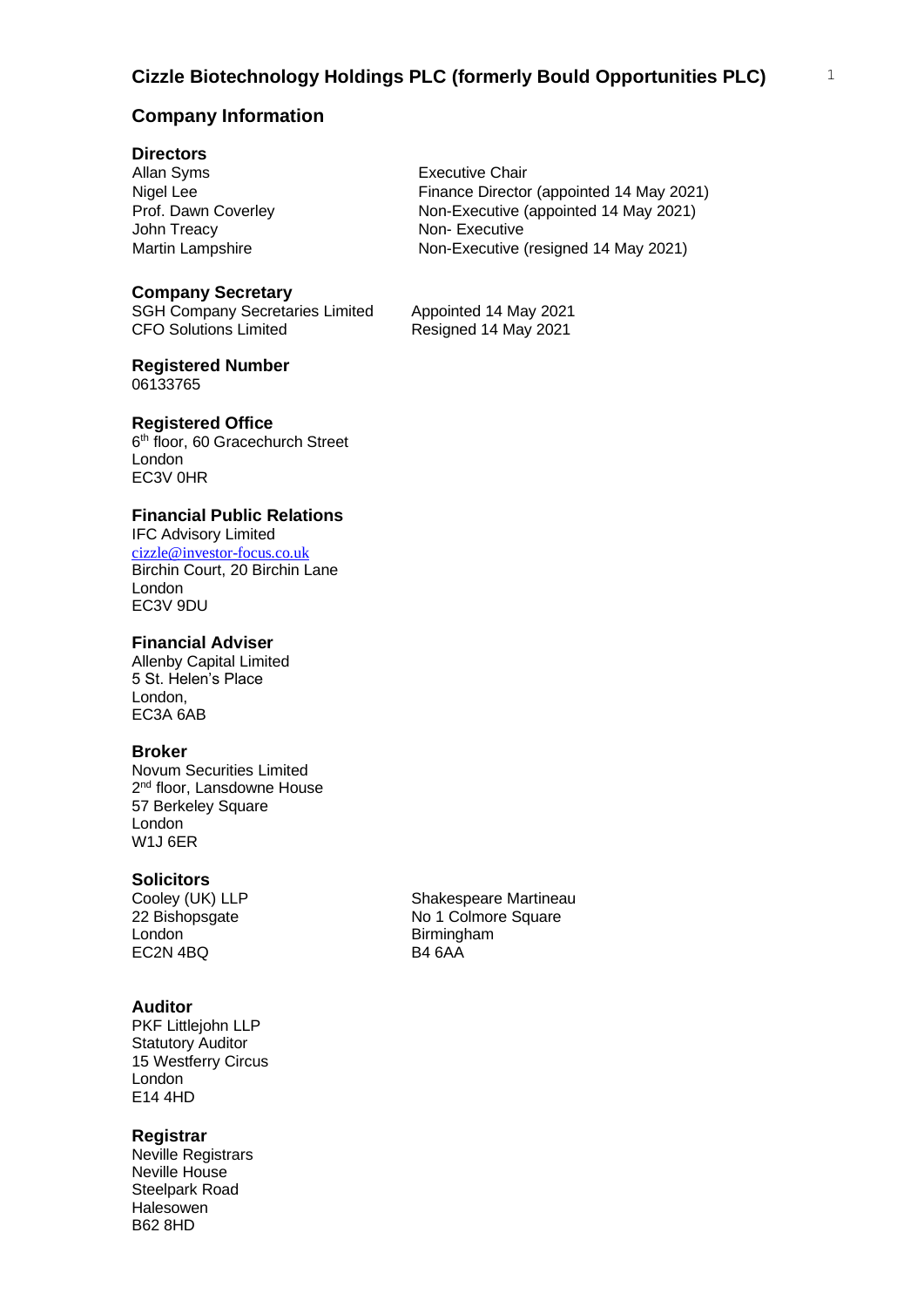### **Chair's Statement**

I am pleased to report on the Group's activities and results for 2021 during which we announced the acquisition of Cizzle Biotechnology Limited ("CBL") on 14 May 2021 and admission to trading on the London Stock Exchange by way of a Standard Listing, raising proceeds of £2,200,000 before expenses from the issue of new shares. We changed the company name from Bould Opportunities plc to Cizzle Biotechnology Holdings plc to better reflect the Group's ambitions to become a leading biotechnology business focussed on early-stage cancer detection through the commercialisation of its proprietary CIZ1B biomarker technology developed by Professor Dawn Coverley and her team at the University of York for the early detection of lung cancer.

The Group has made significant progress during 2021 and so far in 2022. In addition to implementing our strategy to develop a regulatory approved commercial, diagnostic laboratory immunoassay for early-stage lung cancer, we have broadened our interests in the detection of a range of other earlystage cancers, expanded our potential customer base to include the pharmaceutical industry through diagnostic tests that can help in the development of personalised medicines, so called "companion diagnostics" and secured royalty bearing rights to the sale of such drugs in the longer term.

To achieve this we have entered into a number of strategic supply agreements, extended our research and development programme with the University of York, secured an important companion diagnostic development project for autoimmune diseases worth up to £1m with St George Street Capital ("SGSC") and invested in royalty arrangements for their therapeutic asset (AZD1656) for the potential treatment of inflammatory diseases, including those linked with COVID 19.

The Group has also begun the process of selecting appropriate industrial development and distribution partners that will facilitate access to major markets globally and we are pleased to announce a royalty bearing strategic partnership in China to help address the country's challenge of reducing nearly 715,000 deaths caused by lung cancer in 2020. (Source:<https://www.statista.com/statistics/1053667/china-cancer-death-number-by-type/> ).

#### **Research and Development**

The Group is developing a blood test for the early detection of lung cancer. Its proof of concept prototype test is based on the ability to detect a stable plasma biomarker, a variant of CIZ1 known as CIZ1B. CIZ1 is a naturally occurring cell nuclear protein involved in DNA replication, and the targeted CIZ1B variant is highly correlated with early stage lung cancer. Currently the laboratory test developed by Professor Dawn Coverley at The University of York, has been used to validate the use of CIZ1B to detect lung cancer, and a proof of concept prototype test developed, which is compatible with potential use within a hospital laboratory setting.

In June 2021 we entered into a Collaboration Agreement with FairJourney Biologics to develop proprietary antibodies. Along with other key suppliers the Group expects to create a range of monoclonal antibodies and reagents that are the foundation for developing immunoassays, and in the future point of care tests not only for early-stage lung cancer but potentially also for other cancers with unmet clinical need.

In September 2021 we announced a new research agreement with The University of York for developing our blood test for the early detection of lung cancer, and potentially other forms of cancer. A further new agreement was announced in April 2022 that extended this work until June 2022.

A research and development agreement was finalised in October 2021 with "SGSC", the UK based biomedical charity to develop a companion diagnostic test for autoimmune disease. Its aim is to develop tests that will operate alongside SGSC's programme for the development of therapeutic assets licensed to SGSC from one of the world's largest pharmaceutical companies, Astra Zeneca. This seeks to address unmet clinical needs in a variety of autoimmune diseases which will significantly broaden the Company's product pipeline for which SGSC will pay the Group £200,000 upfront on commencement of the project and then further milestone payments totalling £1m.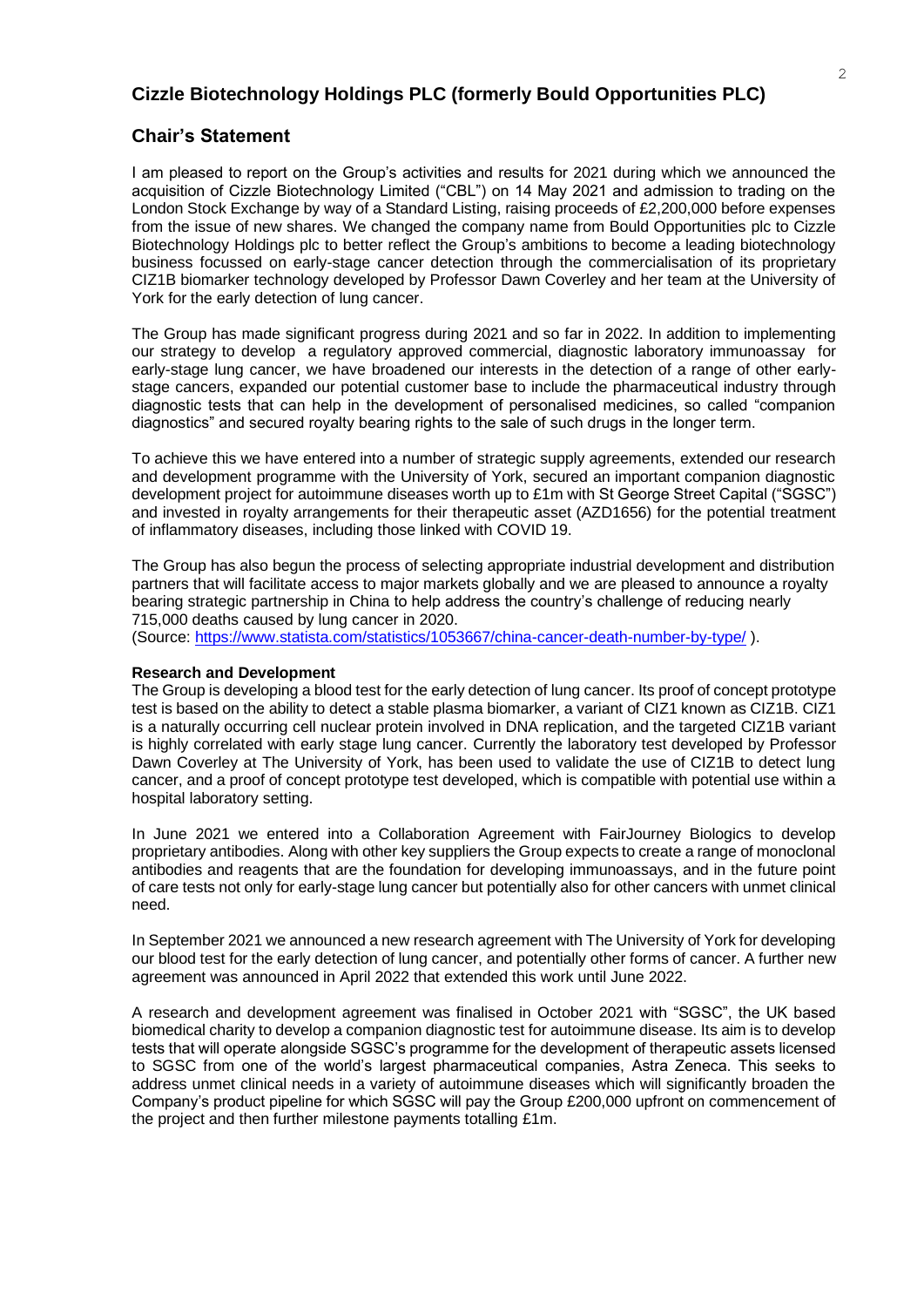# **Chair's Statement (continued)**

### **China**

One of the target markets identified for the Group is in China where we are aware there are serious challenges in being able to detect cancer early, and there is a great need for screening and diagnosing cancers among the Chinese population. Targeted testing can improve timely access to cancer care and save lives. The Group entered into a Memorandum of Understanding ("MOU") with the International Coinnovation Centre for Advanced Medical Technology ("iCCAMT") and Shenzhen Intelliphecy Life.

Technologies Co. Ltd ("Intelliphecy") to develop and market the Group's proprietary early lung cancer diagnostic tests based on the CIZ1B biomarker in China.

In February 2022 a full commercial agreement was executed to develop and market early lung cancer diagnostic tests in China. This agreement will generate future revenues for the Group via a 10% royalty on the sales of all products and services using its proprietary CIZ1B technology and from payment for monoclonal antibodies and reagents.

iCCAMT, founded with German Medical Valley, Robert Bosch GmbH and Sinopharm Group, aims to accelerate global med-tech innovation in the Chinese market, by bringing together world leading expertise. Intelliphecy is aiming to innovate technologies in the hope to win the war against cancer.

### **USA**

On 6 May 2022 the Group announced that it had signed a heads of terms to partner with CorePath Laboratories (CorePath), a full service cancer reference laboratory, to develop and offer its proprietary early-stage lung cancer test throughout the USA. The proposal is that the Group would receive a 15% royalty and royalty sharing arrangements overall offering of products and services using CIZ1B via CorePath in the USA.

Lung cancer is the leading cause of cancer death in the USA, making up almost 25% of all cancer deaths. The American Cancer Society's estimates for lung cancer in the USA for 2022 are:

- About 236,740 new cases of lung cancer annually and about 130,180 deaths from lung cancer each year ( Source: [https://www.cancer.org/cancer/lung-cancer/about/key-statistics.html\)](https://www.cancer.org/cancer/lung-cancer/about/key-statistics.html) ; and
- Currently, there are no simple specific blood tests to detect lung cancer early when targeted interventions can improve timely access to cancer care and save lives. Yet it is estimated that about 8 million Americans qualify as high risk of lung cancer and are recommended to receive annual screening with low-dose CT scans and if half of these high risk individuals were screened, over 12,000 lung cancer deaths could be prevented (Source: Cheung LC, Katki HA, Charurvedi AK, Jemal A, Berg CD. Preventing Lung Cancer Mortality by Computed Tomography Screening: The Effect of Risk-Based Versus U.S. Preventative Services Task Force Eligibility Criteria, 2005-2015. Anals of Internal Medicine. 2018; 168(3):229-32. Doi: 10.7326/M17-2067).

### **Royalty Investment in AZD1656**

In September 2021 the Group entered into a royalty sharing agreement with SGSC to grant the Group potential royalty payments from the commercialisation of SGSC's therapeutic asset AZD1656 of up to £5m, plus potentially further payments from the use of a companion diagnostic. During the year the Group paid a total of £0.2m for this investment.

This supports the strategy of building a portfolio of early cancer detection tests, companion diagnostics and royalty bearing stakes in significant drug assets. SGSC has reported positive results from its ARCADIA clinical trial for diabetes patients with COVID19 and have indicated this may be through the regulation of the patients' immune system (via controlling Regulatory T Cells or "Tregs"). Tregs act to suppress immune response and combat damaging cells potentially reducing serious cardiovascular disease, and also lung diseases that are linked with the development of lung cancer.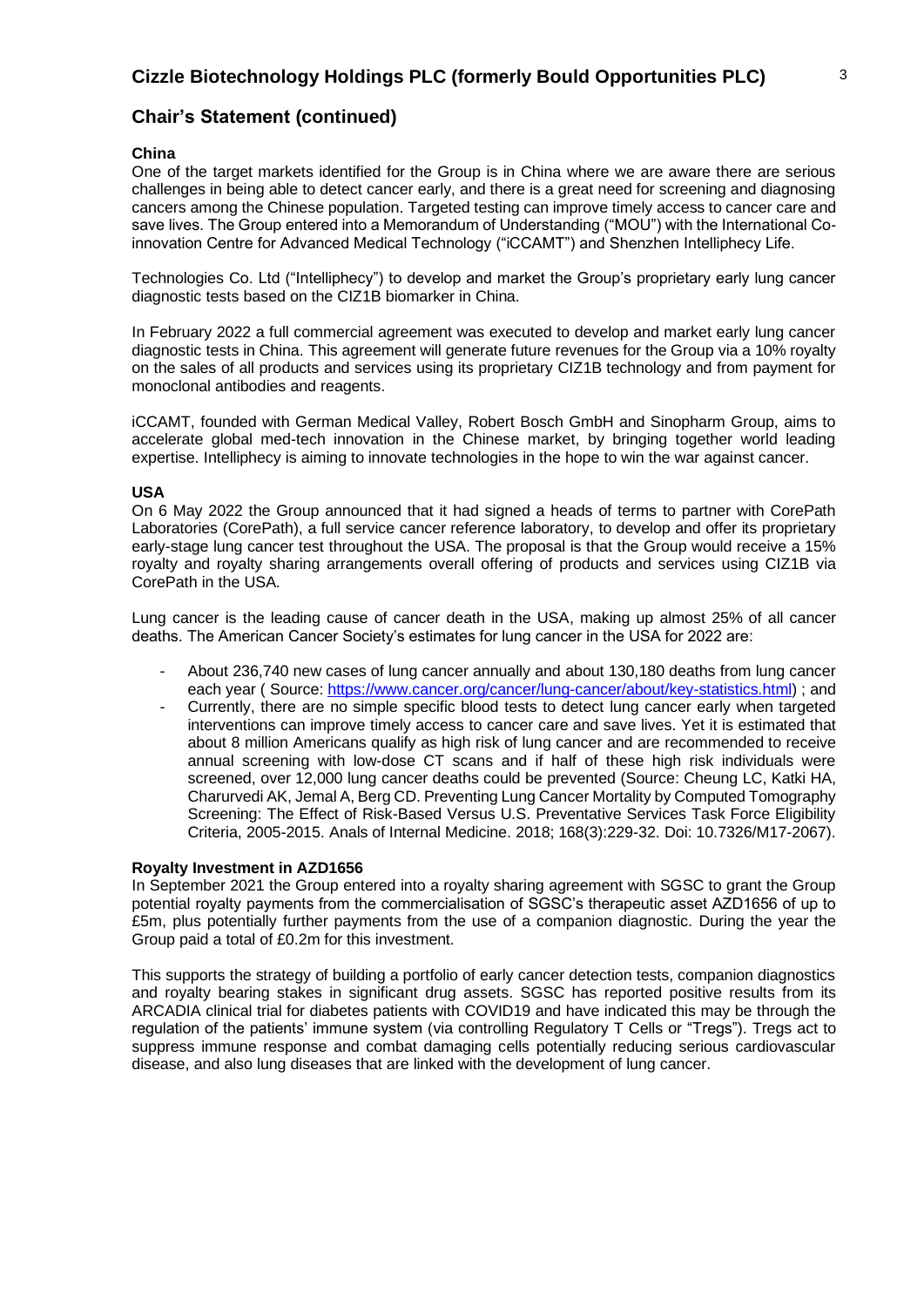# **Chair's Statement (continued)**

In February 2022 the Group announced a further royalty deal in Inflammatory Pulmonary and Cardiovascular diseases with Conduit Pharmaceuticals Ltd ("Conduit") and SGSC to acquire an additional 5% economic interest in the commercialisation of the AZD 1656 asset or such other assets being developed by Conduit or SGSC to treat inflammatory pulmonary and cardiovascular disease. Under the agreement the Group will receive 5% of all sums received by SGSC pursuant to any AstraZeneca ("AZ") commercialisation or sub-licence commercialisation of the AZD 1656 asset in inflammatory pulmonary and cardiovascular diseases, after the deduction of certain sums. The consideration due to SGSC is £1.88m with the initial consideration of £1m being settled through the issue of 25,000,000 new ordinary shares at a price of 4.0p per share, which was a premium of 56.9% to the Company's closing mid-market price of 2.55p on 11 February 2022. The remaining consideration of £0.88m will be payable in new ordinary shares at 4.0p per share, on the earlier of receiving shareholder approval to issue the shares or the first anniversary of completion.

### **Financial overview**

Due to reverse acquisition accounting principles, which are explained in more detail in Note 3 to the financial statements, these consolidated financial statements represent a continuation of the consolidated statements of Cizzle Biotechnology Holdings PLC ("the Company") and its subsidiaries (together referred to as "the Group") and include:

- The assets and liabilities of CBL at their pre-acquisition carrying value amounts and the results for all periods reported: and
- The assets and liabilities of the Company as at 14 May 2021 and its results from the date of reverse acquisition on 14 May 2021 to 31 December 2021.

As the new Group was not in existence in 2020 the comparative results under reverse acquisition rules are those of the existing company, CBL, that effectively completed the acquisition. The financial results for the period to 31 December 2021 are summarized below:

- Corporate expenses, before share option charge and exceptional items: £552,000 (2020 CBL: £14,000);
- Share option charge: £299,000 (2020 CBL: £Nil)
- Exceptional corporate expenses relating to the acquisition: £3,117,000 (2020 CBL: £Nil) which include transaction costs of £303,000 and a non-cash share-based expense of £2,804,000 (explained in Notes 3 and 5);
- Total comprehensive loss: £ 3,921,000 (2020 CBL Loss £ 14,000); and
- Loss per share  $2.4$  p (2020 CBL Loss  $2.8$  p).

**Allan Syms Executive Chair 30 May 2022**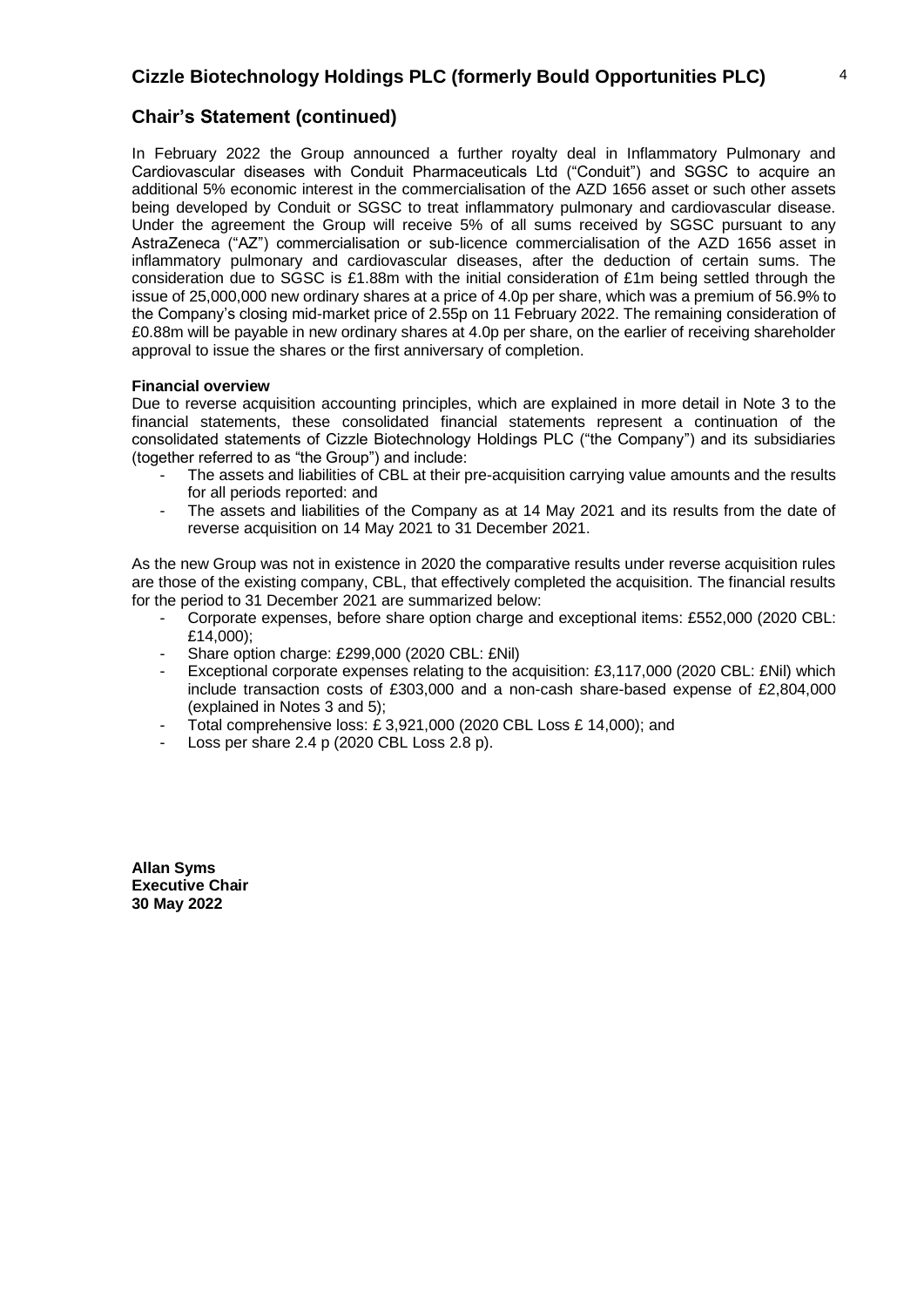### **Dr Allan Syms (Executive Chair), appointed 21 May 2019**

Allan is an experienced international life sciences and technology senior executive, with over 30 years of experience at Board level often as founder or chief executive officer in creating, funding and building emerging technology businesses through to trade sale and IPO. After gaining a PhD in cancer biology at the Tenovus Institute of Cancer Research and postdoctoral fellowships at Baylor College of Medicine in Houston and Oxford University, he began his corporate career at GE Healthcare (formerly Amersham International PLC) to develop novel diagnostic detection systems. He then worked with a number of UK leading universities to spin out and develop technology businesses. Allan has extensive experience in M&A, licensing and managing strategic change becoming corporate marketing director at Integra Biosciences AG a leading Swiss laboratory and diagnostics supplies company. He was previously a specialist adviser on China to the Department of International Trade.

Allan was appointed Non-Executive Chair on 21 May 2019 and was appointed Executive Chair with effect from Admission on 14 May 2021.

### **John Treacy (Non-Executive Director), appointed 29 January 2019**

John is a London-based experienced financier who specialises in working with growing companies. He qualified as a solicitor in the London office of a major international law firm where he specialised in Capital Markets and Mergers & Acquisitions. From there he moved to practice corporate finance in the advisory teams of several prominent UK brokerages where he acted as an adviser to a number of AIM companies and advised on numerous IPOs, acquisitions, debt restructurings and placings.

John is also the Chair of the Audit and Risk Committee and the Chair of the Remuneration Committee.

### **Professor Dawn Coverley (Non-Executive Director), appointed 14 May 2021**

Dawn is a cell biologist with over 20 years' experience in cancer-related research. After a first degree in Genetics (Leicester), and a PhD in biochemistry (Cancer Research UK), she completed postdoctoral training at the University of Cambridge, then moved to the University of York to establish an independent research group in 2002, supported by the Lister Institute of Preventive Medicine. Her research exploits experimental systems that reconstitute fundamental process associated with genome and epigenome stability, and their contribution to the earliest stages of human cancers. She founded Cizzle Biotechnology Limited and raised early stage funding in 2006 to begin development of her research findings into clinically useful products, focused on CIZ1B and the early detection of lung cancer. She is currently principal investigator of an academic research laboratory at the University of York and Scientific Director of Cizzle Biotechnology.

Dawn is also a member of the Audit and Risk Committee and Remuneration Committee.

### **Nigel Lee (Finance Director), appointed 14 May 2021**

Nigel has been a director of CFO Solutions Limited since 2003 which has provided financial advisory services to the Group since 2010, as well as company secretarial services since 2012. CFO Solutions Limited ceased providing these services to the Group on 14 May 2021. He is also a part-time Finance Director of Kent Surrey Sussex AHSN Limited. He was financial director/controller in two IT services and software companies between 1999 to 2003 and prior to that had 11 years of audit and business advisory experience at PricewaterhouseCoopers, including six years as a senior manager. Nigel qualified as a Chartered Accountant in 1988.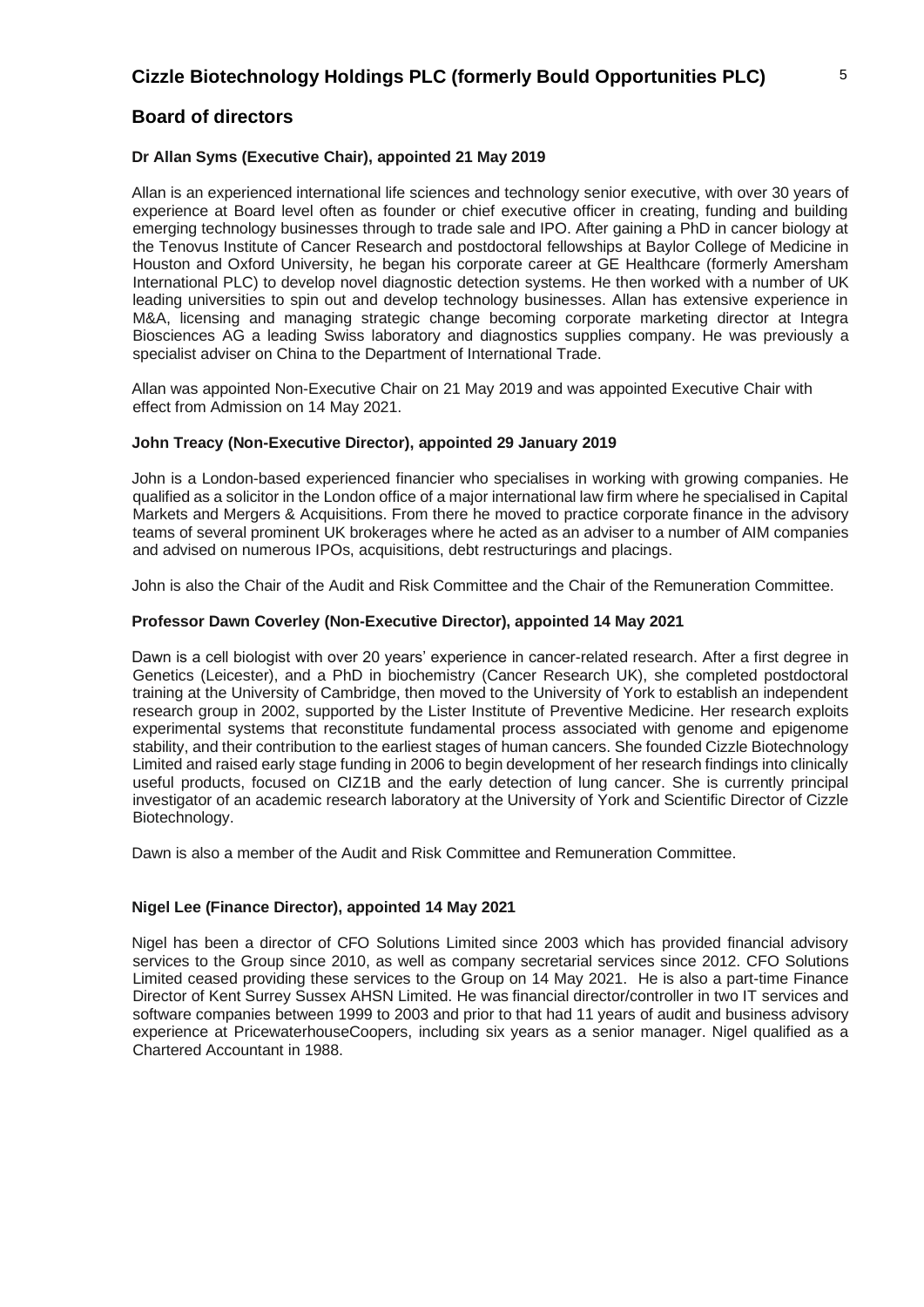The directors present their strategic report for the year ended 31 December 2021.

### **Business review**

The review of the Company is detailed in the Chair's Statement on pages 2 to 4.

#### **Principal risks and uncertainties**

The principal risks and uncertainties of the Group are as follows:

#### Pre-revenue business

The Group is still at an early stage of its development and there is no guarantee that the Group will generate significant revenues. For the foreseeable future, the Group will have significant reliance upon the success of the CIZ1B biomarker in the detection of lung cancer and there is no guarantee that CBL's intellectual property will result in a commercially viable test. It is also possible that technical and/or regulatory hurdles could lengthen the time required for the delivery of such a testing product. The Enlarged Group's future growth and prospects will also depend on its ability to secure commercialisation partnerships.

### Regulatory environment and the process for obtaining a CE marking or a 510(k) clearance

The Group's future products will be subject to various laws, regulations and standards in each of the jurisdictions in which products are to be manufactured and distributed. There can be no guarantee that the Group's future products will ultimately obtain CE marking or FDA 510(k) clearance or that clearance can be obtained within the timescales or the budgets anticipated. The UK's exit from the EU may yet lead to a more complicated and uncertain process for obtaining regulatory clearance to market the Enlarged Group's future products in the UK and the EU.

#### Competition and the pace of development in the healthcare industry

Certain competitors already have CE marking for lung cancer detection products. Existing or new competitors may have larger resources, greater market presence, economies of scale or a lower cost base than the Enlarged Group. Rapid scientific and technological change within the biotechnology sector could lead to other market participants creating approaches, products and services equivalent or superior to the diagnostic testing products and services than those to be offered by the Group, which could adversely affect the Group's performance and success.

### Attraction and retention of key management and employees

The successful operation of the Group will depend partly upon the performance and expertise of its current and future management and employees. The loss of the services of certain of these members of the Group's key management, or the inability to attract and retain a sufficient number of suitably qualified employees may have a material adverse effect on the Group.

#### Complex research and development processes

Certain elements of the reagents and other components which are planned to be used in CBL's test for lung cancer are bespoke in their nature and may be difficult to reproduce in an optimised manner. Any unexpected delays or issues with this process may have an impact on the Group's anticipated development and commercialisation strategy and its timeline.

#### Ownership and protection of intellectual property rights

The Group's ability to compete will depend in part upon the protection of its intellectual property ("IP"). Filing, prosecuting and defending patents in all countries throughout the world would be prohibitively expensive so it is possible that competitors will use the technologies in jurisdictions where the Group has not yet obtained patent protection in order to develop a competing product. In the event that litigation is necessary to defend the Group's IP, it could require the Group to commit significant resources. There is no guarantee that the result of such litigation would result in a favourable outcome to the Group. Any of these events may have a material adverse effect on the Group's business, financial condition, capital resources, results and/or future operations.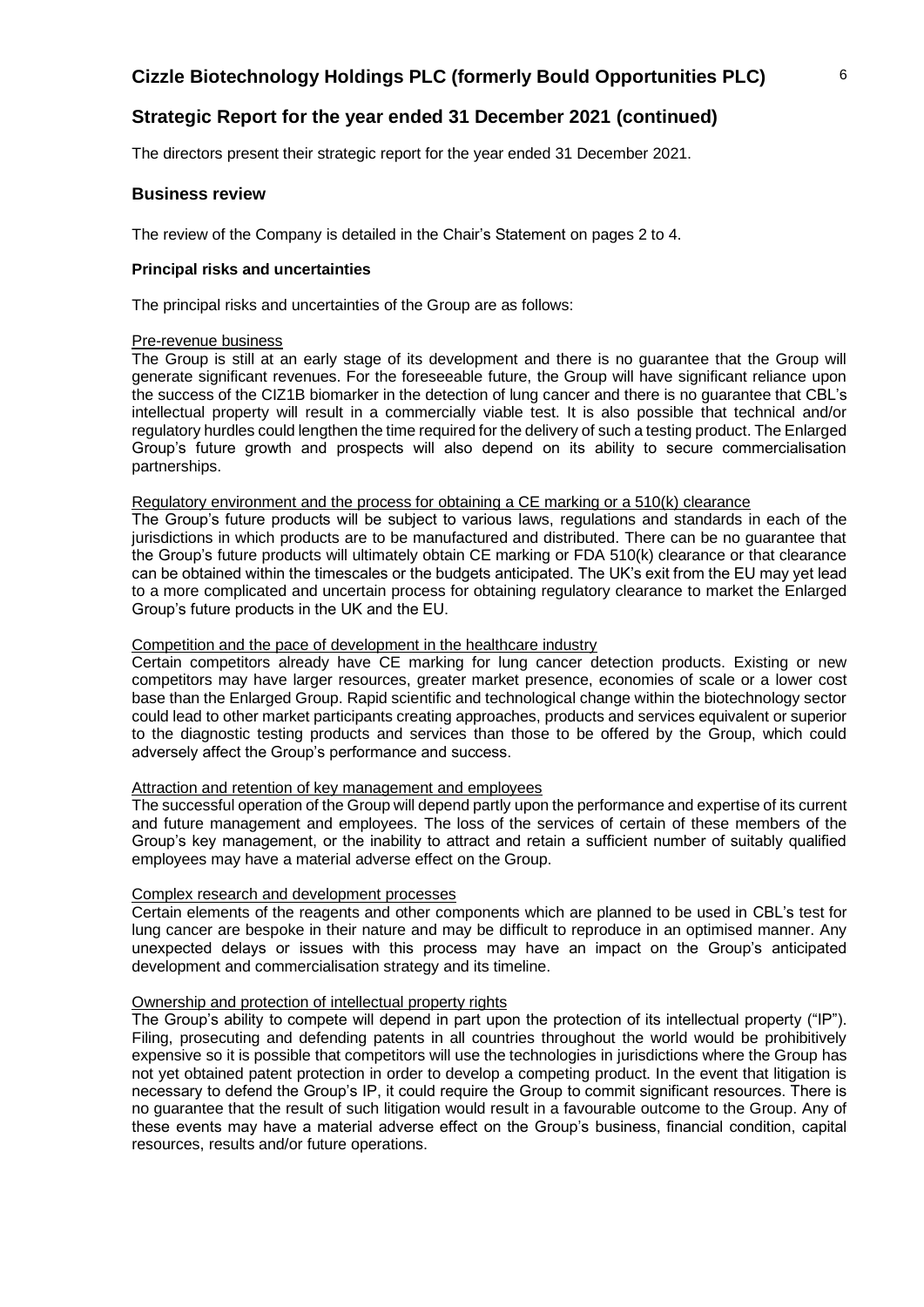# **Strategic Report for the year ended 31 December 2021 (continued)**

#### Future funding requirements

In the longer term, the Group will need to raise additional funding should it wish to undertake development of additional future products. If the Group is unable to obtain financing on terms acceptable to it then it may be forced to curtail its activities. If additional funds are raised through the issue of new equity or equity-linked securities of the Group other than on a pro-rata basis to existing Shareholders, the percentage ownership in the Group of such Shareholders may be substantially diluted. There is no guarantee that the then prevailing market conditions will allow for such a fundraising or that new investors will be prepared to subscribe for New Ordinary Shares at the same price as the Issue Price or higher.

#### Covid-19 Pandemic risk

Apart from managing the corporate affairs of the business the main area of activity is in research and development which usually needs to be undertaken in a laboratory environment. During the Covid-19 pandemic there have been occasions where access to laboratories has been restricted which has led to some timing delays in research and development activity.

### **Key performance indicators (KPI's)**

The directors have identified the following KPIs that they feel are the most vital measurements for the Group to monitor given its current stage of development. These KPI's are considered at each board and monthly operational meeting.

#### Cash management

The directors consider the cash flows for the previous month and the updated rolling cash flow forecast for the Group. At 31 December 2021 the Group had cash balances amounting to £875,000 and no borrowings.

#### Intellectual Property

Each month the directors review the Group's Intellectual Property Portfolio and the applications and renewals required to maintain this portfolio.

The Group's patent portfolio currently includes:

- CIZ1 Replication Protein
- Methods and Compounds for diagnosis and treatment of cancer; and
- Use of a Fibrinogen Capture Agent to detect a CIZ1B variant.

### **Diversity**

The Group is committed to workplace diversity which includes but is not limited to gender, age, ethnicity and cultural background. The Group's only employees are the directors, which consists of three men and one woman.

### **Corporate Responsibility**

The Group consists of four directors who all work from their homes and one director also works at the University of York. As we undertake our research and development activities and manage the affairs of the business and develop our plans for the future our business practices focus on the following areas:

- Health and Safety, and ensuring that all of our employees operate in a safe environment;
- Environment, managing our environmental impact in areas of waste, energy and water;
- Employee support, to ensure that all employees flourish;
- Ethical Standards, operating at the highest level in all business dealings.

Whist our current levels of engagement do not enable much engagement with the local community, we wish, as our business grows, to have positive interaction with the communities in which we operate.

### **Greenhouse Gas Emissions**

There is limited scope for the Group to have a major impact on environmental manners but we do attempt to minimise the amount of travel that we undertake and take actions to undertake recycling and energy conservation in our daily activities.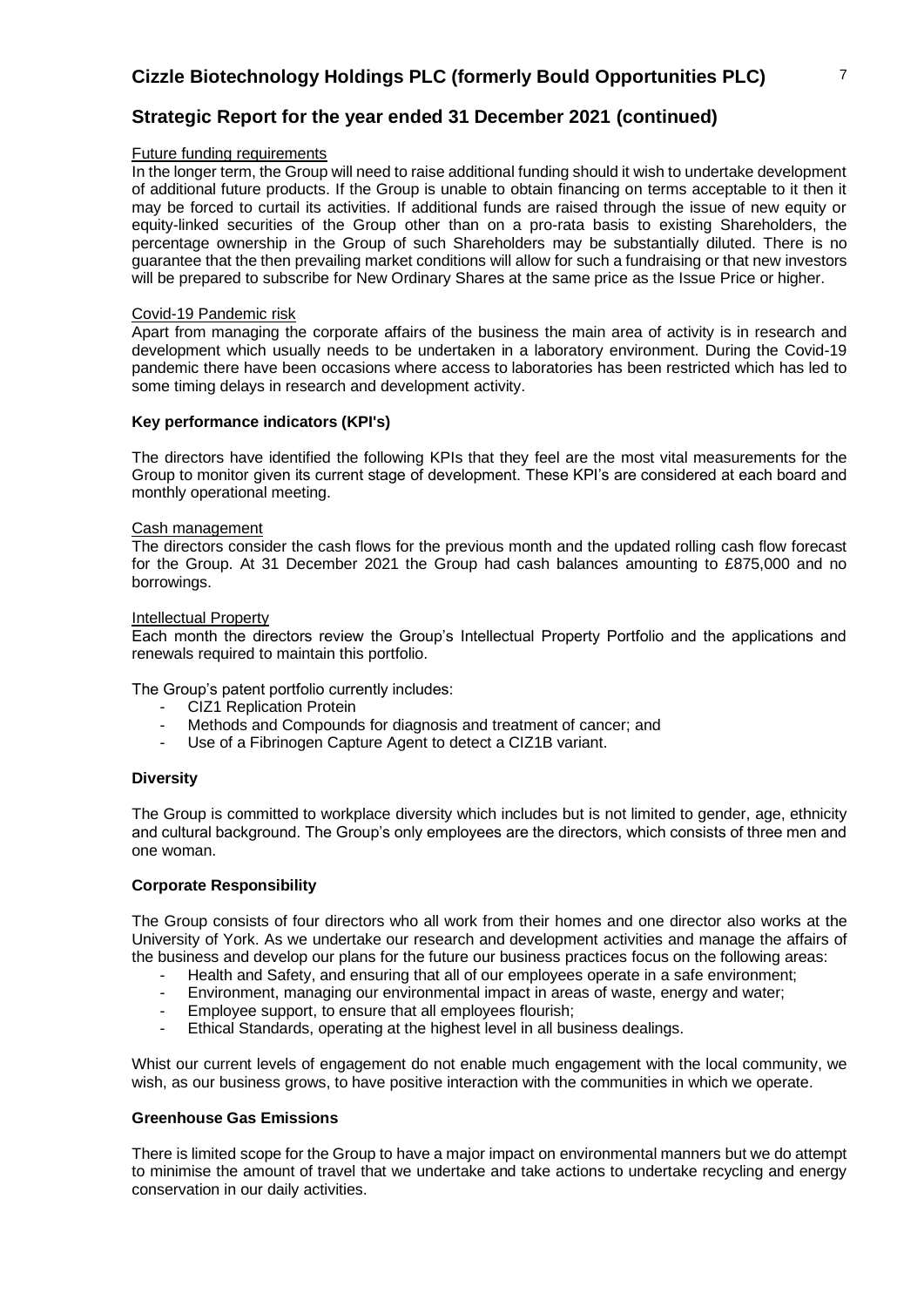### **Promotion of the Company for the benefit of the Members as a whole**

S172 of the Companies Act 2006 requires the Board to promote the Company for the benefit of the members as a whole. In particular, the requirements of s172 are for the Directors to:

- Consider the likely consequences of any decision in the long term:
- Act fairly between the members of the Company;
- Maintain a reputation for high standards of business conduct;
- Consider the interests of the Company's employees;
- Foster the Company's relationships with suppliers, customers and others; and
- Consider the impact of the Company's operations on the community and the environment.

The directors have strived to ensure that these considerations are embedded within its decision-making process.

### **Decision-making**

The day to day operation decisions of the Group have been made by the executive directors. All key decisions of the Group have been made at board meetings involving all directors.

The Directors believe that during the year they have acted in the way most likely to promote the success of the Company for the benefit of its members as a whole and have adhered to the requirements set out above that are applicable to the Company given its scope of operations. For example, the Company, does not have any employees other than the directors, so considering employee interests is not currently relevant.

The principal decisions taken by the Group during the year ended 31 December 2021 and since the year end have been summarised in the Chair's Statement on pages 2 to 4 and are summarised as follows:

### **Decision: change the strategic direction of the Group and establish a sound financial base**. **Context**

Following the Group's decision in January 2019 to close down its remaining lighting business activity it became, in April 2019, a cash-shell listed on the Alternative Investment Market (AIM). Since then the Company has been searching for a new business activity and on 14 May 2021 the Company announced the decision to:

- Complete the proposed acquisition of CBL;
- Raise £2.2m (Gross before expenses) through the Placing of new ordinary shares; and
- Admission of the Company's shares to the Standard List of the London Stock Exchange.

### Stakeholder considerations (Shareholders)

The acquisition of CBL means that the Group is engaged in a very exciting area of development that seeks to address an urgent clinical lead and could potentially provide significant benefits to patients and the health care system, as well as potentially significant competitive and commercial advantages for the Group. The raising of new finance and listing the Company's shares on the Standard-Listing of the London Stock Exchange also establish a sound financial platform from which to develop the Group's activities.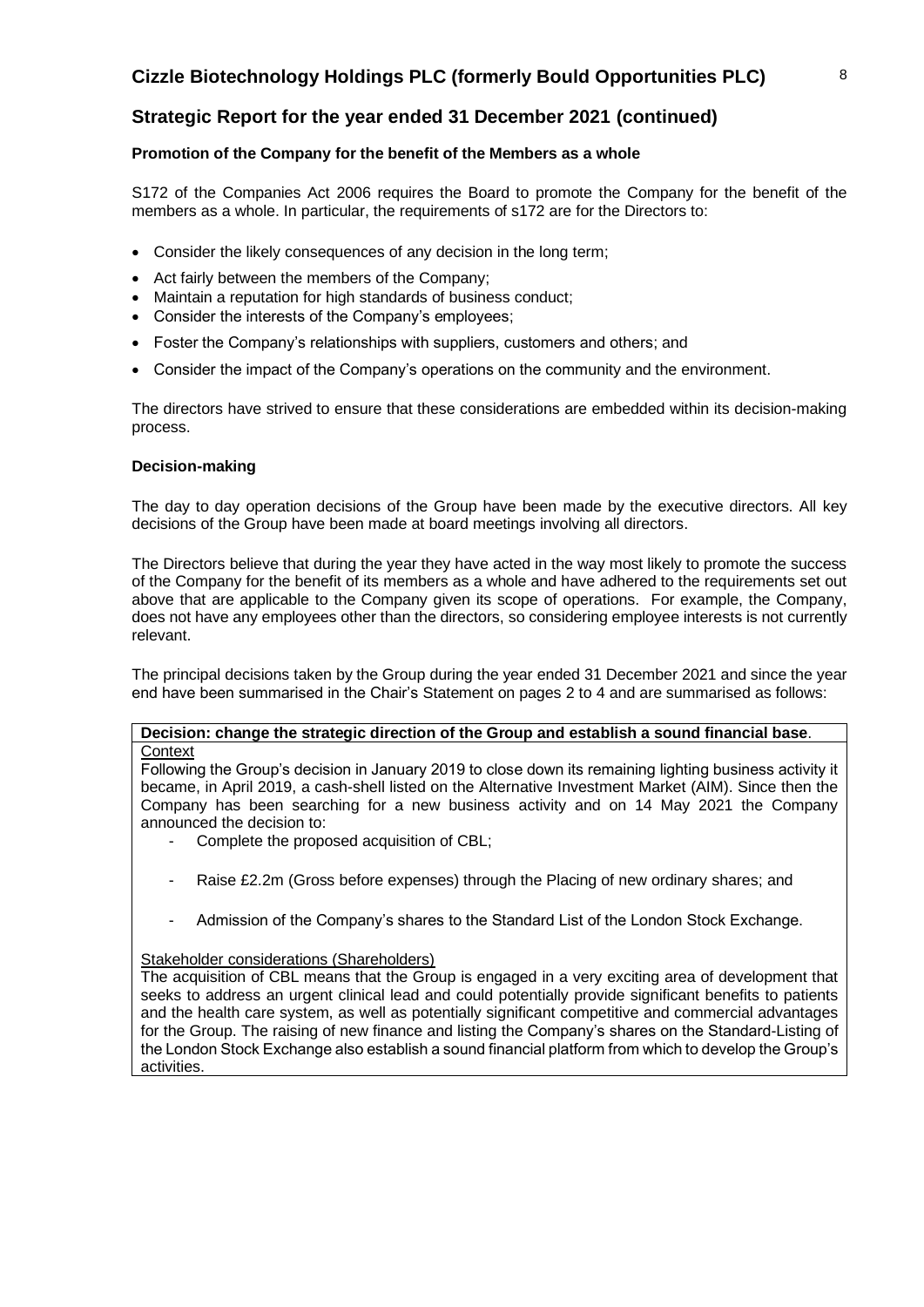### **Promotion of the Company for the benefit of the Members as a whole (continued)**

**Decision: to build a portfolio of early cancer detection tests, companion diagnostics and royalty bearing stakes in significant drug assets.**

### **Context**

The Group currently does not have any trading revenues and wishes to a build a portfolio of income streams from a variety of early cancer detection tests.

- In September 2021 the Group entered into a royalty sharing agreement with SGSC to grant the Group potential royalty payments from the commercialisation of SGSC's therapeutic asset AZD1656 of up to £5m, plus potentially further payments from the use of a companion diagnostic. During the year the Group paid a total of £0.2m for this investment.
- In February 2022 the Group announced a further royalty deal in Inflammatory Pulmonary and Cardiovascular diseases with Conduit Pharmaceuticals Ltd ("Conduit") and SGSC to acquire an additional 5% economic interest in the commercialisation of the AZD 1656 asset or such other assets being developed by Conduit or SGSC to treat inflammatory pulmonary and cardiovascular disease.

### Stakeholder considerations (Shareholders)

The investment in SGSC's therapeutic asset AZD 1656 provides an opportunity for the Group to earn additional revenues, from an additional source of income, other than its proposed test for the early detection of lung cancer.

### **Decision: to enhance its research and development capabilities**

#### **Context**

The Group is developing a blood test for the early detection of lung cancer. Its proof of concept prototype test is based on the ability to detect a stable plasma biomarker, a variant of CIZ1 known as CIZ1B. CIZ1 is a naturally occurring cell nuclear protein involved in DNA replication, and the targeted CIZ1B variant is highly correlated with early stage lung cancer. Currently the laboratory test developed by Professor Dawn Coverley at The University of York, has been used to validate the use of CIZ1B to detect lung cancer, and a proof of concept prototype test developed, which is compatible with potential use within a hospital laboratory setting.

- In June 2021 we entered into a Collaboration Agreement with FairJourney Biologics to develop proprietary antibodies. Along with other key suppliers the Group expects to create a range of monoclonal antibodies and reagents that are the foundation for developing immunoassays, and in the future point of care tests not only for early-stage lung cancer but other cancers with unmet clinical need.
- In September 2021 we announced a new research agreement with The University of York for developing our blood test for the early detection of lung cancer, and potentially other forms of cancer. A further new agreement was announced in April 2022 that extended this work until June 2022.
- A research and development agreement was finalised in October 2021 with "SGSC", the UK based biomedical charity to develop a companion diagnostic test for autoimmune disease. Its aim is to develop tests that will operate alongside SGSC's programme for the development of therapeutic assets licensed to SGSC from one of the world's largest pharmaceutical companies, Astra Zeneca. This seeks to address unmet clinical needs in a variety of autoimmune diseases which will significantly broaden the Company's product pipeline for which SGSC will pay the Group up to £1m in development fees.

### Stakeholder considerations (Shareholders)

The decisions taken have enhanced the Group's research and development capabilities as well as providing a source of additional revenues for research and development activity to be carried out for SGSC.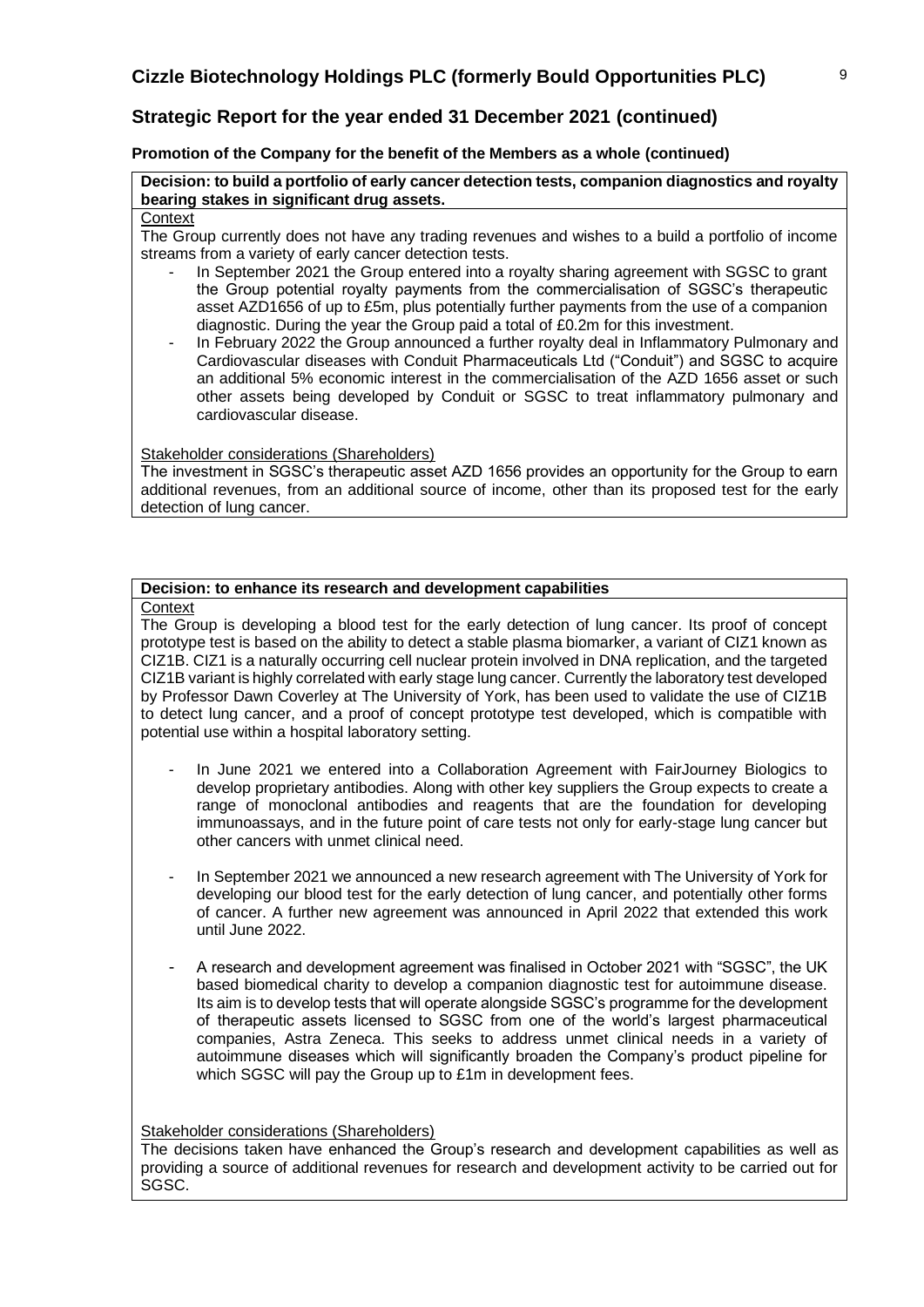**Promotion of the Company for the benefit of the Members as a whole (continued)**

**Decision: to spread the global reach of the Group's technology to Global markets where there is much need for the use of the early detection of lung cancer tests. Context** 

One of the target markets identified for the Group is in China where we are aware there are serious challenges in being able to detect cancer early, and there is a great need for screening and diagnosing cancers among the Chinese population. Targeted testing can improve timely access to cancer care and save lives.

Lung cancer is the leading cause of cancer death in the USA, making up almost 25% of all cancer deaths.

- **China.** The Group entered into a Memorandum of Understanding ("MOU") with the International Co-innovation Centre for Advanced Medical Technology ("iCCAMT") and Shenzhen Intelliphecy Life Technologies Co. Ltd ("Intelliphecy") to develop and market the Group's proprietary early lung cancer diagnostic tests based on the CIZ1B biomarker in China. In February 2022 a full commercial agreement was executed to develop and market early lung cancer diagnostic tests in China. This agreement will generate future revenues for the Group via a 10% royalty on the sales of all products and services using its proprietary CIZ1B technology and from payment for monoclonal antibodies and reagents.
- **USA.** On 6 May 2022 the Group announced that it had signed a heads of terms to partner with CorePath Laboratories (CorePath), a full service cancer reference laboratory, to develop and offer its proprietary early-stage lung cancer test throughout the USA. The proposal is that the Group would receive a 15% royalty and royalty sharing arrangements over products and services using CIZ1B via CorePath in the USA.

Stakeholder considerations (Shareholders)

The decisions taken so far enhance the Group's Global future revenue streams whilst minimising the amount of investment required to reach these potential markets.

This report was approved by the board on 30 May 2022 and was signed on its behalf by:

**Allan Syms Director**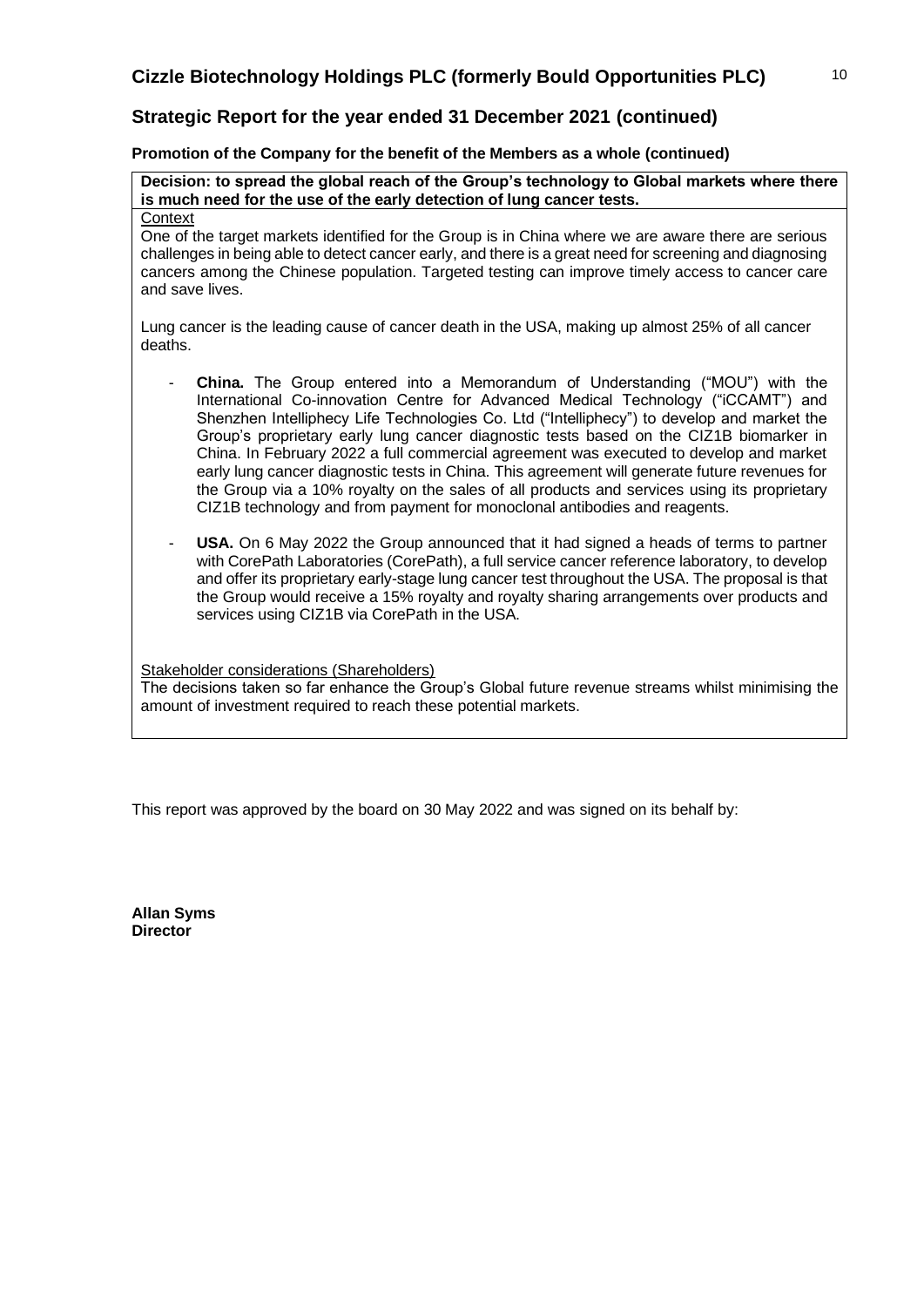# **Directors' Report for the year ended 31 December 2021**

The directors present the annual report and audited financial statements for the year ended 31 December 2021.

### **Principal activity, business review and future developments**

On 14 May 2021, the Company's ordinary shares were admitted to the Standard-Listing of the London Stock Exchange. Also on that date, the Company completed the reverse acquisition of CBL.

The Group's principal activity since 14 May 2021 has been the early detection of lung cancer via the development of an immunoassay test for the CIZ1B biomarker. For the period to 14 May 2021 the Company was a holding company that was an AIM Rule 15 cash shell seeking a new investment.

The Statement of Group Comprehensive Income is set out on page 32. A review of the Group's trading during the year, its position at the year-end, post balance sheet events, and its prospects for the future are set out in the Chair's Statement and the Strategic Report.

### **Dividends**

No dividend is proposed in respect of the year (CBL 2020: £Nil).

### **Financial risk management**

Information in respect of financial risk management objectives and policies, exposure to price, credit, liquidity and cash flow risks, and current trading and trading outlook for the Company are outlined in Note 4.

### **Directors**

The directors of the Company who served during the year are listed below:

| <b>Directors</b> | <b>Function</b>                                            |
|------------------|------------------------------------------------------------|
| Allan Syms       | Executive Chair (appointed Executive Chair on 14 May 2021) |
| Nigel Lee        | Finance Director (appointed 14 May 2021)                   |
| Dawn Coverley    | Non-Executive Director (appointed 14 May 2021)             |
| John Treacy      | Non-Executive Director                                     |
| Martin Lampshire | Non-Executive Director (resigned 14 May 2021)              |

### **Board Responsibility and Corporate Governance Statement**

The Board is responsible for approving the interim and annual financial statements, formulating and monitoring the Group's strategy, approving financial plans and reviewing performance, as well as complying with legal, regulatory and corporate governance matters. The Board is committed to maintaining appropriate standards of corporate governance and, as detailed below, has concluded that it will adopt the Quoted Companies Alliance's Corporate Governance Code.

### **Employees**

At 31 December 2021 the total number of employees in the Company comprised 4 employees (CBL 2020: 3), who were all directors.

The Group's employment policies are designed to attract, retain and motivate the very best staff for each role in the Group, recognising that this can only be achieved through equal opportunities regardless of gender, race, religion or disability. Regular meetings were held by the directors to discuss the performance of the Group as a whole. Financial and economic factors were dealt with in this context. Information concerning employees and their remuneration is given in Note 8.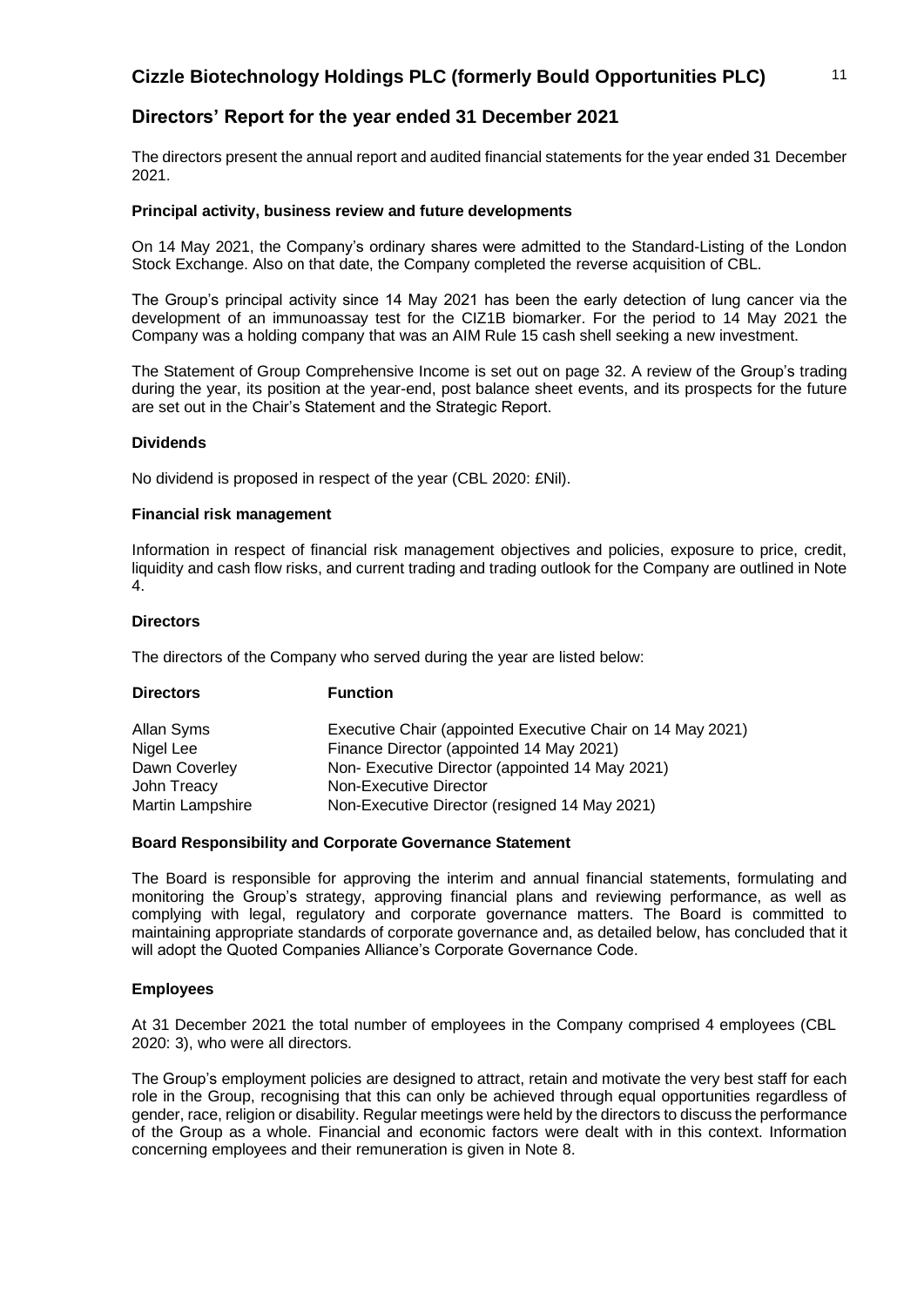# **Directors' Report for the year ended 31 December 2021 (continued)**

### **Capital structure**

Details of the issued share capital are set out in Note 14. On recognition of the reverse takeover of CBL on 14 May 2021 the Group had 3 classes of share:

- New Ordinary Shares of 0.01p each.
- Deferred 'A' shares of 0.01p each.
- Deferred 'A' Shares of 0.99p each.

None of these shares have any rights to fixed income and only new ordinary shares carry the right to one vote per share at general meetings of the Company.

There are no specific restrictions on the size of a holding or on the transfer of New Ordinary Shares, which are both governed by the general provisions of the Articles of Association and prevailing legislation. The directors are not aware of any agreements between holders of the Company's shares that may result in restrictions on the transfer of securities or on voting rights.

Details of employee share option schemes are set out in Note 14. During the year ended 31 December 2021 19,741,345 share options were issued to the directors and 3,690,696 options were generated on the completion of the acquisition of CBL.

No person has any special right of control over the Company's share capital and all issued shares are fully paid.

The appointment and replacement of directors of the Company is governed by its Articles of Association, the Companies Act 2006 and related legislation. The Articles themselves may be amended by special resolution of the shareholders. The current Articles have been in place for some years and are in the process of being reviewed and updated. It is anticipated that updated articles will be proposed for approval at the forthcoming Annual General Meeting.

### **Donations**

No charitable or political donations were made during the year (2020: £Nil).

### **Share issues**

Details of shares issued during the year are set out in Note 14.

### **Going concern**

The Directors have adopted the going concern basis in preparing the financial statements for the year to 31 December 2021. In reaching this conclusion, the Directors have considered for the Company, current trading and the current and projected funding position for the period of just over 12 months from the date of approval of the financial statements through to 30 June 2023. The Company, as anticipated in the Company's Prospectus announced on 23 April 2022, will need to generate finance through equity or debt in order to meet its committed liabilities as they fall due for the foreseeable future and progress its planned product research and development activities.

### **Post balance sheet events**

Sine the year end, the Company has issued further equity to increase its share of royalty arrangements in a therapeutic asset of SGSC, AZD1656. In February 2022 the Group announced a royalty deal in Inflammatory Pulmonary and Cardiovascular diseases with Conduit Pharmaceuticals Ltd ("Conduit") and SGSC to acquire a 5% economic interest in the commercialisation of the AZD1656 asset or such other assets being developed by Conduit or SGSC to treat inflammatory pulmonary and cardiovascular disease. The consideration due is £1.88m with the initial consideration of £1m being settled through the issue of 25,000,000 new ordinary shares at a price of 4.0p per share, which was a premium of 56.9% to the Company's closing mid-market price of 2.55p on 11 February 2022. The remaining consideration of £0.88m will be payable in new ordinary shares at 4.0p per share, on the sooner of receiving shareholder approval to issue the shares or the first anniversary of completion.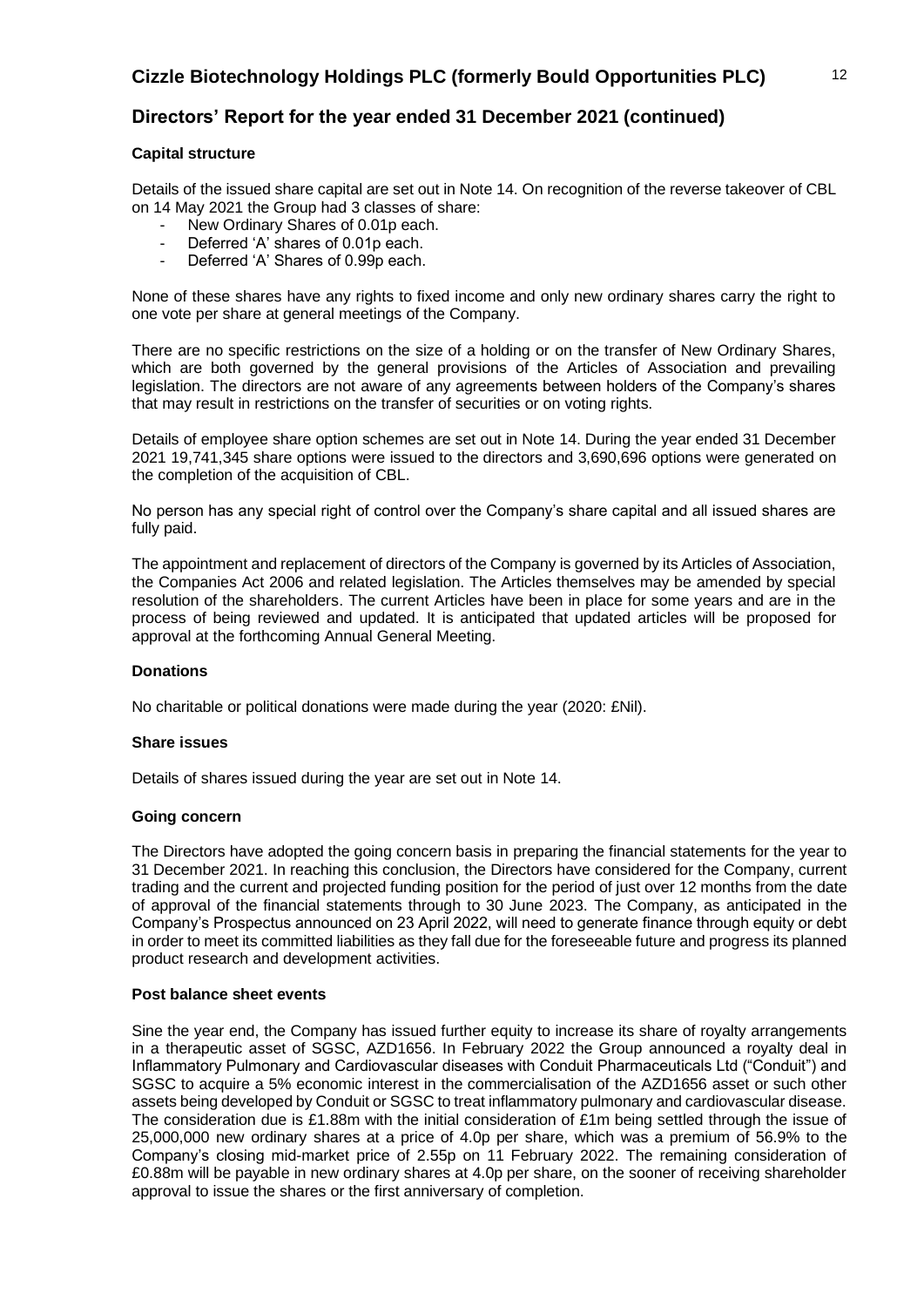# **Directors' Report for the year ended 31 December 2021 (continued)**

### **Disclosure of information to auditor**

The directors who held office at the date of approval of this Directors' report confirm that, so far as they are aware, there is no relevant audit information of which the Company's auditor is unaware; and each Director has taken all steps that he ought to have taken as a Director to make himself aware of any relevant audit information and to establish that the Company's auditor is aware of that information.

### **Auditor**

The existing auditors of the Company are PKF Littlejohn LLP and a resolution for their re-appointment will be put to the Annual General Meeting.

### **Annual General Meeting**

The Annual Report is made available to shareholders at least 21 clear days' notice before the Annual General Meeting ("AGM") along with the notice of the AGM. Shareholders are given the opportunity to vote on each separate resolution proposed at the AGM. The Company counts all proxy votes and will indicate the level of proxies lodged for each resolution, after it has first been dealt with by a show of hands.

### **Website publication**

The Directors are responsible for ensuring the annual report and the financial statements are made available on a website. Financial statements are published on the Company's website in accordance with legislation in the United Kingdom governing the preparation and dissemination of financial statements, which may vary from legislation in other jurisdictions. The maintenance and integrity of the Company's website is the responsibility of the Directors. The Directors' responsibility also extends to the ongoing integrity of the financial statements contained therein.

Approved by the Board of Directors and signed by order of the Board

**Allan Syms Director 30 May 2022**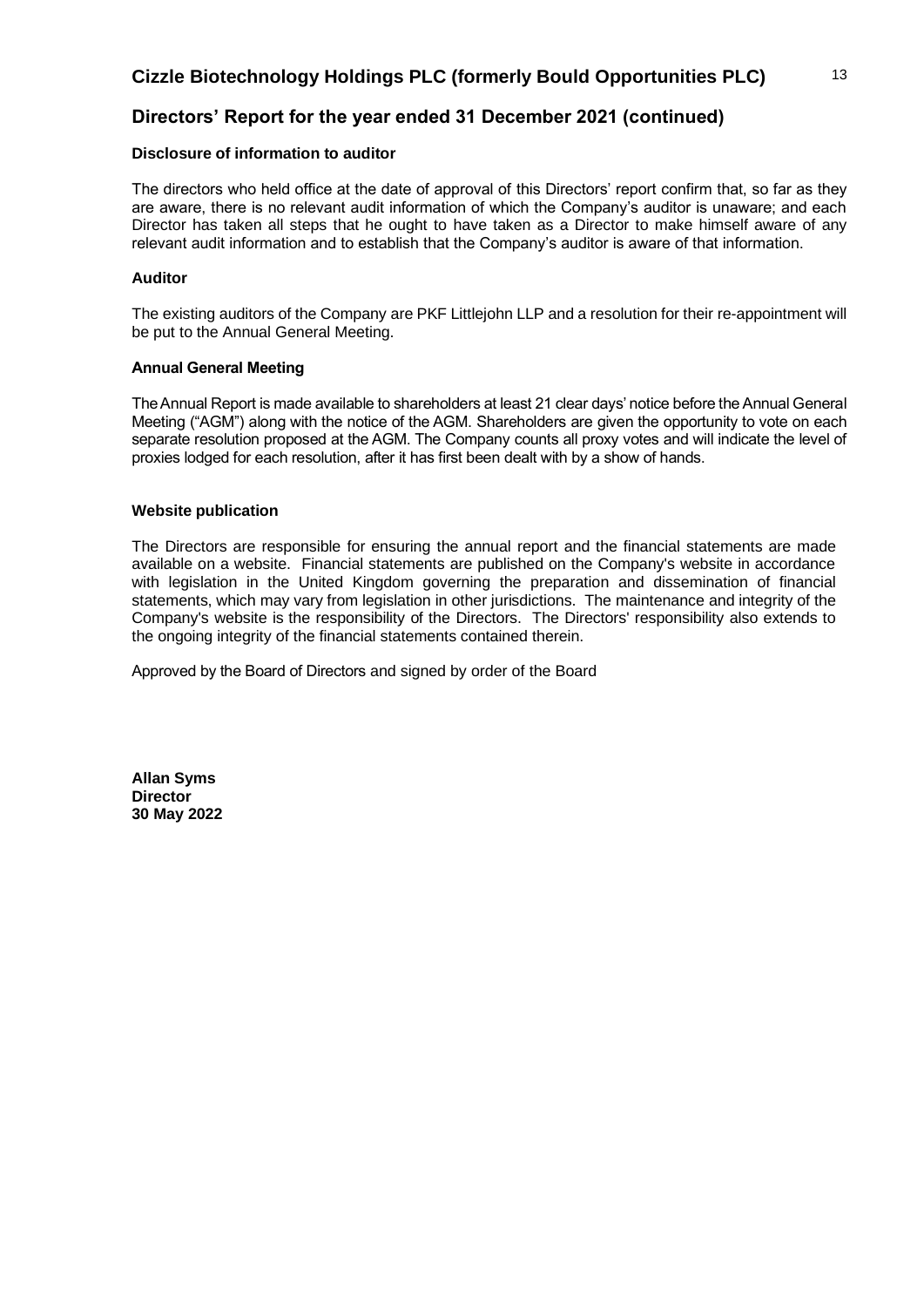# **Statement of Directors' Responsibilities**

The directors are responsible for preparing the strategic report, the directors' report and the financial statements in accordance with applicable law and regulations.

Company law requires the directors to prepare financial statements for each financial year. Under that law the directors have elected to prepare the Group and Company financial statements in accordance with UK-adopted international accounting standards. Under company law the directors must not approve the financial statements unless they are satisfied that they give a true and fair view of the state of affairs of the Group and Company and of the profit or loss of the Group and Company for that period.

In preparing these financial statements, the Directors are required to:

- select suitable accounting policies and then apply them consistently;
- make judgements and accounting estimates that are reasonable and prudent;
- state whether they have been prepared in accordance with UK-adopted international accounting standards, subject to any material departures disclosed and explained in the financial statements; and
- prepare the financial statements on the going concern basis unless it is inappropriate to presume that the Company will continue in business.

The Directors are responsible for keeping adequate accounting records that are sufficient to show and explain the Group and Company's transactions and disclose with reasonable accuracy at any time the financial position of the Group and Company and enable them to ensure that the financial statements comply with the requirements of the Companies Act 2006. They are also responsible for safeguarding the assets of the Group and Company and hence for taking reasonable steps for the prevention and detection of fraud and other irregularities.

They are also responsible to make a statement that they consider that the Annual Report and Financial Statements, taken as a whole is fair, balanced and understandable and provides the information necessary for the shareholders to assess the Group and Company's position and performance, business model and strategy.

### **Directors' Responsibility Statement Pursuant to Disclosure and Transparency Rules**

Each of the Directors, whose names and functions are listed on page 1, confirm that, to the best of their knowledge and belief:

- the financial statements prepared in accordance with UK-adopted international accounting standards, give a true and fair view of the assets, liabilities, financial position and loss of the Group and Company; and
- The Annual Report and financial statements, including the Business review, includes a fair review of the development and performance of the business and the position of the Group and Parent Company, together with a description of the principal risks and uncertainties that they face.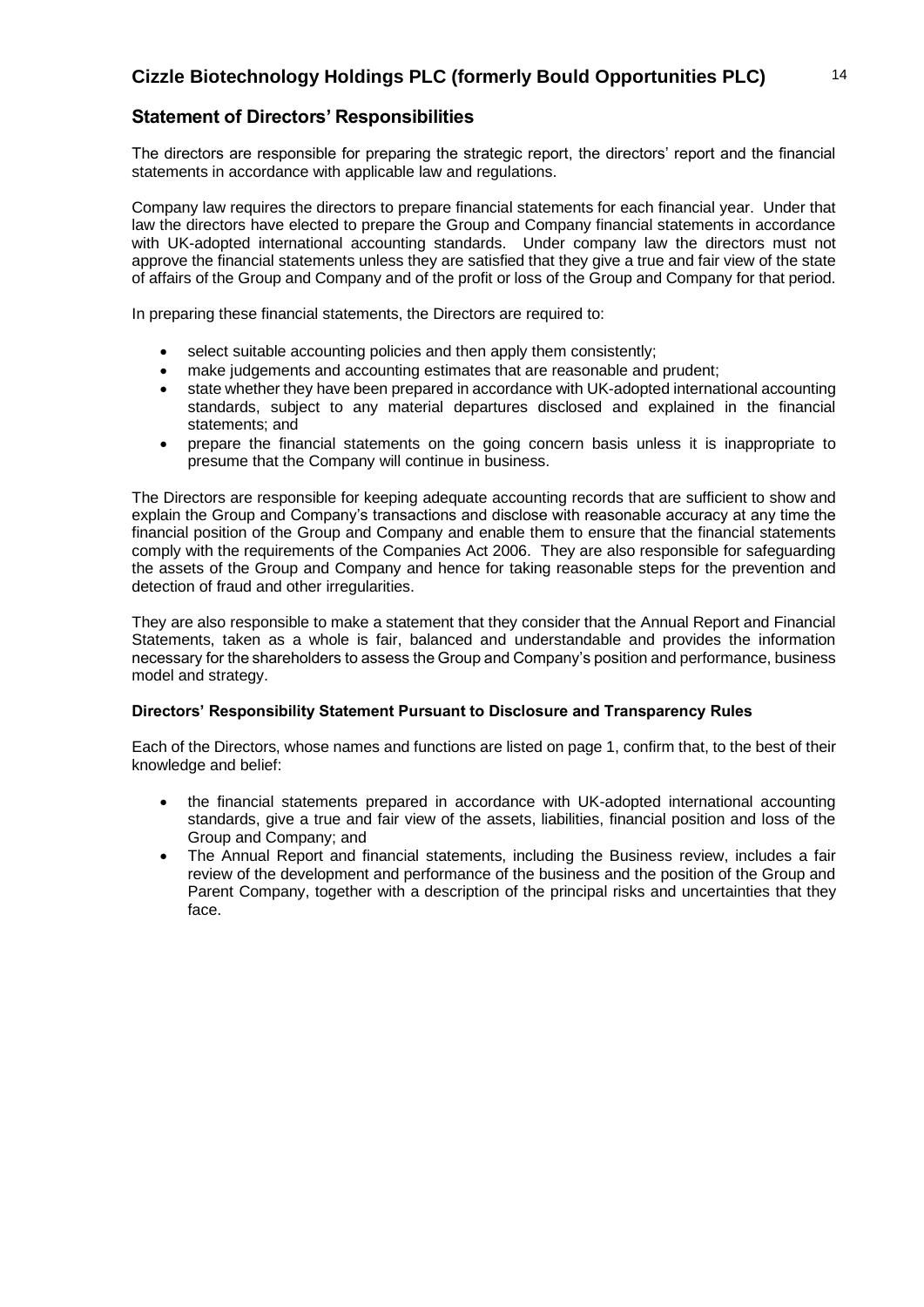### **Corporate Governance Statement**

The Directors recognise the importance of sound corporate governance. The directors continue to adopt the Quoted Companies Alliance's Corporate Governance Code ("the QCA Code"). In addition, the Directors have adopted a code of conduct for dealings in the shares of the Company by directors and employees and are committed to maintaining the highest standards of corporate governance. During 2021 Allan Symms has continued as Chair of the Company. On 14 May 2021, when the Company completed the acquisition of CBL and was admitted to the Standard-List of the London Stock Exchange, his role changed to being an executive director.

The corporate governance arrangements that the Board has adopted are designed to ensure that the Company delivers long term value to its shareholders and that shareholders have the opportunity to express their views and expectations for the Company in a manner that encourages open dialogue with the Board. The Board recognises that their decisions regarding strategy and risk will impact the corporate culture of the Company as a whole and that this will impact the performance of the Company. The Board is very aware that the tone and culture set by the Board will greatly impact all aspects of the Company as a whole and the way that employees behave.

Much of the Company's activities since 14 May 2021 have been focussed on taking forward the research and development activities of the Group that have been developed over many years by Professor Dawn Coverley and her team at The University of York. The Company is committed to respectful dialogue with its suppliers, partners and potential customers. It is a crucial part of the Company to have sound ethical values and behaviours in its undertakings to successfully achieve its corporate objectives.

The Board places great importance on this aspect of corporate life and seeks to ensure that this flows through all that the Company does.

The Board currently consists of two executive and two non-executive directors and does not have a CEO. The Board continues to consider whether it would be appropriate to seek to appoint additional nonexecutive and/or executive directors but at this time believes that appropriate oversight of the Company is provided by the currently constituted Board. This view will continue to be reviewed by the Board.

**John Treacy Non-Executive Director**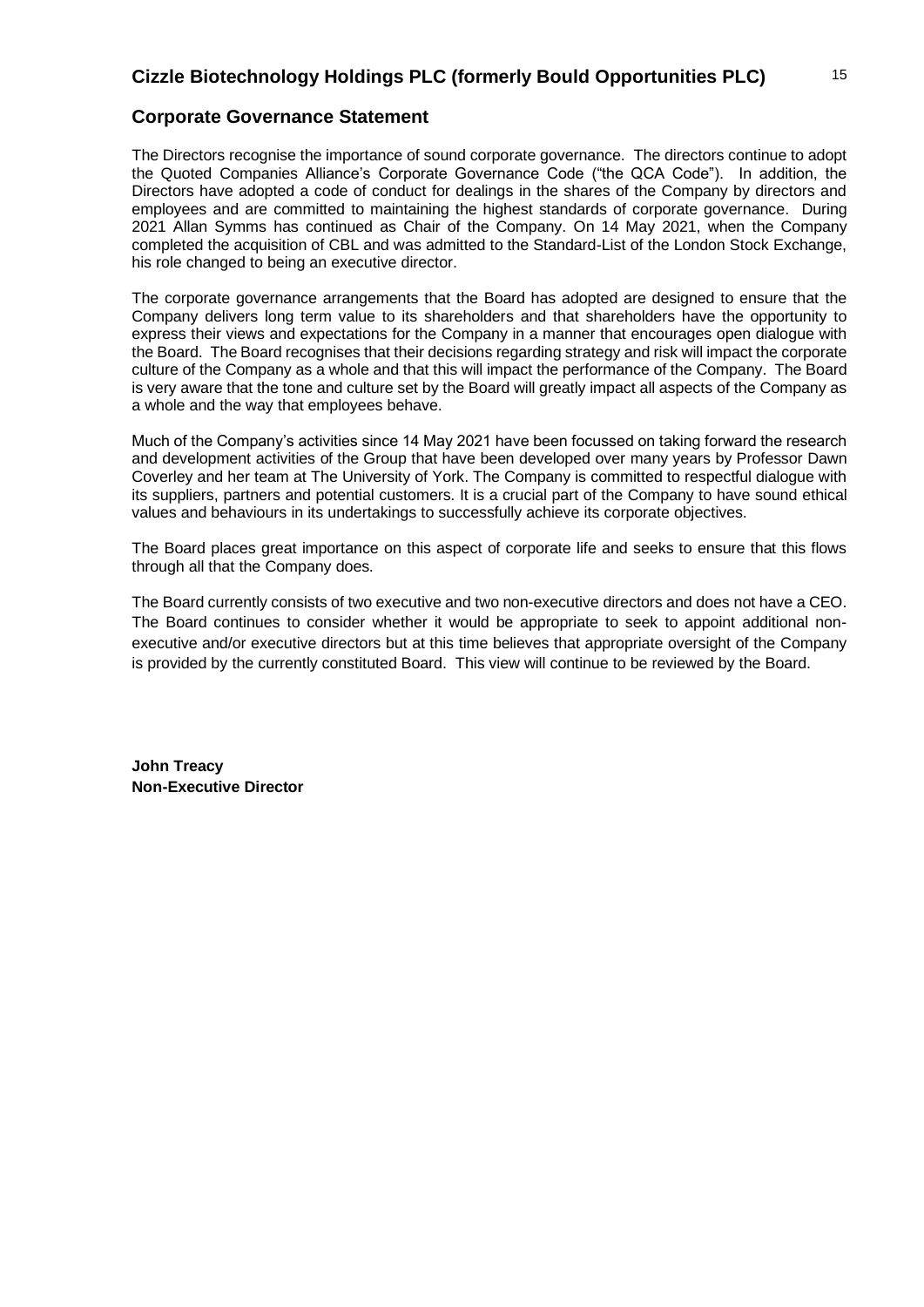# **Corporate Governance Statement (continued)**

The QCA Code sets out 10 principles which should be applied. These are listed below together with a short explanation of how the Company applies each of the principles. Where the Company does not fully apply each principle an explanation as to why has also been provided:

### *Principle One - Business Model and Strategy*

The Board's strategy during 2021 has been in two distinct parts. Prior to 14 May 2021 it was focussed on finalising the acquisition of CBL, seeking admission to the Standard Listing of the London Stock Exchange, and raising funds to ensure that the Group could continue with the research and development activity into the early detection of lung cancer that has been undertaken by CBL. Since the Group raised £2.2m of new funds, before expenses, the Group has been able to continue with its research and development activity and in particular had adopted a strategy of developing CBL's prototype test into a commercial, CE marked and/or FDA 510(k) cleared diagnostic immunoassay that can be readily performed as a sufficiently reliable test in a hospital setting.

### *Principle Two - Understanding Shareholder Needs and Expectations*

The Board is committed to maintaining good communication and having constructive dialogue with its shareholders. Institutional shareholders and analysts have the opportunity to discuss issues and provide feedback at meetings with the Company. In addition, all shareholders are encouraged to attend the Company's Annual General Meeting. Investors also have access to current information on the Company though its website, https://cizzlebiotechnology.com and via Allan Syms, Non-Executive Chair who is available to answer investor relations enquiries through IFC Advisory Limited (cizzle@investorfocus.co.uk).

### *Principle Three - Stakeholder Responsibilities*

The Board recognises that the long-term success of the Company is reliant upon the efforts of the employees of the Company and its contractors, suppliers and regulators. The Board has put in place a range of processes and systems to ensure that there is close Board oversight and contact with its key resources and relationships. Currently the directors of the Company are the Group's only employees but it has systems in place whereby the effectiveness of the board is reviewed and discussed.

### *Principle Four - Risk Management*

In addition to its other roles and responsibilities the Audit and Compliance Committee is responsible to the Board for ensuring that procedures are in place, and are being effectively implemented to identify, evaluate and manage the significant risks faced by the Company. The risk assessment matrix below sets out those risks, and identifies their ownership and the controls that are in place. This matrix is updated as changes arise in the nature of risks or the controls that are implemented to mitigate them. The Audit Committee reviews the risk matrix and the effectiveness of scenario testing on a regular basis. The following principal risks, and controls to mitigate them, have been identified during 2021:

| <b>Activity</b>                                                     | <b>Risk</b>                                                 | Impact                                                                                                                                     | Control(s)                                                                                                    |
|---------------------------------------------------------------------|-------------------------------------------------------------|--------------------------------------------------------------------------------------------------------------------------------------------|---------------------------------------------------------------------------------------------------------------|
| Financial                                                           | Pre-revenue<br>business                                     | Revenues are not generated<br>to support the development<br>and commercialisation of the<br>Group's technology.                            | Regular appraisal of<br>project milestones.                                                                   |
| Healthcare Industry                                                 | Pace of development<br>healthcare<br>the<br>in.<br>industry | The Group's technology may<br>superseded by<br>other<br>be<br>competitor technologies.                                                     | Continual<br>monitoring<br>of competitor products<br>alternative<br>and<br>solutions.                         |
| and<br>Management<br>employees                                      | Retention of key<br>staff                                   | The loss of key members of<br>staff could have an adverse<br>the<br>impact<br>on<br>οf<br>pace<br>development.                             | Ensuring<br>that<br>key<br>employees<br>have<br>incentives to<br>ensure<br>that they do not wish to<br>leave. |
| Research<br>and<br>Development                                      | Complex processes                                           | Additional<br>if<br>costs<br>development<br>takes<br>longer<br>than anticipated.                                                           | Regular appraisal of<br>project milestones and<br>consideration of a<br>variety of strategies.                |
| other<br>Patents<br>and<br>intellectual<br>property<br>rights (IPR) | Infringement of other<br>patents, IPR                       | Additional costs of defending<br>any IPR claims and/or delays/<br>additional costs in current<br>programme of research and<br>development. | Regular monitoring of<br>third party patents/<br>IPR with patent<br>advisers.                                 |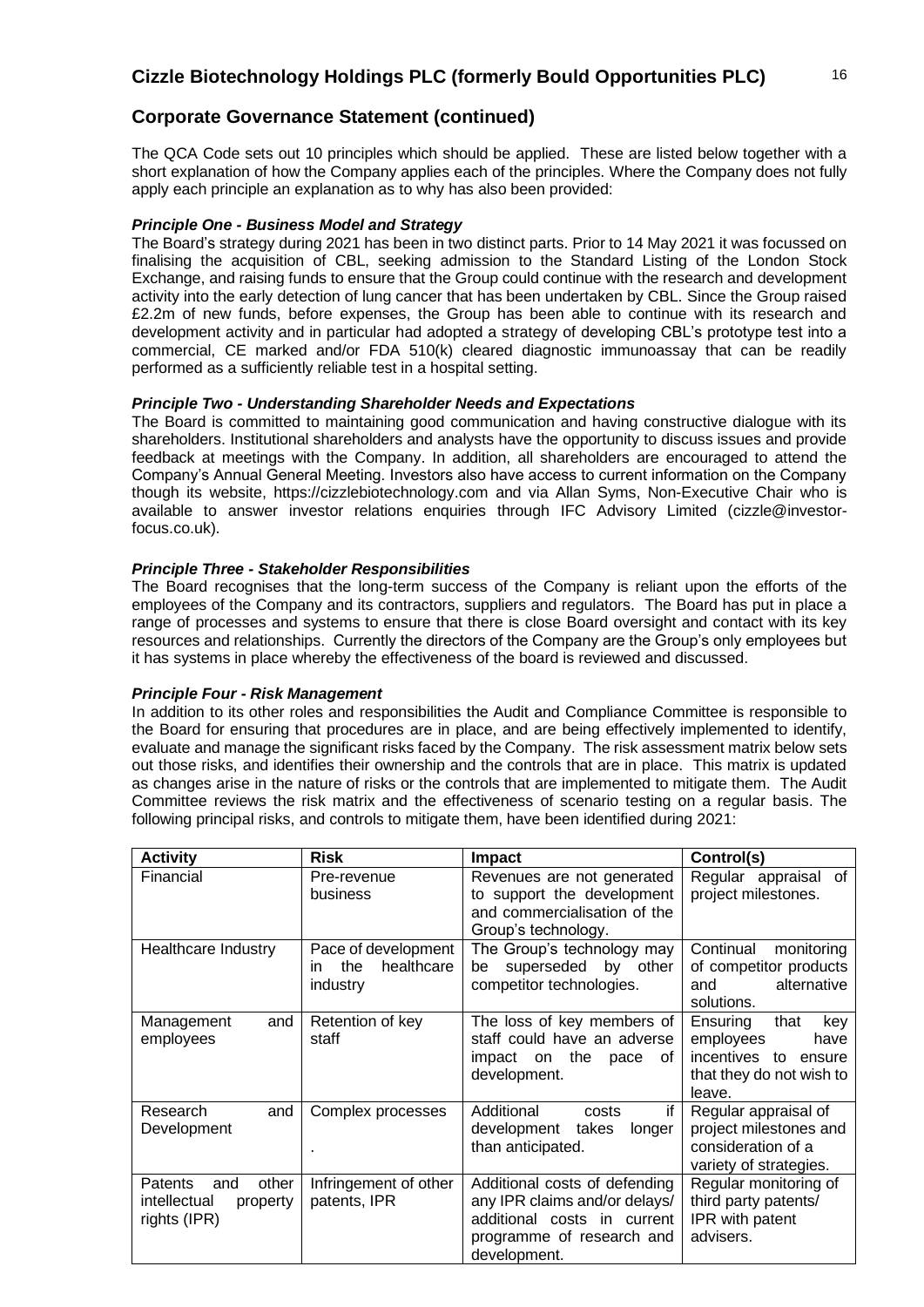### **Corporate Governance Statement (continued)**

### *Principle Four - Risk Management (continued)*

The Company has already established procedures, as represented by this and previous years' statements, for the purpose of providing a system of internal control. In addition, there were a range of Company policies that were reviewed at least annually by the Board and a programme of training and then confirmation of understanding that all employees of the Company were required to undertake each year. These Company policies covered matters such as share dealing, insider legislation and expenses. The directors consider that an internal audit function is not considered necessary or practical due to the size of the Company and the close day to day control exercised by the directors. The directors will continue to monitor the need for new systems of internal control and an internal audit function.

The annual review of internal control and financial reporting procedures did not highlight any issues warranting the introduction of an internal audit function.

### *Principle Five - A Well-Functioning Board of Directors*

On 14 May 2021 the composition of the board changed to two executive directors and two non-executive directors. Allan Syms remains as Chair but in an executive capacity and Nigel Lee was appointed Finance Director. John Treacy continues as non-executive director and Professor Dawn Coverley was appointed a new non-executive director. Also on this date Martin Lampshire retired as a non-executive director and we thank him for his valuable guidance in helping the Company transition into a new business activity. The time commitment formally required by the Company is an overriding principal that each director will devote as much time as is required to carry out the roles and responsibilities that the director has agreed to take on. All directors of the Company are part-time. Biographical details of the current directors are set out on page 5.

Executive and non-executive directors are subject to re-election intervals as prescribed in the Company's Articles of Association. At each Annual General Meeting one-third of the Directors, who are subject to retirement by rotation shall retire from office. They can then offer themselves for re-election. The letters of appointment of all directors are available for inspection at the Company's registered office during normal business hours.

The Executive Chair and Finance Director both receive a salary for their services as a director which is approved by the Board, being mindful of the time commitment and responsibilities of their roles and of current market rates for comparable organisations and appointments. They are also reimbursed for travelling and other incidental expenses incurred on Group business.

The Non-Executive Directors receive payments under appointment letters which are terminable by three months' notice by either party.

The Board encourages the ownership of shares in the Company by Executive and Non-Executive Directors alike and in normal circumstances does not expect Directors to undertake dealings of a shortterm nature. The Board considers ownership of Company shares by Non-Executive Directors as a positive alignment of their interest with shareholders. The Board will periodically review the shareholdings of the Non-Executive Directors and will seek guidance from its advisors if, at any time, it is concerned that the shareholding of any Non-Executive Director may, or could appear to, conflict with their duties as an independent Non-Executive Director of the Company or their independence itself. Directors' emoluments, including Directors' interest in share options over the Company's share capital, are set out in Note 14.

The Board has established that it will meet on at least 6 times throughout the year. It has established an Audit Committee and a Remuneration Committee, particulars of which appear hereafter. The Board agreed that appointments to the Board are made by the Board as a whole and so has not created a Nominations Committee.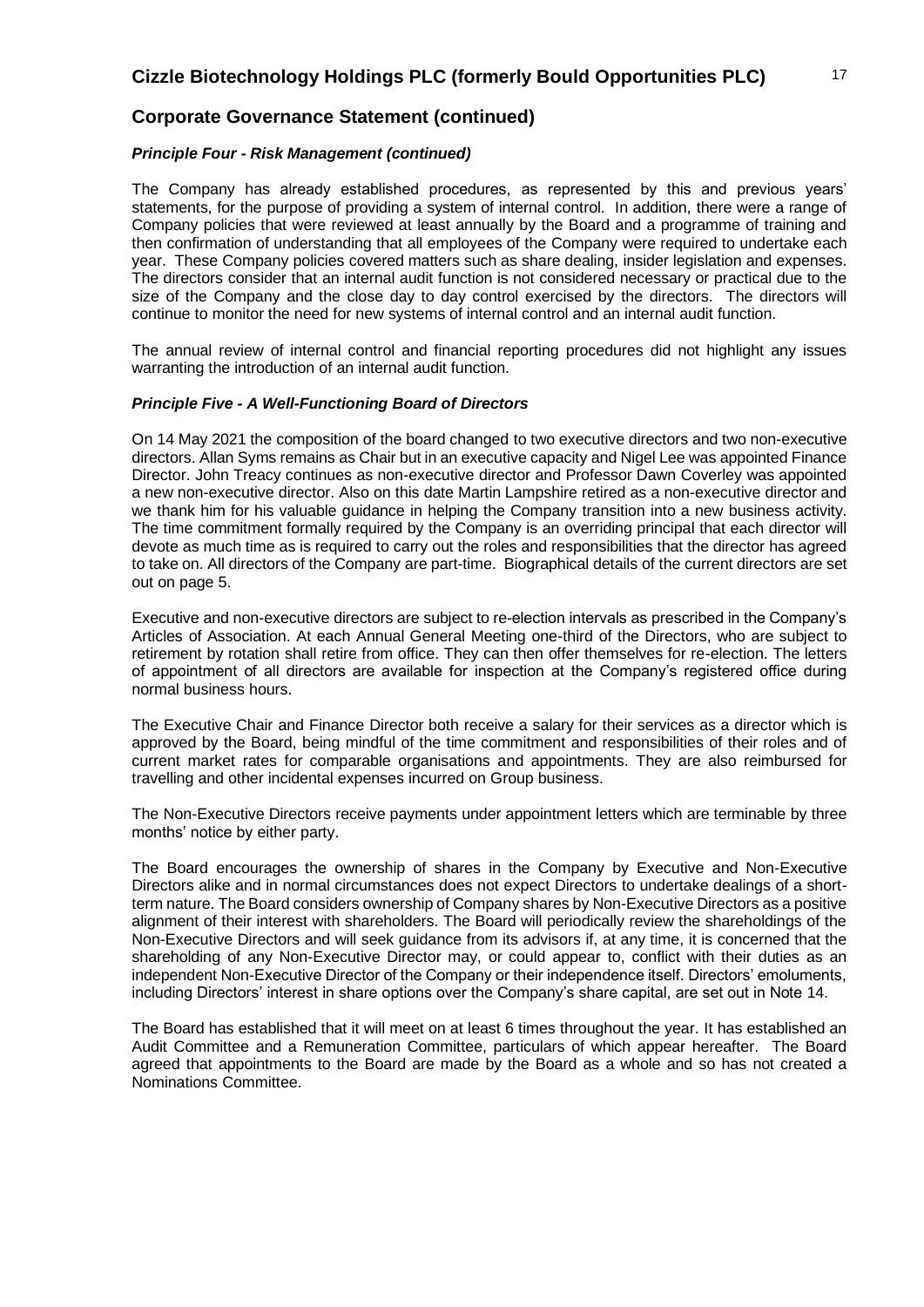# **Corporate Governance Statement (continued)**

### *Principle Five - A Well-Functioning Board of Directors (continued)*

### **Attendance at Board and Committee Meetings**

The Board retains full control of the Company with day-to-day operational control delegated to Executive Directors. The full Board meets at least every other month and on any other occasions it considers necessary. During 2021 there were sixteen Board meetings, one Remuneration Committee meeting and one Audit Committee meeting.

### *Principle Six - Appropriate Skills and Experience of the Directors*

### *Directors who served during 2021:*

Prior to 14 May 2021 the Board consisted of three Non-Executive Directors. In addition, the Company used the services of CFO Solutions Limited for ad hoc financial advisory services and also to act as the Company Secretary. Since 14 May 2021 the executive directors have been Allan Syms (Executive Chair) and Nigel Lee (Finance Director). The Non-Executive directors have been John Treacy (specialising in corporate governance, capital markets, legal matters) and Professor Dawn Coverley (cell biologist and expert in cancer related research).

The current directors of the Company are as follows are detailed on page 5.

### *Principle Seven - Evaluation of Board Performance*

Internal evaluation of the Board, the Committee and individual directors is seen as an important next step in the development of the Board and one that will be addressed during 2022. The aim is that this will be undertaken on an annual basis in the form of peer appraisal, questionnaires and discussions to determine the effectiveness and performance in various areas as well as the directors' continued independence.

### *Principle Eight - Corporate Culture*

During 2021, the Board recognised that their decisions regarding strategy and risk will impact the corporate culture of the Company as a whole and that this will impact the performance of the Company. The Board is very aware that the tone and culture set by the Board will greatly impact all aspects of the Company as a whole and the way that employees behave. A large part of the Company's activities was centred upon addressing customer and market needs. Therefore, the importance of sound ethical values and behaviours is crucial to the ability of the Company to successfully achieve its corporate objectives. The Board places great importance on this aspect of corporate life and seeks to ensure that this flows through all that the Company does. The Board assessment of the culture within the Company at the present time is one where there is respect for all individuals and there is open dialogue within the Company.

### *Principle Nine - Maintenance of Governance Structures and Processes*

Ultimate authority for all aspects of the Company's activities rests with the Board. The Board has adopted a Financial Position and Prospects Board Memorandum which summarises financial reporting procedures and establishes procedures to ensure that it meets all regulatory requirements for accounting, financial reporting and related obligations. This includes matters which are reserved to the Board and the division of responsibilities between the executive and non-executive directors. The Chair is responsible for the effectiveness of the Board.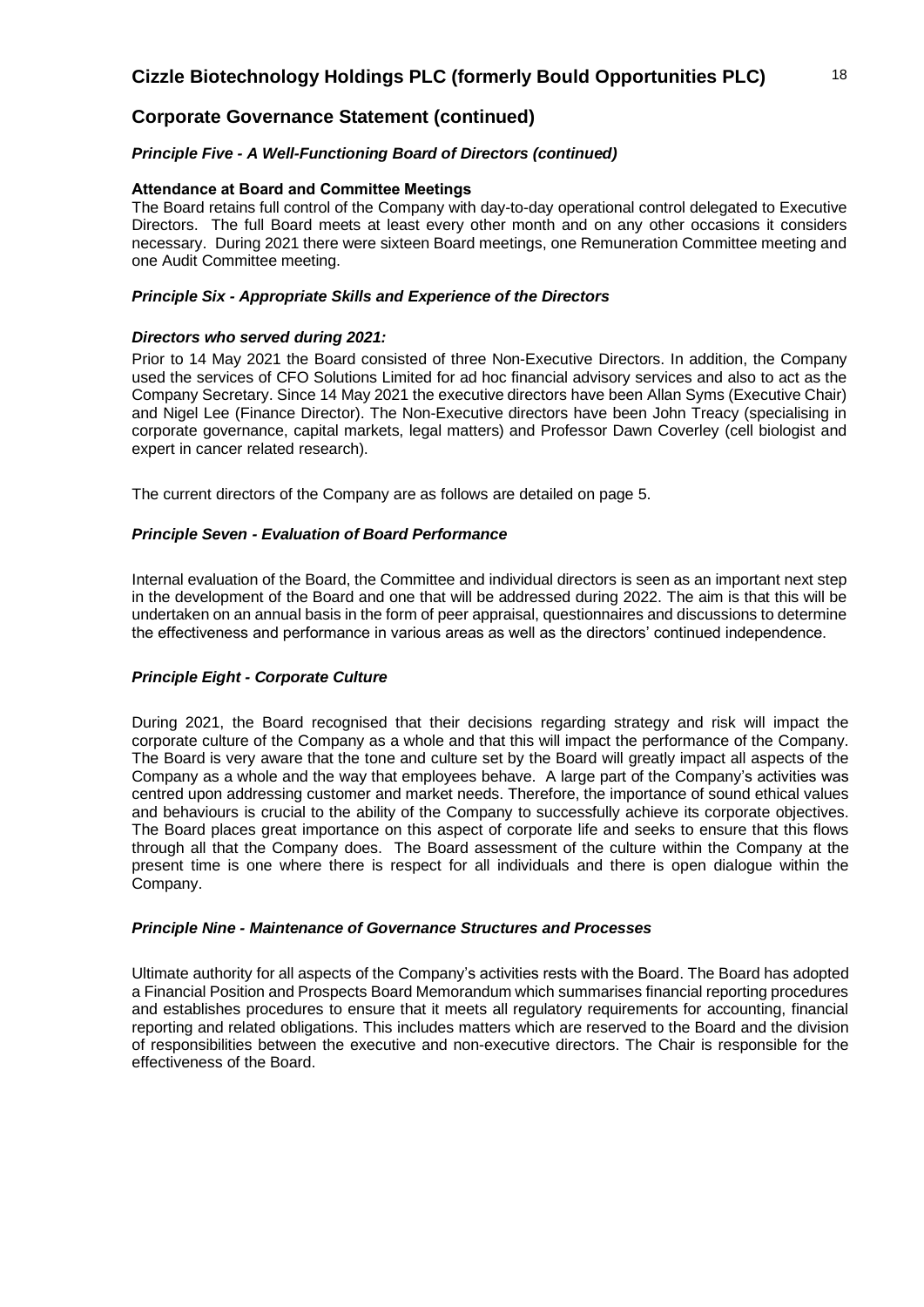### *Audit Committee*

Until 14 May 2021 the Audit Committee comprised Allan Syms (Chair) and meetings were also attended by a representative of CFO Solutions Limited. Since 14 May 2021 the Audit Committee consists of John Treacy (Chair) and Professor Dawn Coverley. It meets as required and specifically to review the Interim Report and Annual Report, and to consider the suitability and monitor the effectiveness of internal control processes. There was one meeting of the Audit Committee during 2021. The Audit Committee also reviews the findings of the external auditor and reviews accounting policies and material accounting judgements.

The independence and effectiveness of the external auditor is reviewed annually. The possibility of undertaking an audit tender process is considered on a regular basis. The Audit Committee meets at least once a year with the auditor to discuss their independence and objectivity, the Annual Report, any audit issues arising, internal control processes, appointment and fee levels and any other appropriate matters. Since 14 May 2021 the auditor no longer provides tax and other advisory services. The fees in respect of audit services are set out in Note 7.

### *Remuneration Committee*

Until 14 May 2021 the Remuneration Committee comprised Allan Syms (Chair) and other non-executive directors. Since 14 May 2021 the Audit Committee consists of John Treacy (Chair) and Professor Dawn Coverley. The purpose of the Remuneration Committee is to ensure that the Executive Directors and other employees are fairly rewarded for their individual contribution to the overall performance of the Company. The Committee considers and recommends to the Board the remuneration of the Executive Directors and is kept informed of the remuneration packages of senior staff and invited to comment on these. There was one Remuneration Committee meeting during 2021. The Board retains responsibility for overall remuneration policy. The Remuneration Committee recommends to the Board the remuneration packages by reference to individual performance and uses the knowledge and experience of the Committee members, published surveys relating to similar companies and market changes generally. The Remuneration Committee has responsibility for recommending any long-term incentive schemes.

The Board determines whether or not Executive Directors are permitted to serve in roles with other companies. Such permission would only be granted on a strictly limited basis, where there are no conflicts of interest or competing activities and providing there is not an adverse impact on the commitments required to the Company. Earnings from such roles would be required to be disclosed to the Chair.

During 2021 there were two main elements of the remuneration package for Executive and Non-Executive Directors and former employees:

1. Basic salaries: Basic salaries are recommended to the Board by the Remuneration Committee, taking into account the performance of the individual and the rates for similar positions in comparable companies. No benefits in kind are currently available to Executive Directors.

2. Share options: The Company operates unapproved share option schemes for Executive Directors and some non-executive directors to motivate those individuals through equity participation. Exercise of share options under the schemes is subject to specified exercise periods and compliance with the Scheme Rules and the rules of the London Stock Exchange. The schemes are overseen by the Remuneration Committee which recommends to the Board all grants of share options based on the Remuneration Committee's assessment of personal performance and specifying the terms under which eligible individuals may be invited to participate. It is intended that the performance related elements of remuneration form a significant proportion of the total remuneration package of Executive Directors and be designed to align their interests with those of shareholders. In this development phase of the Company the Remuneration Committee currently considers that the best alignment of these interests is through the continued use of incentives for performance through the award of share options.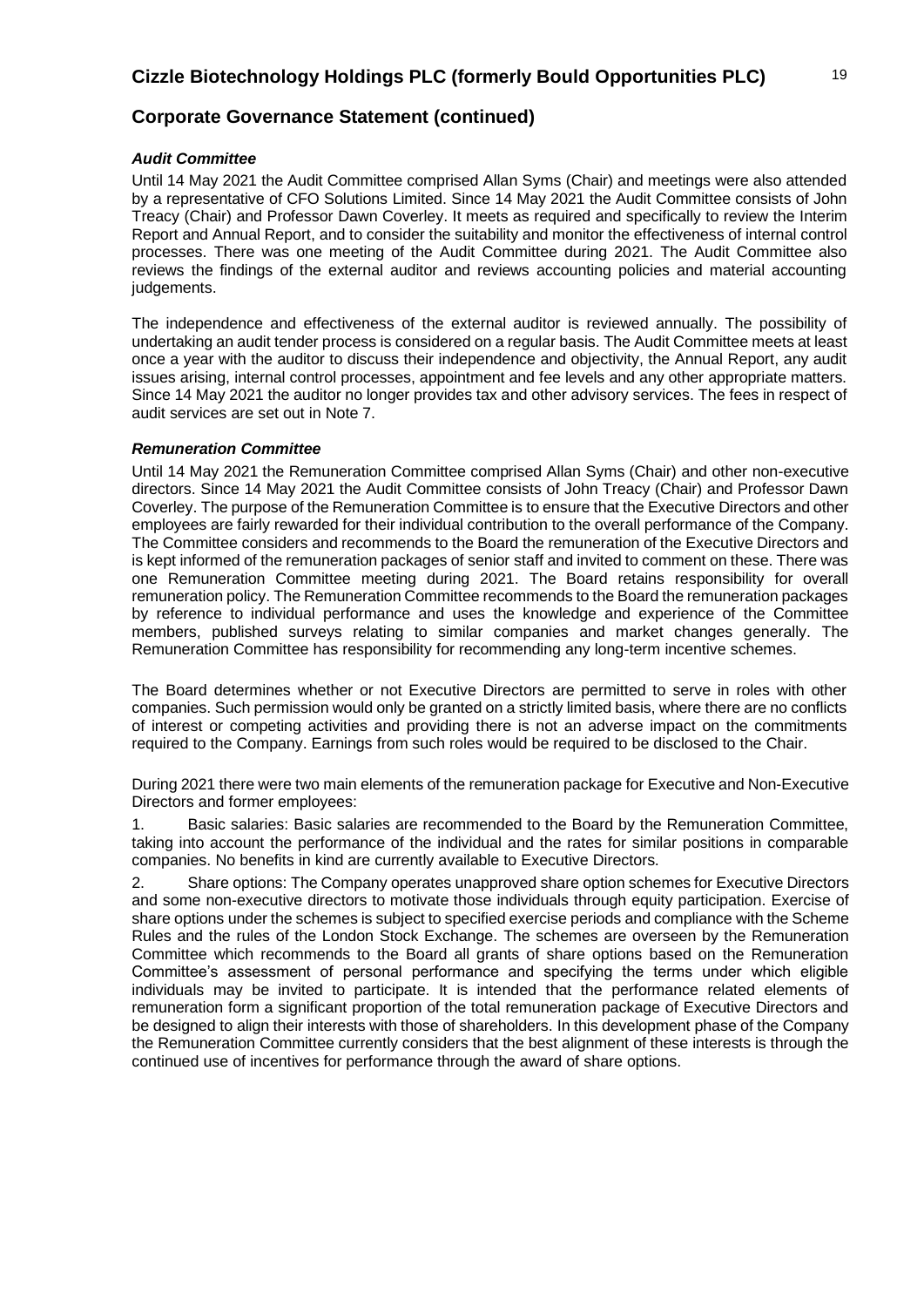# **Corporate Governance Statement (continued)**

### *Non-executive Directors*

The Board has adopted guidelines for the appointment of non-executive directors which have been in place and which have been observed throughout the year. These provide for the orderly and constructive succession and rotation of the non-executive directors insofar as they will be appointed for an initial term of three years and may, at the Board's discretion believing it to be in the best interests of the Company, be appointed for subsequent terms. In accordance with the Companies Act 2006, the Board complies with: a duty to act within their powers; a duty to promote the success of the Company; a duty to exercise independent judgement; a duty to exercise reasonable care, skill and diligence; a duty to avoid conflicts of interest; a duty not to accept benefits from third parties and a duty to declare any interest in a proposed transaction or arrangement.

### *Principle Ten - Shareholder Communication*

The Board is committed to maintaining good communication and having constructive dialogue with its shareholders. Institutional shareholders and analysts have the opportunity to discuss issues and provide feedback at meetings with the Company. In addition, all shareholders are encouraged to attend the Company's Annual General Meeting. Investors also have access to current information on the Company though its website, https://cizzlebiotechnology.com and via Allan Syms, non-executive Chair who is available to answer investor relations enquiries through IFC Advisory Limited (cizzle@investorfocus.co.uk).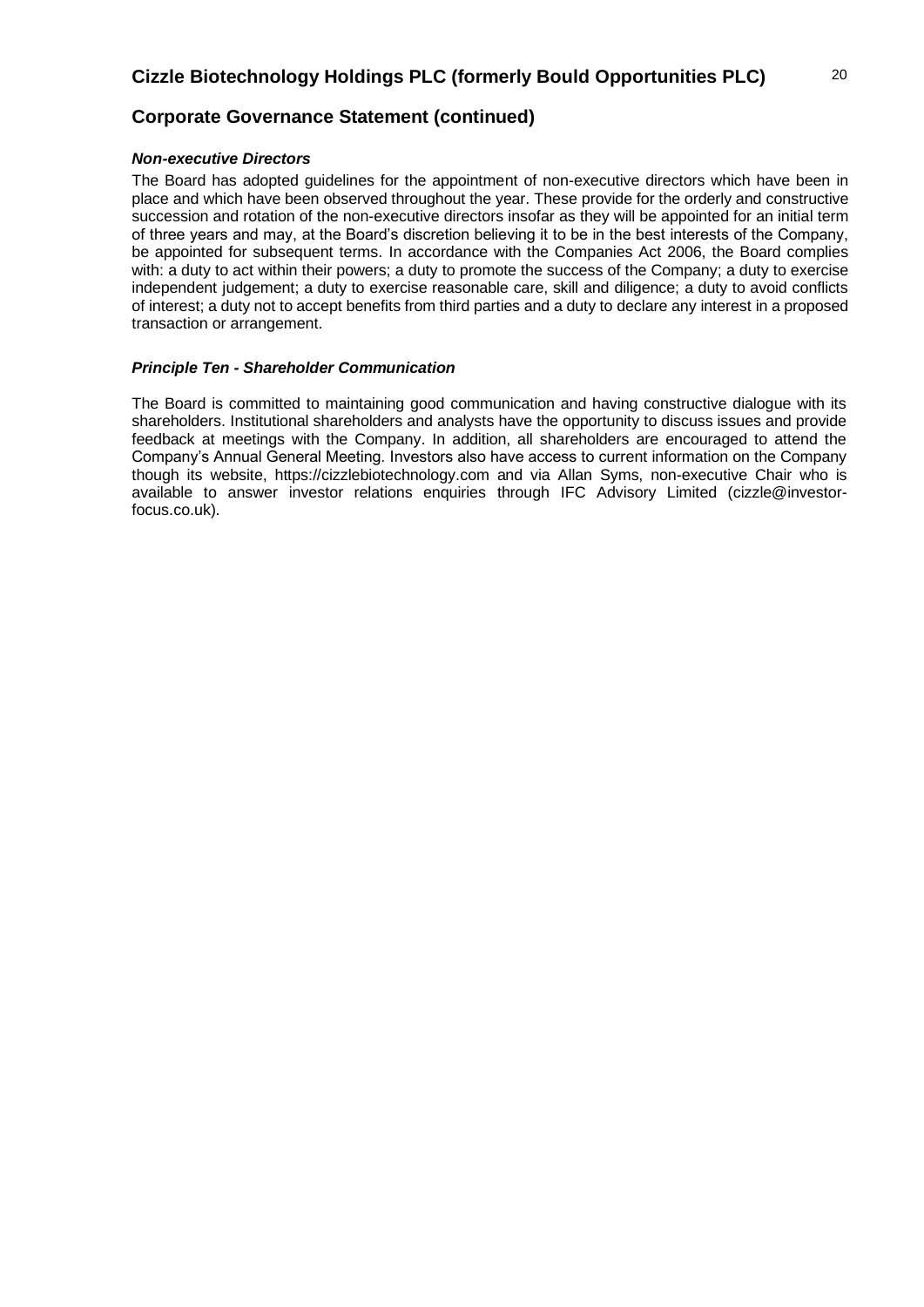## **Directors Remuneration Report for the year ended 31 December 2021**

The Company has established a remuneration committee. The Committee reviews the scale and structure of the Directors' fees, taking into account the interests of shareholders and the performance of the Group and directors.

The items included in this report are unaudited unless otherwise stated.

### **Statement of Cizzle Biotechnology Holdings PLC Policy on Directors' Remuneration by the Chair of the Remuneration Committee**

As Chair of the Remuneration Committee, I have pleasure in introducing our Directors' Remuneration Report. One of the Remuneration Committee's aims is to provide clear, transparent remuneration reporting for our shareholders which adheres to the best practice corporate governance principles that are required for listed companies.

A key focus of the Directors' Remuneration Policy is to align the interests of the Directors to the long-term interests of the shareholders and aims to support a high-performance culture with appropriate rewards for meeting the Group's objectives without unnecessary risk-taking. This is underpinned through the operation of incentive plans.

#### Key activities of the Remuneration Committee

The key activities of the Remuneration Committee are to:

- determine and agree with the board the framework or broad policy for the remuneration of the Company's Chair and the executive directors including pension rights and compensation payments. The remuneration of non-executive directors shall be a matter for the board or the shareholders (within the limits set in the articles of association). No director or senior manager shall be involved in any decisions as to their own remuneration;
- recommend and monitor the level and structure of remuneration for senior management taking into account all factors which it deems necessary including relevant legal and regulatory requirements and the provisions and recommendations of the UK Corporate Governance Code (insofar as it applies to the Company) and other relevant guidance. These will be subject to annual review. The objective of such policy shall be to attract, retain and motivate the executive management of the Company without paying more than necessary. The remuneration policy bears in mind the Company's appetite for risk and be aligned to the Company's long term strategic goals. A significant proportion of remuneration should be structured so as to link rewards to corporate and individual performance and be designed to promote the long term success of the Company;
- review and have regard to the pay and employment conditions across the Company or group, especially when determining salary increases;
- review the ongoing appropriateness and relevance of the remuneration policy;
- approve the design of, and determine targets for, any performance related pay schemes operated by the Company and approve the total annual payments made under such schemes;
- review the Company's arrangements for its employees to raise concerns, in confidence, about possible wrongdoing in financial reporting or other matters. The Committee shall ensure that these arrangements allow proportionate and independent investigation of such matters and appropriate follow up action;
- review the design of all share incentive plans for approval by the board and shareholders. For any such plans, determine each year whether awards will be made, and if so, the overall amount of such awards, the individual awards to executive directors, Company Secretary and other senior executives and the performance targets to be used;
- determine the policy for, and scope of, pension arrangements for each executive director and other senior executives;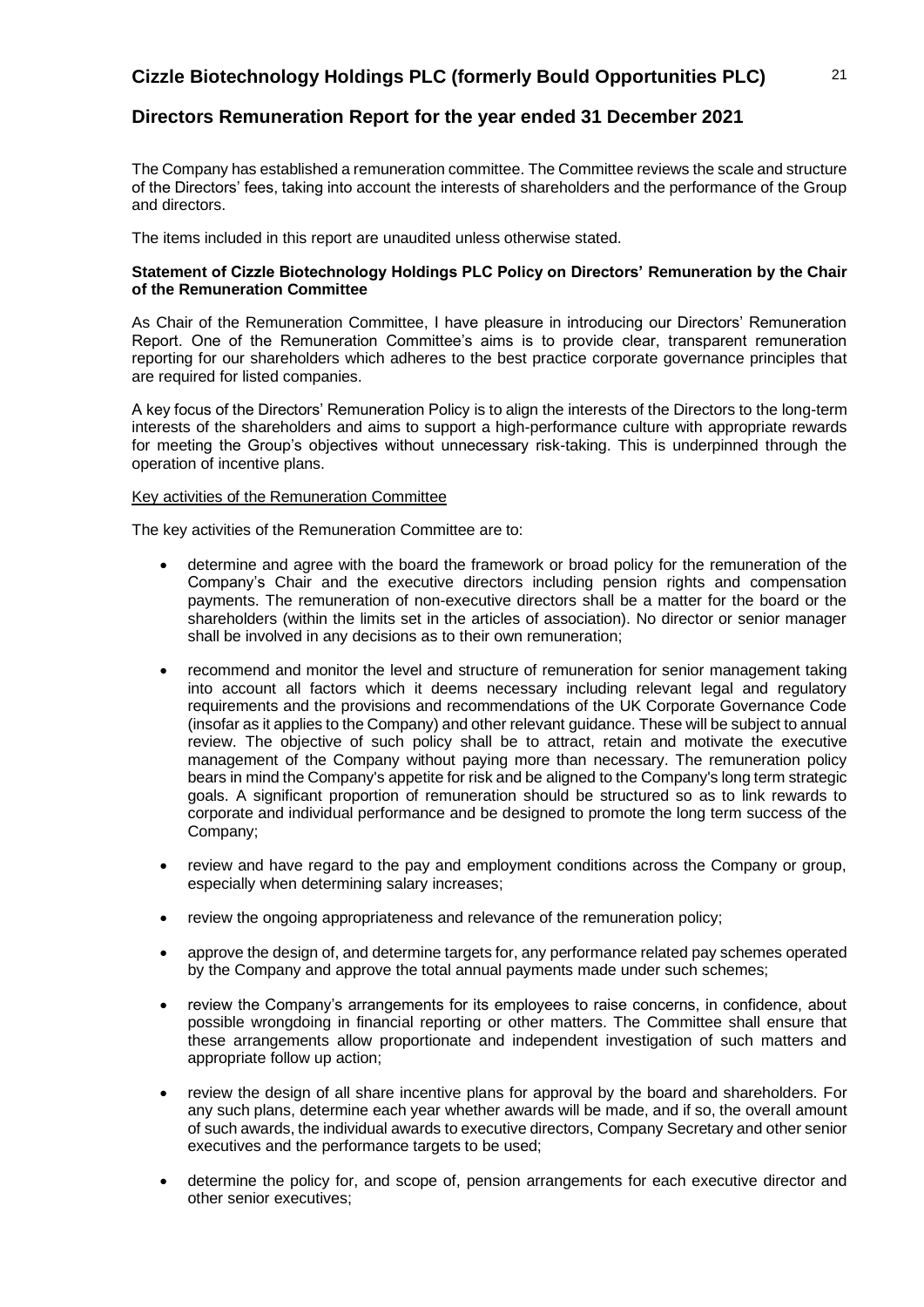# **Directors Remuneration Report for the year ended 31 December 2021 (cont'd)**

Key activities of the Remuneration Committee (cont'd)

- determine the total individual remuneration package of the Chair, each executive director, the Company Secretary and other senior executives including bonuses, incentive payments and share options or other share awards;
- ensure that contractual terms on termination and any payments made are fair to the individual and the Company; that failure is not rewarded and the duty to mitigate loss is fully recognised; oversee any major changes in employee benefits structures throughout the Company or Group; and agree the policy for authorising claims for expenses from the directors;
- be responsible for establishing the selection criteria, selecting, appointing and setting the terms of reference for any remuneration of consultants who advise the Committee;
- obtain reliable, up-to-date information about remuneration in other companies of comparable scale. The Committee shall have full authority to appoint remuneration consultants and to commission or purchase any reports, surveys or information which it deems necessary to help it fulfil its obligations within any budgetary restraints imposed by the board;
- consider such other matters as may be requested by the board of directors; and
- work and liaise as necessary with all other board committees.

### Members

The Remuneration Committee comprises the following independent Non-Executive Directors:

| <b>Name</b>         | <b>Position</b> | Date of appointment<br>to<br><b>Committee</b> |
|---------------------|-----------------|-----------------------------------------------|
| John Treacy         | Chair           | 14 May 2021                                   |
| Prof. Dawn Coverley | Member          | 14 May 2021                                   |

Prior to his appointment as Executive Chair of the Company, Allan Syms was Chair of the Remuneration Committee from 21 May 2019 to 14 May 2021.

John Treacy, prior to his appointment as Chair of the Remuneration Committee on 14 May 2021, was a member of the Remuneration Committee from 29 January 2019 to 14 May 2021.

### Remuneration Components

The Company remunerates directors in line with best market practice in the industry in which it operates. As the Group is currently a pre-revenue business the components of Director's Remuneration consists of:

- **Base salaries**
- Pension benefits
- Share incentive arrangements

These remuneration components will be reviewed at least annually by the Committee.

It is anticipated that once the Group becomes a revenue generating business that the following components of Directors Remuneration are likely to be appropriate:

- Other benefits
- Annual bonus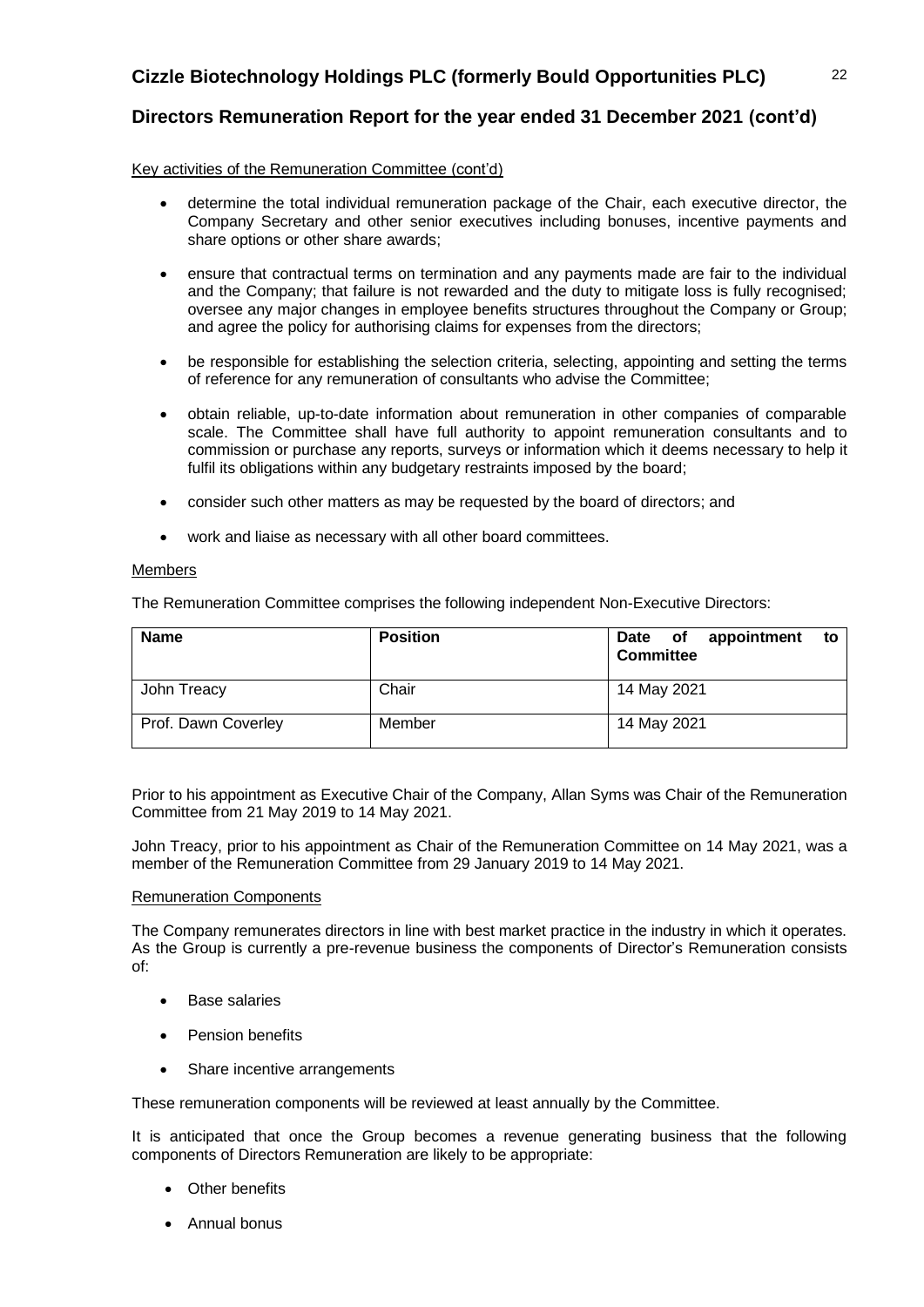# **Directors Remuneration Report for the year ended 31 December 2021 (cont'd)**

### **Recruitment policy**

Base salaries take into account market data for the relevant role, internal relativities, their individual experience and their current base salary. Where an individual is recruited at below market rates of remuneration, they may be re-aligned over a period of time, subject to their performance in their role.

### **Service Agreements and Letters of Appointment**

The Executive Directors' service agreements are summarised below:

| <b>Executive</b><br><b>Director</b> | Date of service<br>agreement | <b>Initial term</b> | Notice period by<br><b>Company (Months)</b> | Notice period by<br><b>Director</b><br>(Months) |
|-------------------------------------|------------------------------|---------------------|---------------------------------------------|-------------------------------------------------|
| Allan Syms                          | 14 May 2021                  | 6 months            |                                             | 6                                               |
| Nigel Lee                           | 14 May 2021                  | N/a                 | 6                                           | 6                                               |

The Non-Executive Directors' service agreements are summarised below:

| <b>Non-Executive</b><br><b>Director</b> | Date of service<br>agreement | <b>Initial term</b> | Notice period by<br><b>Company (Months)</b> | Notice<br>period by<br>Director (Months) |
|-----------------------------------------|------------------------------|---------------------|---------------------------------------------|------------------------------------------|
| John Treacy                             | 14 May 2021                  | 3 years             |                                             |                                          |
| Dawn Coverley                           | 14 May 2021                  | 3 years             |                                             | 3                                        |

Non-Executive directors are typically expected to serve two three-year terms but may be invited by the Board to serve for an additional period. Any term renewal is subject to Board review and AGM re-election.

### **Remuneration of Executive Directors**

The remuneration of the Executive Directors for the year ended 31 December 2021 and since 14 May 2021 (date from which new Group commenced) was as follows:

|                                     |                     | 14 May 2021 to 31 December 2021 |              | Year ended 31 December 2021 |                |              |
|-------------------------------------|---------------------|---------------------------------|--------------|-----------------------------|----------------|--------------|
| <b>Executive</b><br><b>Director</b> | <b>Basic salary</b> | <b>Pension</b>                  | <b>Total</b> | <b>Basic salary</b>         | <b>Pension</b> | <b>Total</b> |
|                                     | £'000               | £'000                           | £'000        | £'000                       | £'000          | £'000        |
| Allan Syms                          | 59                  |                                 | 60           | 70                          |                | 71           |
| Nigel Lee                           | 22                  |                                 | 23           | 22                          |                | 23           |
| <b>TOTAL</b>                        | 81                  | 2                               | 83           | 92                          | 2              | 94           |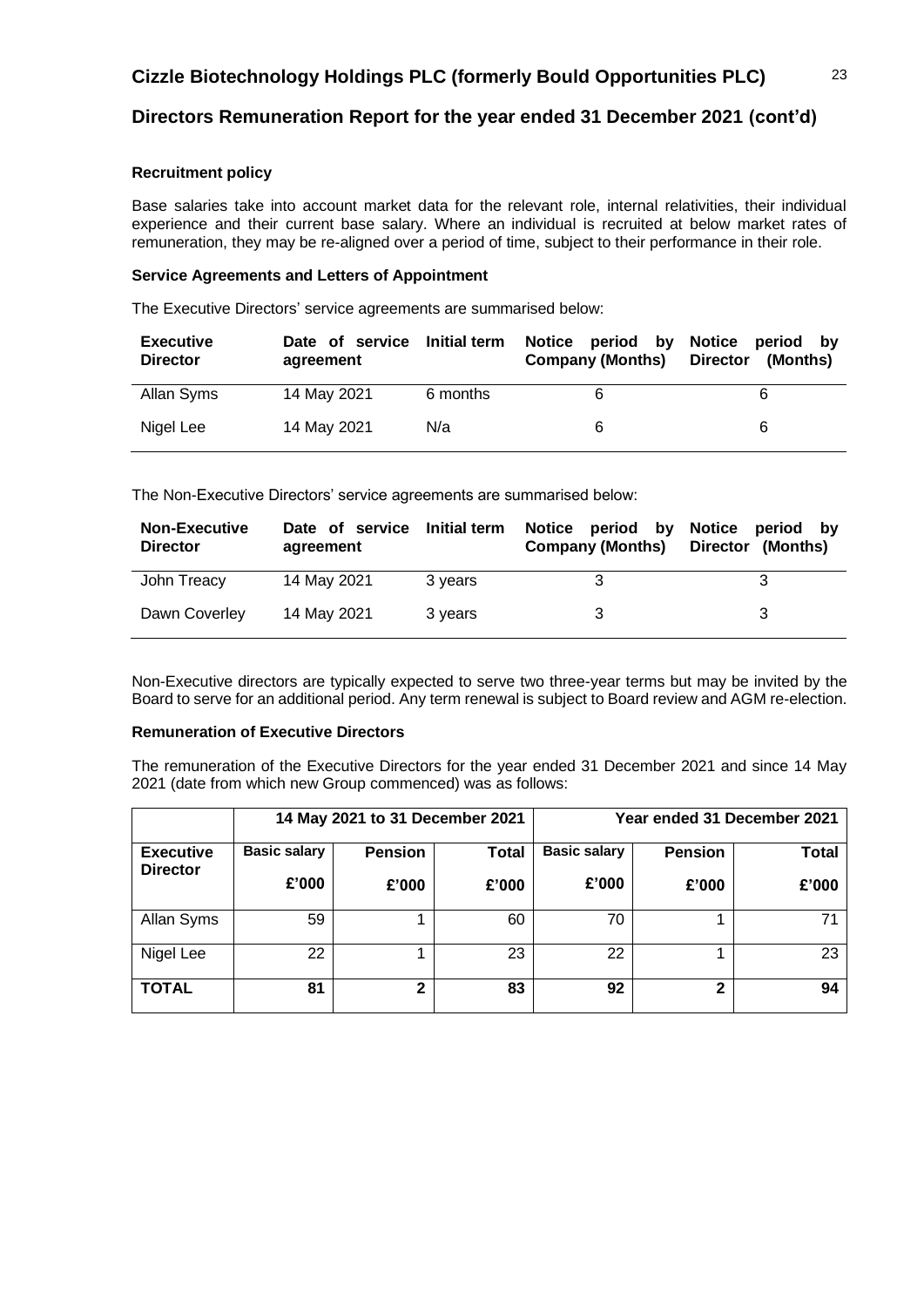# **Directors Remuneration Report for the year ended 31 December 2021 (cont'd)**

### **Share scheme interests of executive directors**

| <b>Executive</b><br><b>Director</b> | Type of<br>scheme  | Share<br>options at<br>31 Dec<br>2020 | <b>Granted</b><br>during the<br>year | Lapsed<br>or<br>cancelled | <b>Share</b><br>options at 31<br>Dec 2021 | Date from<br>which<br>exercisable | <b>Expiry date</b> |
|-------------------------------------|--------------------|---------------------------------------|--------------------------------------|---------------------------|-------------------------------------------|-----------------------------------|--------------------|
| Allan Syms                          | CSOP <sub>21</sub> |                                       | 5,068,956                            |                           | 5,068,956                                 | $***$                             | 2 Nov 2031         |
| Nigel Lee <sup>*</sup>              | CSOP <sub>21</sub> | -                                     | 2,000,000                            |                           | 2,000,000                                 | $***$                             | 2 Nov 2031         |
|                                     | CSOP <sub>17</sub> | 500                                   |                                      |                           | 500                                       | 9 Nov 2018 ***                    | 8 Nov 2017         |
|                                     | CSOP <sub>16</sub> | 800                                   |                                      |                           | 800                                       | 27 Oct 2017 ***                   | 26 Oct 2026        |
|                                     | CSOP <sub>15</sub> | 300                                   |                                      |                           | 300                                       | 25 May 2016 ****                  | 25 Aug 2025        |
| <b>TOTAL</b>                        |                    | 1,600                                 | 7,068,956                            |                           | 7,070,556                                 |                                   |                    |

The interests of the executive directors in share schemes are shown in the table below:

\* Includes brought forward 1,600 beneficial interests in share options as director of CFO Solutions Limited.

\*\* subject to achievement of certain Group objectives.

\*\*\* One-third of the total options vest on first, second and third anniversary from date of grant.

\*\*\*\* One third of the options vest on 25 May 2016, 25 February 2017 and 25 August 2017.

### **Remuneration of Non-Executive Directors**

The remuneration of the Non-Executive Directors for the year ended 31 December 2021 and since 14 May 2021 (date from which new Group commenced) was as follows:

|                          | 14 May 2021 to 31 December 2021 |                          |                |              |                        |             | Year ended 31 December 2021 |              |
|--------------------------|---------------------------------|--------------------------|----------------|--------------|------------------------|-------------|-----------------------------|--------------|
| Non-<br><b>Executive</b> | <b>Basic</b><br>salary          | <b>Fees</b>              | <b>Pension</b> | <b>Total</b> | <b>Basic</b><br>salary | <b>Fees</b> | <b>Pension</b>              | <b>Total</b> |
| <b>Director</b>          | £'000                           | £'000                    | £'000          | £'000        | £'000                  | £'000       | £'000                       | £'000        |
| John<br>Treacy           | 19                              | ٠                        |                | 19           | 30                     |             | ۰                           | 30           |
| Dawn<br>Coverley         | 25                              | ۰                        | 4              | 26           | 25                     |             | 1                           | 26           |
| Martin<br>Lampshire      | -                               | $\overline{\phantom{0}}$ |                | ۰            |                        | 7           | ۰                           | 7            |
| <b>TOTAL</b>             | 44                              | $\blacksquare$           | 1              | 45           | 55                     | 7           | 1                           | 63           |

As mentioned in Note 20 on related party transactions, the Group Statement of Comprehensive Income includes an amount of £7,366 (2020: £20,000) that was paid to Experience Capital Limited in respect of non-executive director services provided by Martin Lampshire.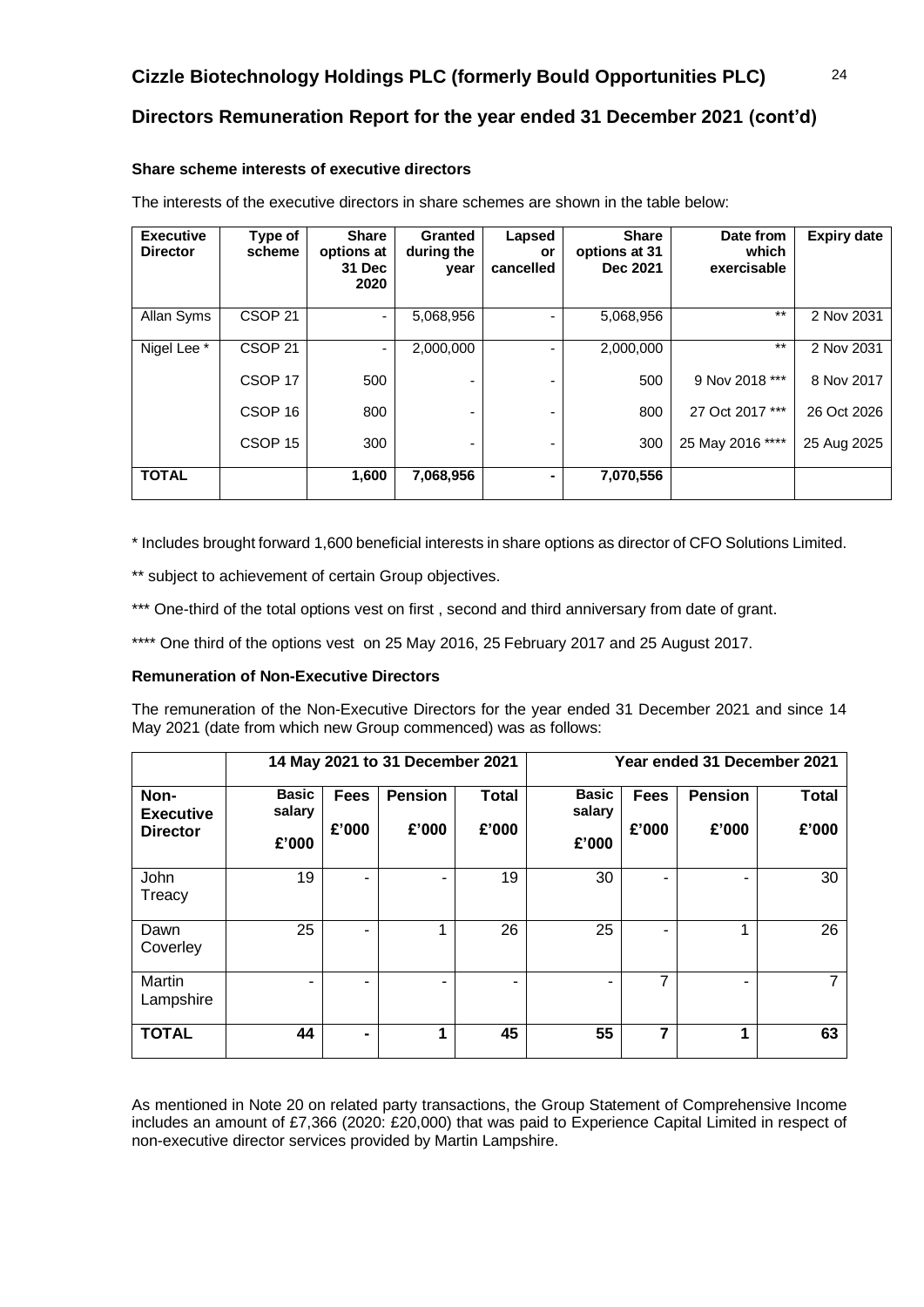# **Directors Remuneration Report for the year ended 31 December 2021 (cont'd)**

### **Share scheme interests of non- executive directors**

The interests of the Non-Executive directors in share schemes are shown in the table below:

| Non-<br>executive<br><b>Director</b> | Type of<br>scheme  | <b>Share</b><br>options at<br>31 Dec<br>2020 | Granted<br>during the<br>year | Lapsed<br>or<br>cancelled | <b>Share</b><br>options at<br>31 Dec 2021 | Date from<br>which<br>exercisable | <b>Expiry date</b> |
|--------------------------------------|--------------------|----------------------------------------------|-------------------------------|---------------------------|-------------------------------------------|-----------------------------------|--------------------|
| Dawn<br>Coverley                     | CSOP <sub>21</sub> |                                              | 12,672,389                    |                           | 12,672,389                                |                                   | 2 Nov 2031         |
|                                      | CSOP <sub>21</sub> |                                              | 3,689,096                     | $\blacksquare$            | 3,689,096                                 | 14 May 2021 **                    | 13 May 2031        |
| <b>TOTAL</b>                         |                    |                                              | 16,361,485                    |                           | 16,361,485                                |                                   |                    |

\* subject to achievement of certain Group objectives.

\*\* may only be exercised for a period of 30 days from the date on which the Company's audited annual accounts are published each year; or at the discretion of the board of directors.

### **Relative importance of total remuneration**

The table below illustrates total employee remuneration compared to distributions to shareholders and operational cash outflow, excluding proceeds from the issue of ordinary shares (before issue costs):

|                                       | <b>Distributions to</b> | Total employee pay | <b>Operational cash</b> |
|---------------------------------------|-------------------------|--------------------|-------------------------|
|                                       | shareholders            | (E'000)            | outflow (£'000)         |
| 14<br>May 2021 to 31<br>December 2021 |                         | 128                | 1.009                   |

Operational cash outflow has been shown in the table above as cash flow monitoring and forecasting are an important consideration for the Remuneration Committee and Board of Directors when determining cash-based remuneration for directors and employees.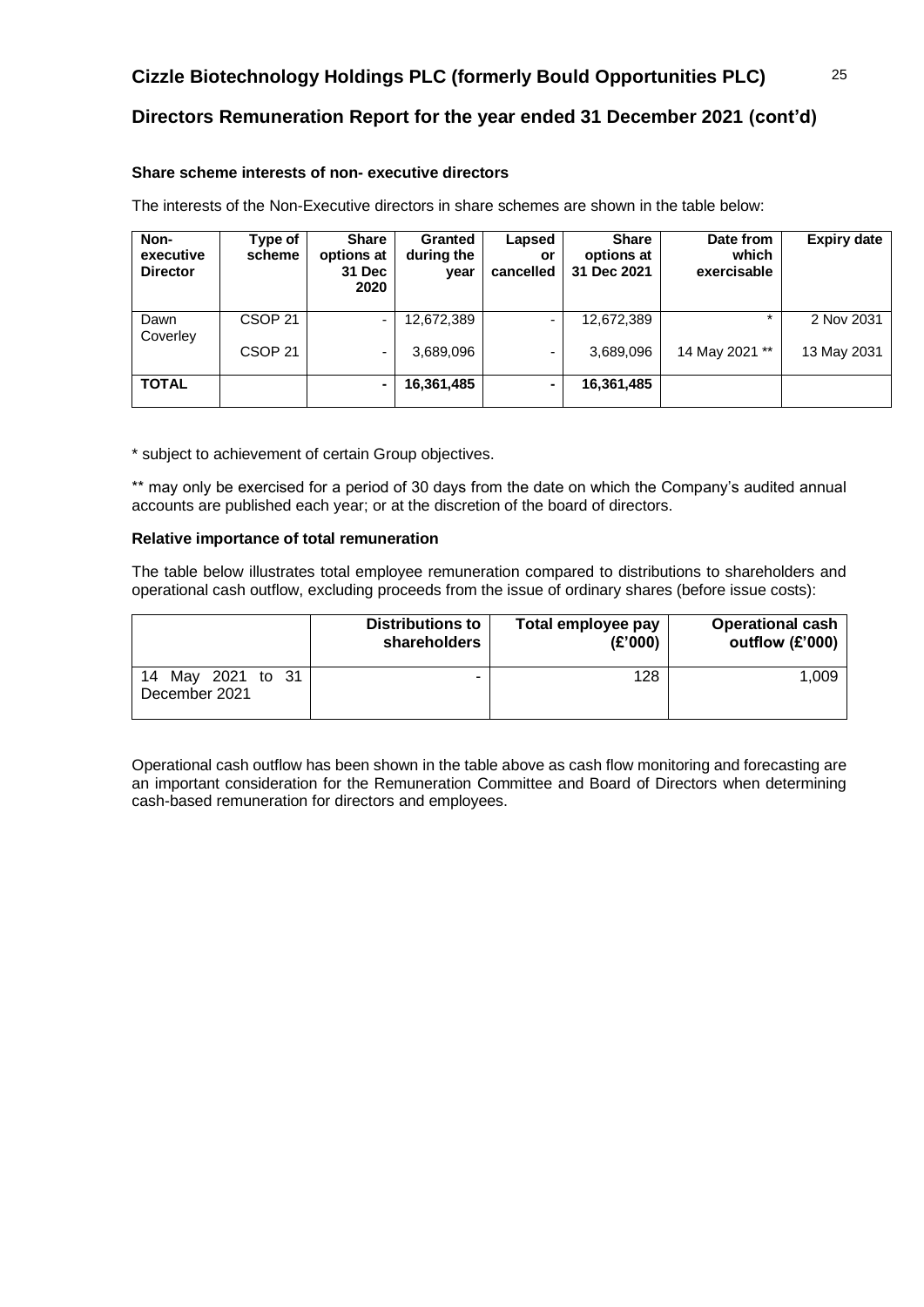# **Directors Remuneration Report for the year ended 31 December 2021 (cont'd)**

### **Historical share price performance comparison**

The table below compares the share price performance (based on notional investment of £100) of Cizzle Biotechnology Holdings PLC against the FTSE SmallCap and FTSE Techmark Mediscience based on prices/indices at close of business from 14 May 2021 to 31 December 2021. Note that month end prices are based on the last day of trading of each month. The FTSE SmallCap has been chosen to provide a wider market comparator and the FTSE Techmark Mediscience chosen due to sector relevance:



Historical data has been taken from the formation of the new Group and admission to the Standard-List of the London Stock Exchange which occurred on 14 May 2021 upon completion of the acquisition of Cizzle Biotechnology Ltd.

### **Consideration of shareholder views**

The Board considers shareholder feedback received and guidance from shareholder bodies. This feedback is considered as part of the Company's policy on remuneration.

Approved on behalf of the Board of Directors

**John Treacy**

**Director and Chair of the Remuneration Committee**

**30 May 2022**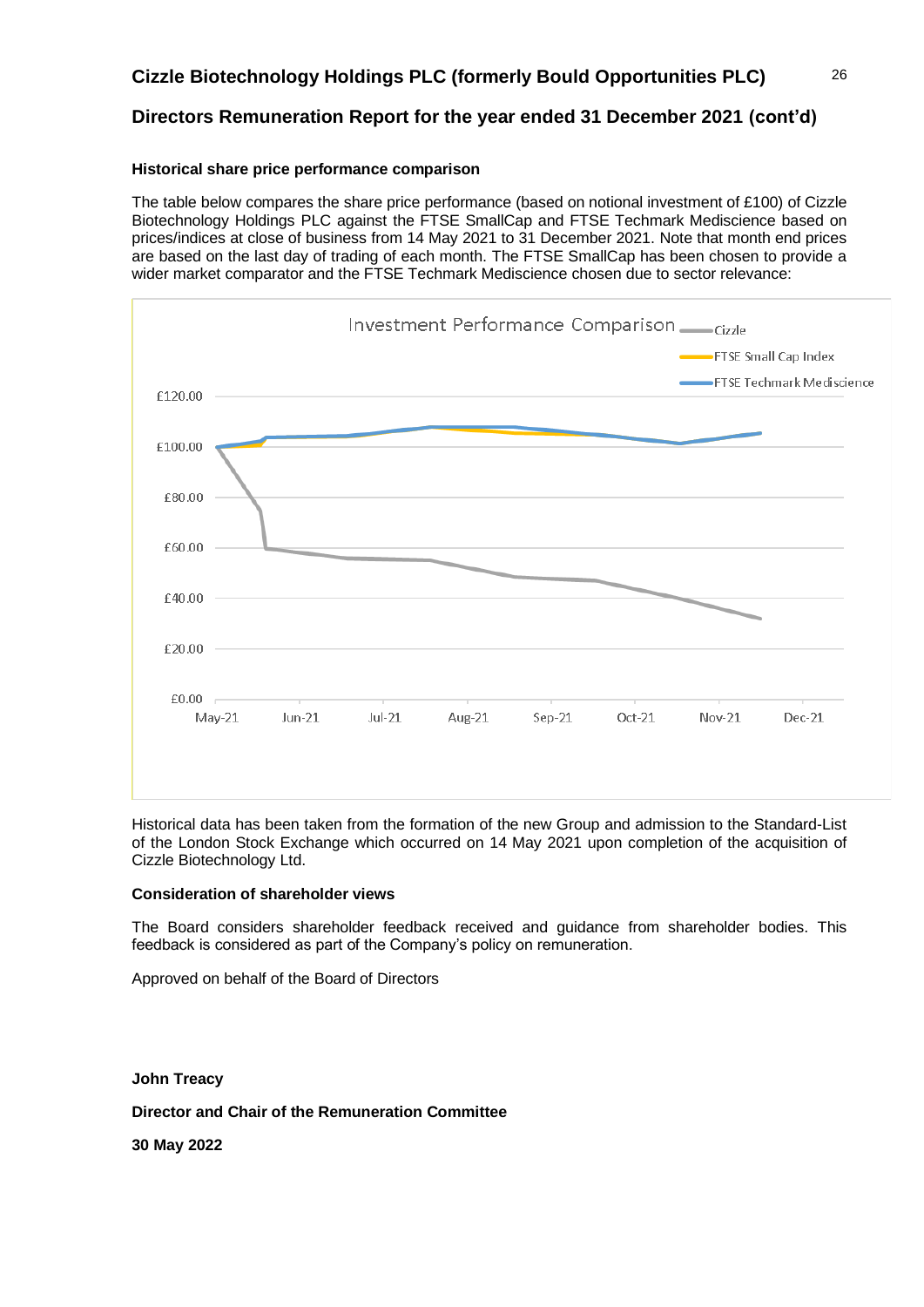### **Independent Auditor's Report to the Members of Cizzle Biotechnology Holdings PLC**

### **Opinion**

We have audited the financial statements of Cizzle Biotechnology Holdings Plc (the 'parent company') and its subsidiaries (the 'group') for the year ended 31 December 2021 which comprise the Consolidated Statement of Comprehensive Income, the Consolidated and Company Statements of Financial Position, the Consolidated and Company Statements of Changes in Equity, the Consolidated and Company Statements of Cash Flows and notes to the financial statements, including significant accounting policies. The financial reporting framework that has been applied in their preparation is applicable law and UKadopted international accounting standards and as regards the parent company financial statements, as applied in accordance with the provisions of the Companies Act 2006.

### **In our opinion:**

• the financial statements give a true and fair view of the state of the group's and of the parent company's affairs as at 31 December 2021 and of the group's loss for the year then ended;

• the group financial statements have been properly prepared in accordance with UK-adopted international accounting standards;

• the company financial statements have been properly prepared in accordance with UK-adopted international accounting standards and as applied in accordance with the provisions of the Companies Act 2006; and

• the financial statements have been prepared in accordance with the requirements of the Companies Act 2006.

### **Basis for opinion**

We conducted our audit in accordance with International Standards on Auditing (UK) (ISAs (UK)) and applicable law. Our responsibilities under those standards are further described in the Auditor's responsibilities for the audit of the financial statements section of our report. We are independent of the group and parent company in accordance with the ethical requirements that are relevant to our audit of the financial statements in the UK, including the FRC's Ethical Standard as applied to listed public interest entities, and we have fulfilled our other ethical responsibilities in accordance with these requirements. We believe that the audit evidence we have obtained is sufficient and appropriate to provide a basis for our opinion.

### **Material uncertainty related to going concern**

We draw attention to note 2.2 in the financial statements, which indicates that the group will need to raise additional funds in order to meet its committed liabilities during the going concern period. As stated in note 2.2, these events or conditions indicate that a material uncertainty exists that may cast significant doubt on the group's and parent company's ability to continue as a going concern. Our opinion is not modified in respect of this matter.

In auditing the financial statements, we have concluded that the director's use of the going concern basis of accounting in the preparation of the financial statements is appropriate. Our evaluation of the directors' assessment of the group and company's ability to continue to adopt the going concern basis of accounting included a review of the directors' statement in note 2.2 to the financial statements and review of the company's budgets for the period of the twelve months from the date of approval of the financial statements, including checking the mathematical accuracy of the budgets and discussion of significant assumptions used by the management.

Our responsibilities and the responsibilities of the directors with respect to going concern are described in the relevant sections of this report.

### **Our application of materiality**

The scope of our audit was influenced by our application of materiality. We set certain quantitative thresholds for materiality. These, together with qualitative considerations, helped us to determine the scope of our audit and the nature, timing and extent of our audit procedures on the individual financial statement line items and disclosures and in evaluating the effect of misstatements, both individually and in aggregate on the financial statements as a whole. Based on our professional judgement, we determined materiality for the financial statements as a whole as follows: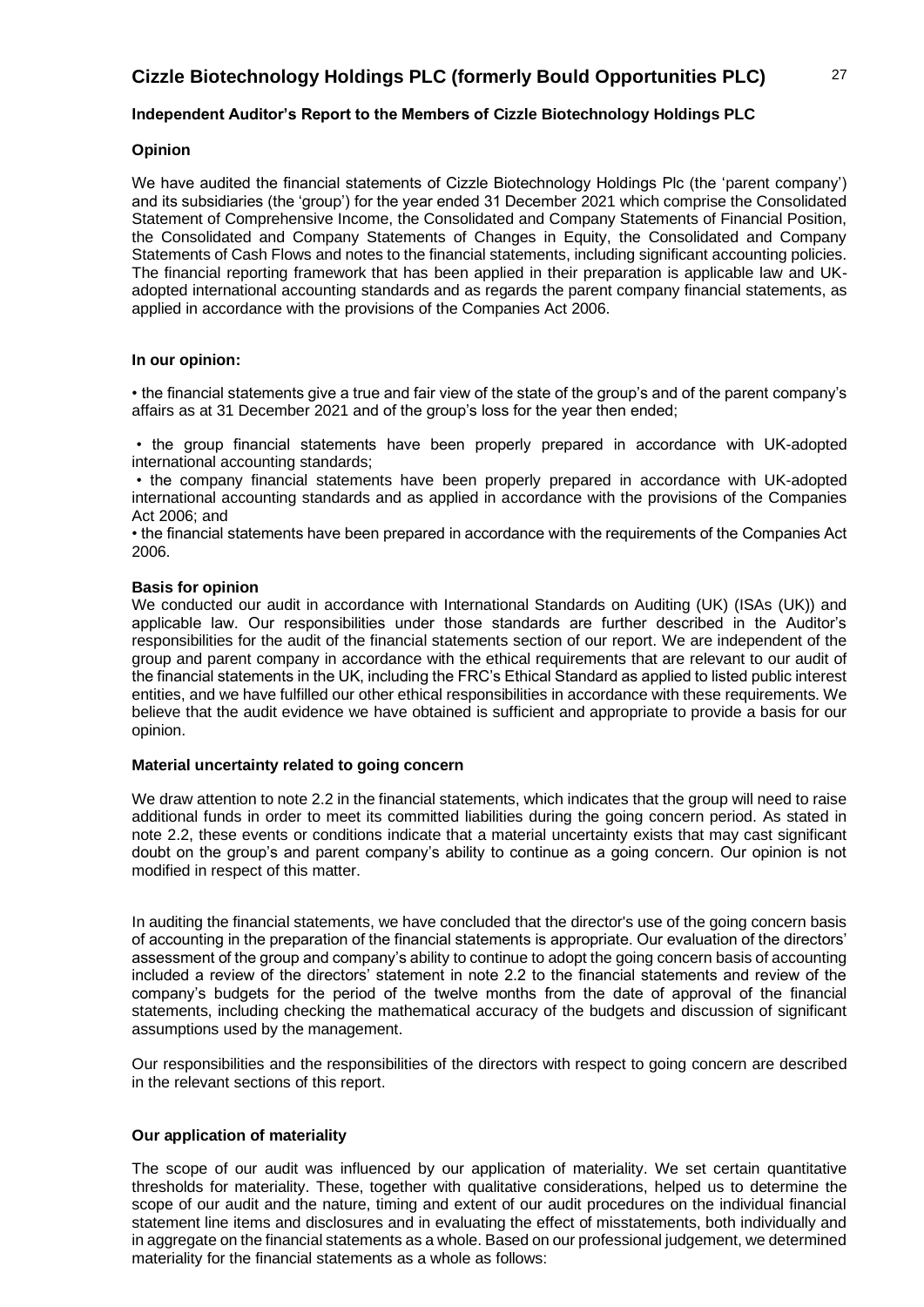|                                | <b>Group financial statements</b>                                                                                                                                                                                                                                                                                                                                                                       | <b>Company financial statements</b>                                                                                                                                                                                                                                                                                                                                                                                                |
|--------------------------------|---------------------------------------------------------------------------------------------------------------------------------------------------------------------------------------------------------------------------------------------------------------------------------------------------------------------------------------------------------------------------------------------------------|------------------------------------------------------------------------------------------------------------------------------------------------------------------------------------------------------------------------------------------------------------------------------------------------------------------------------------------------------------------------------------------------------------------------------------|
| <b>Overall materiality</b>     | £27,000                                                                                                                                                                                                                                                                                                                                                                                                 | £18,000                                                                                                                                                                                                                                                                                                                                                                                                                            |
| <b>Performance materiality</b> | £18,900                                                                                                                                                                                                                                                                                                                                                                                                 | £12,600                                                                                                                                                                                                                                                                                                                                                                                                                            |
| <b>Basis of materiality</b>    | before<br>5%<br>0f<br>loss<br>tax less<br>exceptional items                                                                                                                                                                                                                                                                                                                                             | loss before<br>5%<br>of<br>tax<br>less<br>exceptional items                                                                                                                                                                                                                                                                                                                                                                        |
| <b>Rationale</b>               | This<br>the<br>primary<br>is<br>key<br>performance indicator used by<br>management in assessing the<br>performance of the group. We<br>the<br>consider<br>users of<br>the<br>financial statements, such as<br>investors, will also consider the<br>loss before tax to be a key<br>metric. Performance materiality<br>is set at 70% of materiality as the<br>overall risk is considered to be<br>medium. | This<br>the<br>is<br>primary<br>key<br>performance indicator used by<br>management in assessing the<br>performance of the parent<br>company. We consider<br>the<br>0f<br>the<br>financial<br>users<br>statements, such as investors,<br>will also consider the loss before<br>be<br>kev<br>metric.<br>to<br>a<br>tax<br>Performance materiality is set at<br>70% of materiality as the overall<br>risk is considered to be medium. |

**Independent Auditor's Report to the Members of Cizzle Biotechnology Holdings PLC (continued)**

For each component in the scope of our group audit, we allocated a materiality that is less than our overall group materiality. The materiality applied to the audit of the subsidiary undertaking was £18,000. We agreed with the Audit Committee that we would report to them misstatements identified during our audit above £1,350 (group audit) and £900 (parent company audit) as well as misstatements below those amounts that, in our view, warranted reporting for qualitative reasons.

### **Our approach to the audit**

In designing our audit approach, we determined materiality and assessed the risk of material misstatement in the financial statements. In particular, we looked at areas involving reverse acquisition accounting, significant accounting estimate and judgement by the directors and considered future events that are inherently uncertain. We also addressed the risk of management override of internal controls, including among other matters consideration of whether there was evidence of bias that represented a risk of material misstatement due to fraud.

The group has three companies (including one dormant company) within the consolidated financial statements. We identified two significant components, the parent company and subsidiary undertaking Cizzle Biotechnology Limited , which were subject to a full scope audit by the group audit team.

### **Key audit matters**

Key audit matters are those matters that, in our professional judgment, were of most significance in our audit of the financial statements of the current period and include the most significant assessed risks of material misstatement (whether or not due to fraud) we identified, including those which had the greatest effect on: the overall audit strategy, the allocation of resources in the audit; and directing the efforts of the engagement team. These matters were addressed in the context of our audit of the financial statements as a whole, and in forming our opinion thereon, and we do not provide a separate opinion on these matters. In addition to the matter described in the Material uncertainty related to going concern section we have determined the matters described below to be the key audit matters to be communicated in our report.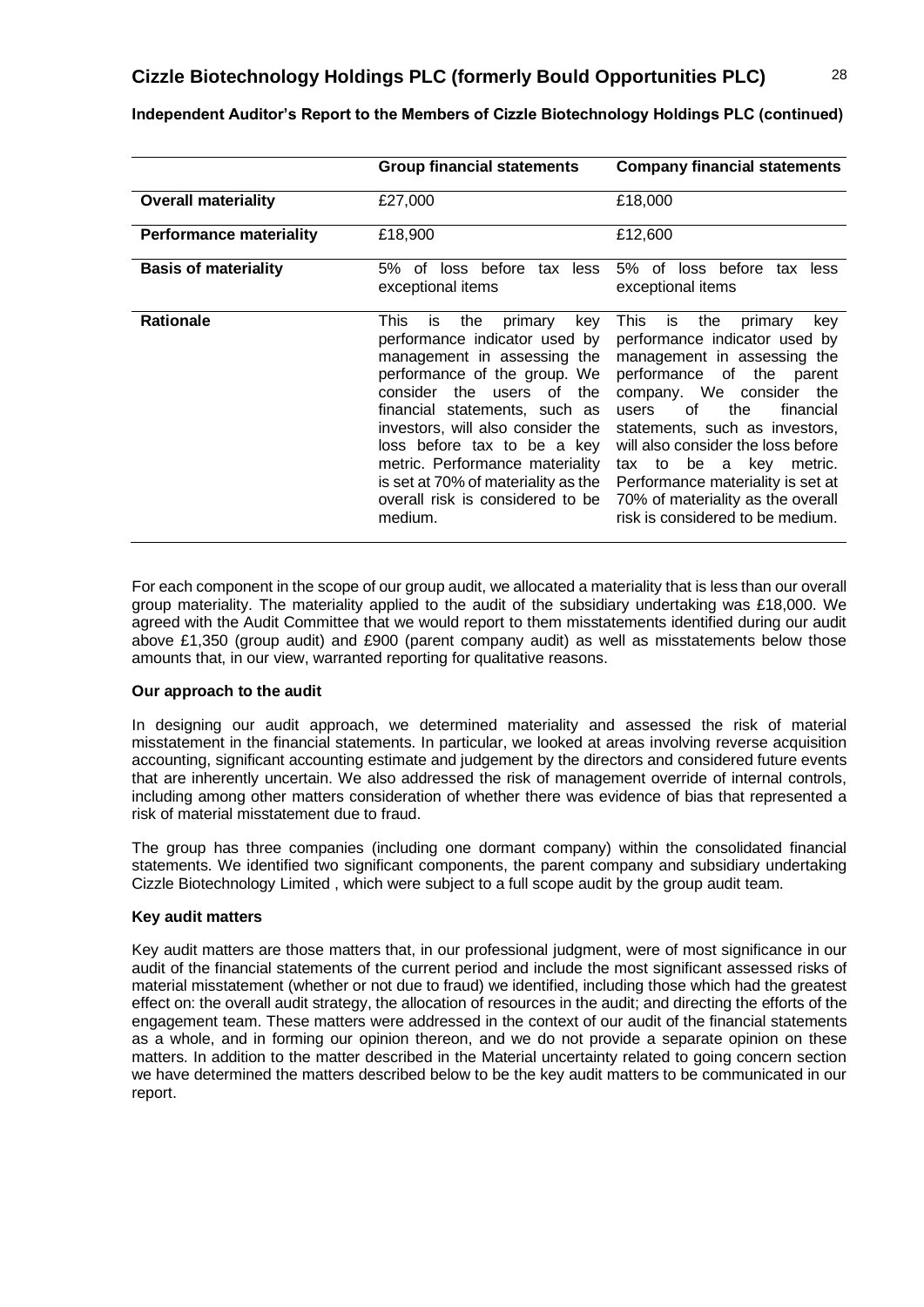| <b>Key Audit Matter</b>                                                                                                                                                                                                                                                                                                                                                                                                                                                                                                                                                                                                                                                                          | How our audit addressed this matter                                                                                                                                                                                                                                                                                                                                                                                                                                                                                                                                                                                                                                                                                                                                                       |
|--------------------------------------------------------------------------------------------------------------------------------------------------------------------------------------------------------------------------------------------------------------------------------------------------------------------------------------------------------------------------------------------------------------------------------------------------------------------------------------------------------------------------------------------------------------------------------------------------------------------------------------------------------------------------------------------------|-------------------------------------------------------------------------------------------------------------------------------------------------------------------------------------------------------------------------------------------------------------------------------------------------------------------------------------------------------------------------------------------------------------------------------------------------------------------------------------------------------------------------------------------------------------------------------------------------------------------------------------------------------------------------------------------------------------------------------------------------------------------------------------------|
|                                                                                                                                                                                                                                                                                                                                                                                                                                                                                                                                                                                                                                                                                                  |                                                                                                                                                                                                                                                                                                                                                                                                                                                                                                                                                                                                                                                                                                                                                                                           |
| Reverse acquisition of Cizzle Biotechnology<br>Limited (note 3)<br>On 14 May 2021 Cizzle Biotechnology Limited<br>completed the reverse acquisition of Cizzle<br>Biotechnology Holdings plc (formerly<br><b>Bould</b><br>Opportunities plc). The enlarged group was<br>admitted to trading on the London Stock<br>Exchange on the same date.<br>The reverse acquisition does not constitute a<br>business combination and is accounted for in<br>accordance with IFRS 2 'Share-based Payments'<br>and associated IFRIC guidance. There is a risk the<br>share-based payment has been incorrectly<br>calculated and that the reverse acquisition has<br>been incorrectly presented and disclosed. | Our work in this area included:<br>• Reviewing the Prospectus and other applicable<br>documentation to ensure the terms of the reverse<br>acquisition are understood;<br>• Checking the basis for calculating the 'deemed<br>acquisition cost', comprising the consideration<br>shares, together with the fair value of the assets<br>and liabilities acquired at the date of acquisition<br>within Cizzle Biotechnology Holdings plc;<br>- Re-performing the calculations on consolidation;<br>and<br>• Checking the presentation and disclosure of the<br>reverse acquisition in the financial statements.<br>There were no issues noted for the reverse<br>acquisition of Cizzle Biotechnology Limited,<br>including the associated<br>presentation<br>and<br>disclosure requirements. |

## **Independent Auditor's Report to the Members of Cizzle Biotechnology Holdings PLC (continued)**

### **Other information**

The other information comprises the information included in the annual report, other than the financial statements and our auditor's report thereon. The directors are responsible for the other information contained within the annual report. Our opinion on the group and parent company financial statements does not cover the other information and, except to the extent otherwise explicitly stated in our report, we do not express any form of assurance conclusion thereon. Our responsibility is to read the other information and, in doing so, consider whether the other information is materially inconsistent with the financial statements or our knowledge obtained in the course of the audit, or otherwise appears to be materially misstated. If we identify such material inconsistencies or apparent material misstatements, we are required to determine whether this gives rise to a material misstatement in the financial statements themselves. If, based on the work we have performed, we conclude that there is a material misstatement of this other information, we are required to report that fact.

We have nothing to report in this regard.

### **Opinions on other matters prescribed by the Companies Act 2006**

In our opinion the part of the directors' remuneration report to be audited has been properly prepared in accordance with the Companies Act 2006. In our opinion, based on the work undertaken in the course of the audit:

• the information given in the strategic report and the directors' report for the financial year for which the financial statements are prepared is consistent with the financial statements; and

• the strategic report and the directors' report have been prepared in accordance with applicable legal requirements.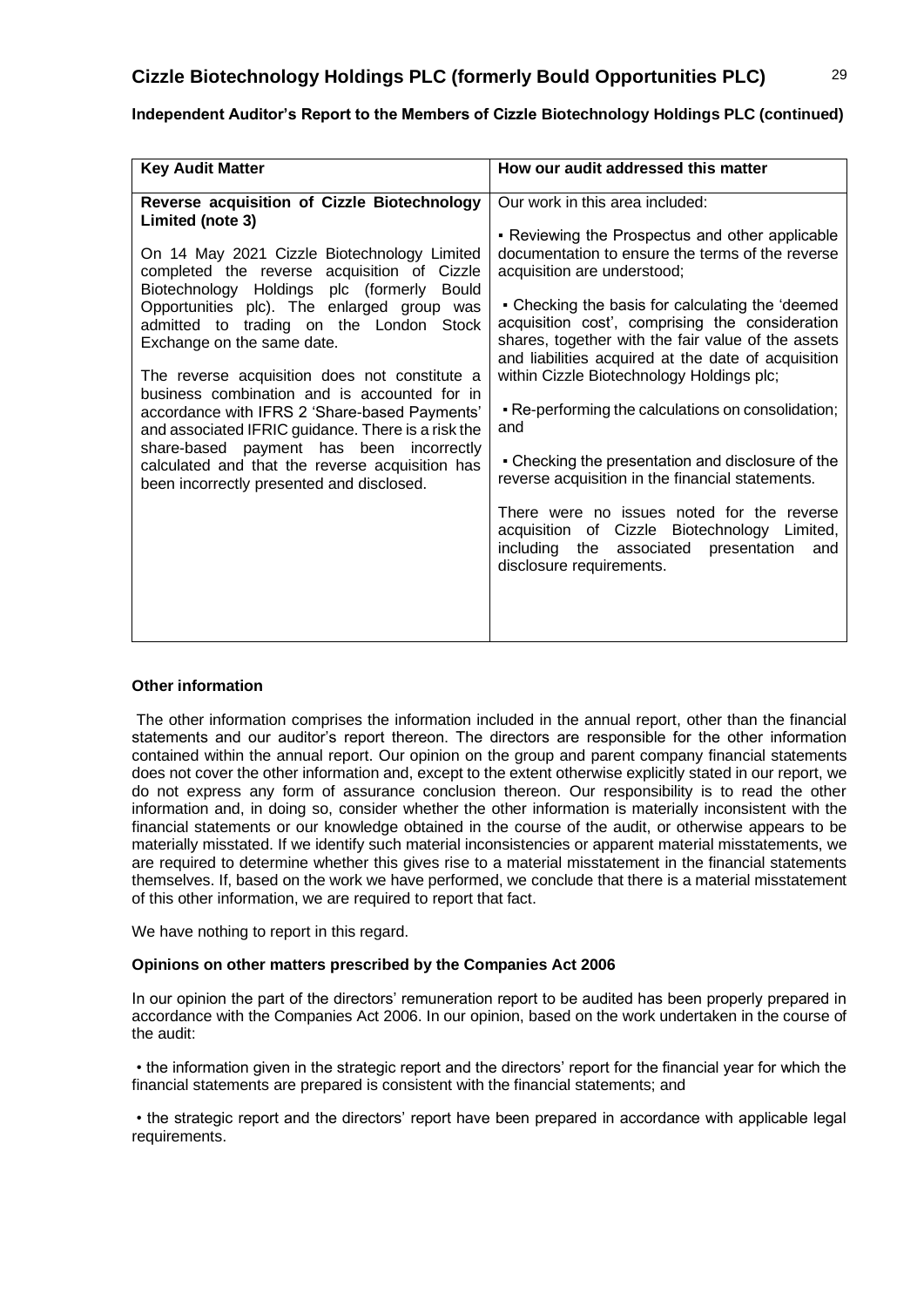### **Independent Auditor's Report to the Members of Cizzle Biotechnology Holdings PLC (continued)**

### **Responsibilities of directors**

As explained more fully in the directors' responsibilities statement, the directors are responsible for the preparation of the group and parent company financial statements and for being satisfied that they give a true and fair view, and for such internal control as the directors determine is necessary to enable the preparation of financial statements that are free from material misstatement, whether due to fraud or error.

In preparing the group and parent company financial statements, the directors are responsible for assessing the group's and the parent company's ability to continue as a going concern, disclosing, as applicable, matters related to going concern and using the going concern basis of accounting unless the directors either intend to liquidate the group or the parent company or to cease operations, or have no realistic alternative but to do so.

### **Auditor's responsibilities for the audit of the financial statements**

Our objectives are to obtain reasonable assurance about whether the financial statements as a whole are free from material misstatement, whether due to fraud or error, and to issue an auditor's report that includes our opinion. Reasonable assurance is a high level of assurance but is not a guarantee that an audit conducted in accordance with ISAs (UK) will always detect a material misstatement when it exists. Misstatements can arise from fraud or error and are considered material if, individually or in the aggregate, they could reasonably be expected to influence the economic decisions of users taken on the basis of these financial statements.

Irregularities, including fraud, are instances of non-compliance with laws and regulations. We design procedures in line with our responsibilities, outlined above, to detect material misstatements in respect of irregularities, including fraud. The extent to which our procedures are capable of detecting irregularities, including fraud is detailed below:

• We obtained an understanding of the group and parent company and the sector in which they operate to identify laws and regulations that could reasonably be expected to have a direct effect on the financial statements. We obtained our understanding in this regard through discussions with management and application of our cumulative audit knowledge and experience of the sector.

• We determined the principal laws and regulations relevant to the group and parent company in this regard to be those arising from UK-adopted international accounting standards and the Companies Act 2006.

• We designed our audit procedures to ensure the audit team considered whether there were any indications of non-compliance by the group and parent company with those laws and regulations. These procedures included, but were not limited to:

- enquiries of management and review of Board minutes,
- review of legal and regulatory correspondence.

• We also identified the risks of material misstatement of the financial statements due to fraud. We considered, in addition to the non-rebuttable presumption of a risk of fraud arising from management override of controls, we did not identify any significant fraud risks.

• We addressed the risk of fraud arising from management override of controls by performing audit procedures which included, but were not limited to: the testing of journals; reviewing accounting estimates for evidence of bias; and evaluating the business rationale of any significant transactions that are unusual or outside the normal course of business.

Because of the inherent limitations of an audit, there is a risk that we will not detect all irregularities, including those leading to a material misstatement in the financial statements or non-compliance with regulation. This risk increases the more that compliance with a law or regulation is removed from the events and transactions reflected in the financial statements, as we will be less likely to become aware of instances of non-compliance. The risk is also greater regarding irregularities occurring due to fraud rather than error, as fraud involves intentional concealment, forgery, collusion, omission or misrepresentation.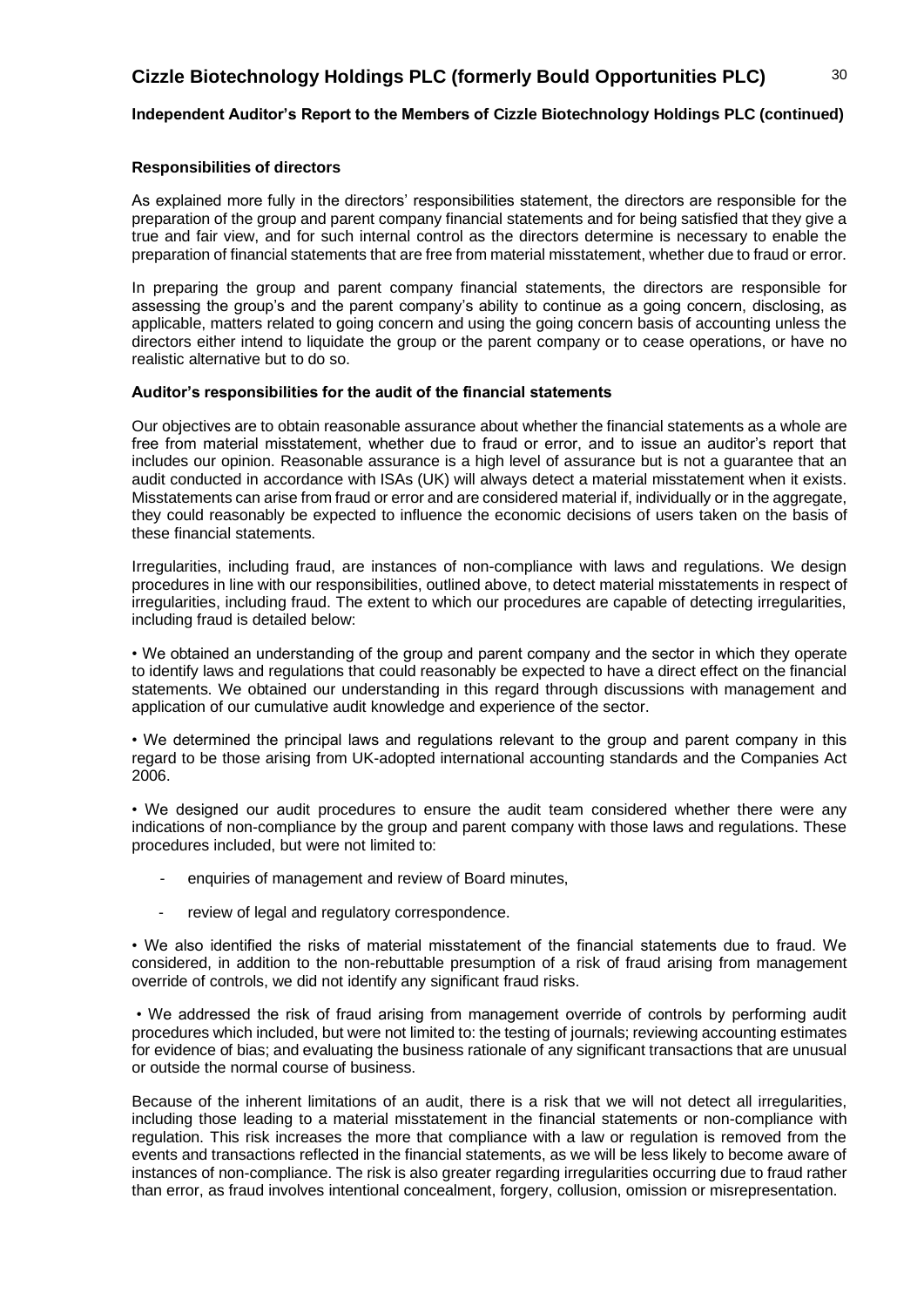### **Independent Auditor's Report to the Members of Cizzle Biotechnology Holdings PLC (continued)**

A further description of our responsibilities for the audit of the financial statements is located on the Financial Reporting Council's website at: [www.frc.org.uk/auditorsresponsibilities.](http://www.frc.org.uk/auditorsresponsibilities) This description forms part of our auditor's report.

### **Other matters which we are required to address**

Our total uninterrupted period of engagement is 4 years, covering the periods ending 31 December 2018 to December 2021. The non-audit services prohibited by the FRC's Ethical Standard were not provided to the group or the parent company and we remain independent of the group and the parent company in conducting our audit. Our audit opinion is consistent with the additional report to the audit committee.

### **Use of our report**

This report is made solely to the company's members, as a body, in accordance with Chapter 3 of Part 16 of the Companies Act 2006. Our audit work has been undertaken so that we might state to the company's members those matters we are required to state to them in an auditor's report and for no other purpose. To the fullest extent permitted by law, we do not accept or assume responsibility to anyone, other than the company and the company's members as a body, for our audit work, for this report, or for the opinions we have formed.

**David Thompson (Senior Statutory Auditor)** 15 Westferry Circus **For and on behalf of PKF Littlejohn LLP Canary Wharf Canary Wharf Statutory Auditor London E14 4HD London E14 4HD** 

**30 May 2022**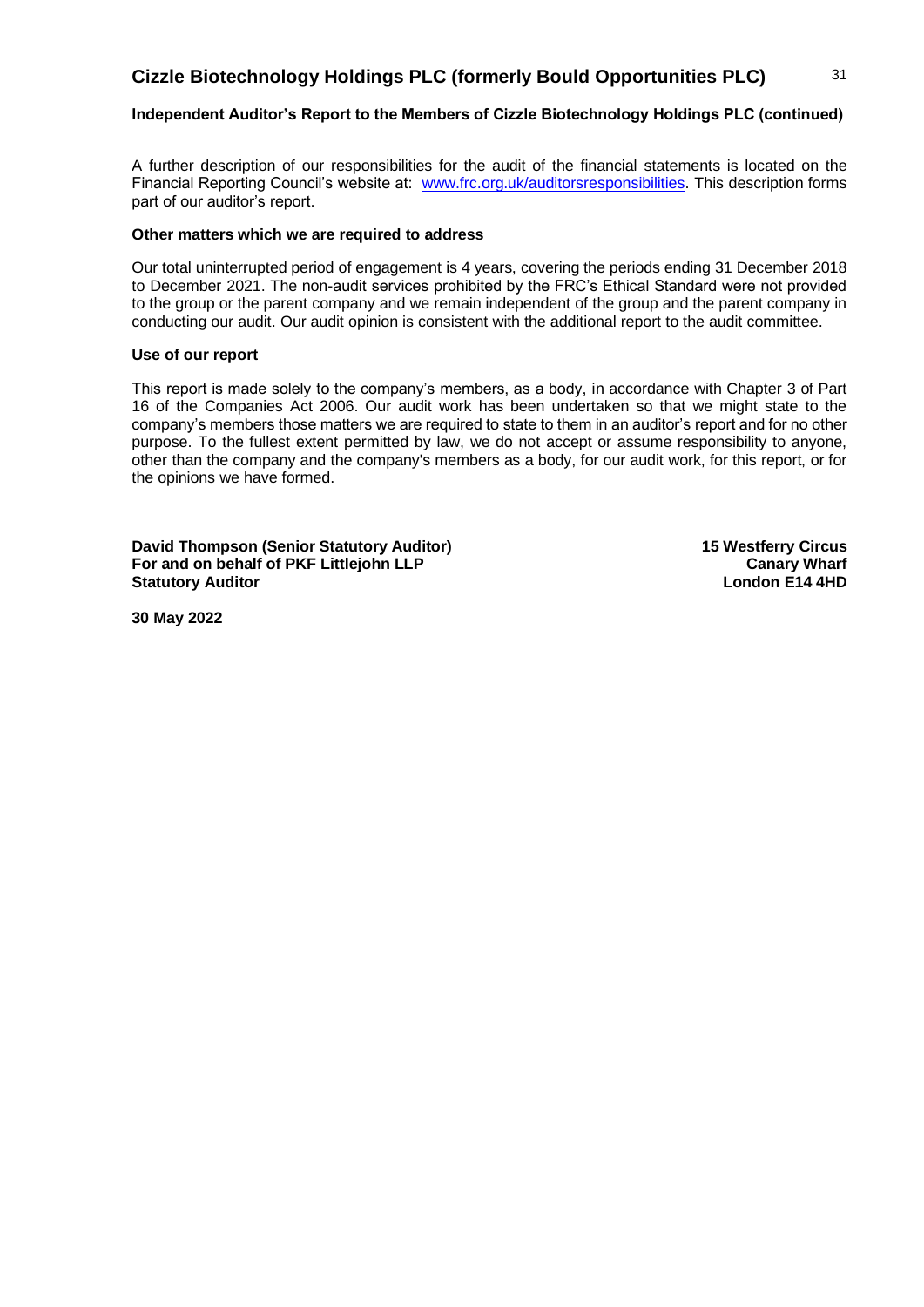# **Consolidated Statement of Comprehensive Income for the year ended 31 December 2021**

|                                                                                                           |              | Group           | <b>CBL</b>    |
|-----------------------------------------------------------------------------------------------------------|--------------|-----------------|---------------|
|                                                                                                           |              | Year ended 31   | Year ended 31 |
|                                                                                                           | <b>Notes</b> | <b>December</b> | December      |
|                                                                                                           |              | 2021            | 2020          |
|                                                                                                           |              | £'000           | £'000         |
|                                                                                                           |              |                 |               |
| Revenue                                                                                                   |              | -               |               |
| Cost of sales                                                                                             |              |                 |               |
| <b>Gross profit</b>                                                                                       |              |                 |               |
| Administrative expenses                                                                                   |              |                 |               |
| on-going administrative costs                                                                             | 6            | (552)           | (14)          |
| share option charge                                                                                       | 6            | (299)           |               |
| transaction costs                                                                                         | 6            | (303)           |               |
| reverse acquisition expenses                                                                              | 6            | (2,804)         |               |
| Total administrative expenses                                                                             |              | (3,958)         | (14)          |
| Operating (loss) and (loss) before income tax                                                             |              | (3,958)         | (14)          |
| Income tax                                                                                                | 9            | 37              |               |
| Loss and total comprehensive income for the year<br>attributable to the equity shareholders of the parent |              | (3,921)         | (14)          |
|                                                                                                           |              |                 |               |
| Earnings per ordinary share (pence) attributable to<br>the equity shareholders:                           |              |                 |               |
| Continued operations basic and diluted                                                                    | 10           | (2.4p)          | (2.8p)        |
| Earnings per ordinary share (pence) attributable to                                                       |              |                 |               |
| the equity shareholders of the parent                                                                     | 10           | (2.4p)          | (2.8p)        |

The Company has elected to take the exemption provided under section 408, Companies Act 2006 from presenting the Company statement of comprehensive income.

The notes on pages 39 to 55 are an integral part of these financial statements.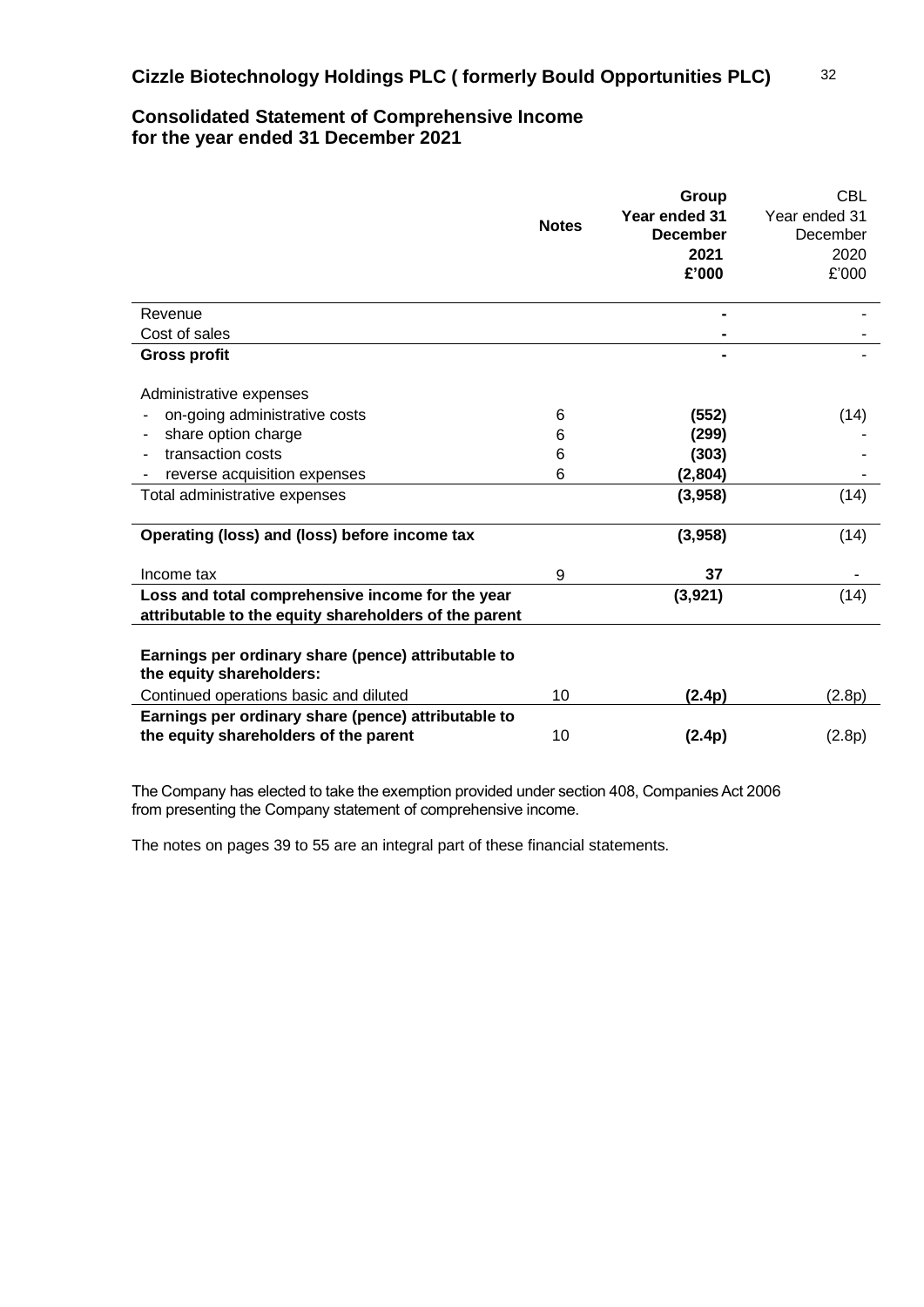**Registered number: 06133765 (England and Wales)**

# **Consolidated Statement of Financial Position As at 31 December 2021**

|                                                                                        | <b>Notes</b> | Group<br>2021<br>£'000 | <b>CBL</b><br>2020<br>£'000 |
|----------------------------------------------------------------------------------------|--------------|------------------------|-----------------------------|
| <b>Non-current assets</b>                                                              |              |                        |                             |
| Intangible asset                                                                       | 11           | 200                    |                             |
| Tangible assets                                                                        | 11           |                        |                             |
|                                                                                        |              | 200                    |                             |
| <b>Current assets</b>                                                                  |              |                        |                             |
| Trade and other receivables                                                            | 12           | 80                     | 3                           |
| Cash and cash equivalents                                                              | 13           | 875                    | $\overline{7}$              |
|                                                                                        |              | 955                    | 10                          |
| <b>Total assets</b>                                                                    |              | 1,155                  | 10                          |
| <b>Equity</b><br>Capital and reserves attributable to equity holders<br>of the company |              |                        |                             |
| Ordinary shares                                                                        | 14           | 3,493                  | 3                           |
| Share premium                                                                          |              | 32,566                 | 1,585                       |
| Reverse acquisition reserve                                                            |              | (40, 021)              |                             |
| Share capital reduction reserve                                                        |              | 10,081                 |                             |
| Share option reserve                                                                   |              | 335                    |                             |
| <b>Retained losses</b>                                                                 |              | (5, 517)               | (1, 596)                    |
| <b>Total equity</b>                                                                    |              | 937                    | (8)                         |
| <b>Liabilities</b>                                                                     |              |                        |                             |
| <b>Current liabilities</b>                                                             |              |                        |                             |
| Trade and other payables                                                               | 15           | 218                    | 8                           |
| <b>Borrowings</b>                                                                      |              |                        | 10                          |
| <b>Total liabilities</b>                                                               |              | 218                    | 18                          |
| <b>Total equity and liabilities</b>                                                    |              | 1,155                  | 10                          |

The notes on pages 39 to 55 are an integral part of these financial statements.

The financial statements were approved and authorised for issue by the board on 30 May 2022 and were signed on its behalf by:

**Nigel Lee Director**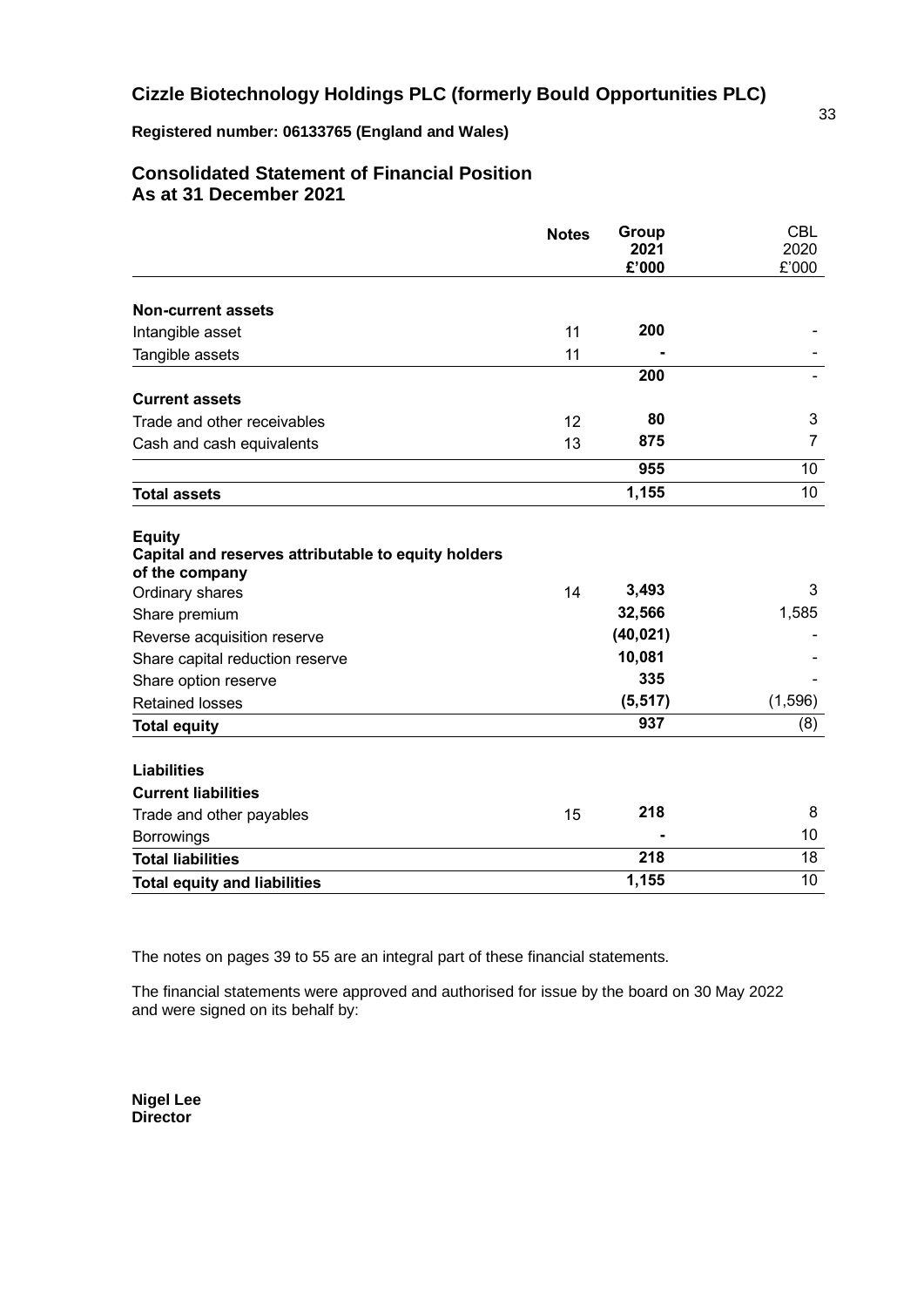### **Registered number: 06133765 (England and Wales)**

# **Company Statement of Financial Position As at 31 December 2021**

|                                                                                        | <b>Notes</b> | 2021<br>£'000 | 2020<br>£'000 |
|----------------------------------------------------------------------------------------|--------------|---------------|---------------|
| <b>Non-current assets</b>                                                              |              |               |               |
| Intangible asset                                                                       | 11           | 200           |               |
| Investments                                                                            | 11           | 21,803        |               |
|                                                                                        |              | 22,003        |               |
| <b>Current assets</b>                                                                  |              |               |               |
| Trade and other receivables                                                            | 12           | 241           | 6             |
| Cash and cash equivalents                                                              | 13           | 848           | 84            |
|                                                                                        |              | 1,089         | 90            |
| <b>Total assets</b>                                                                    |              | 23,092        | 90            |
| <b>Equity</b><br>Capital and reserves attributable to equity holders<br>of the company |              |               |               |
| Ordinary shares                                                                        | 14           | 3,493         | 3,470         |
| Share premium                                                                          |              | 32,566        | 8,852         |
| Share capital reduction reserve                                                        |              | 10,081        | 10,081        |
| Share option reserve                                                                   |              | 335           |               |
| <b>Accumulated losses</b>                                                              |              | (23, 516)     | (22, 371)     |
| <b>Total equity</b>                                                                    |              | 22,959        | 32            |
| <b>Liabilities</b>                                                                     |              |               |               |
| <b>Current liabilities</b>                                                             |              |               |               |
| Trade and other payables                                                               | 15           | 133           | 58            |
| <b>Total liabilities</b>                                                               |              | 133           | 58            |
| <b>Total equity and liabilities</b>                                                    |              | 23,092        | 90            |

The notes on pages 39 to 55 are an integral part of these financial statements. The loss for the year of the Company was £1,145,000 (2020: loss of £306,000).

The financial statements were approved and authorised for issue by the board on 30 May 2022 and were signed on its behalf by:

**Nigel Lee Director**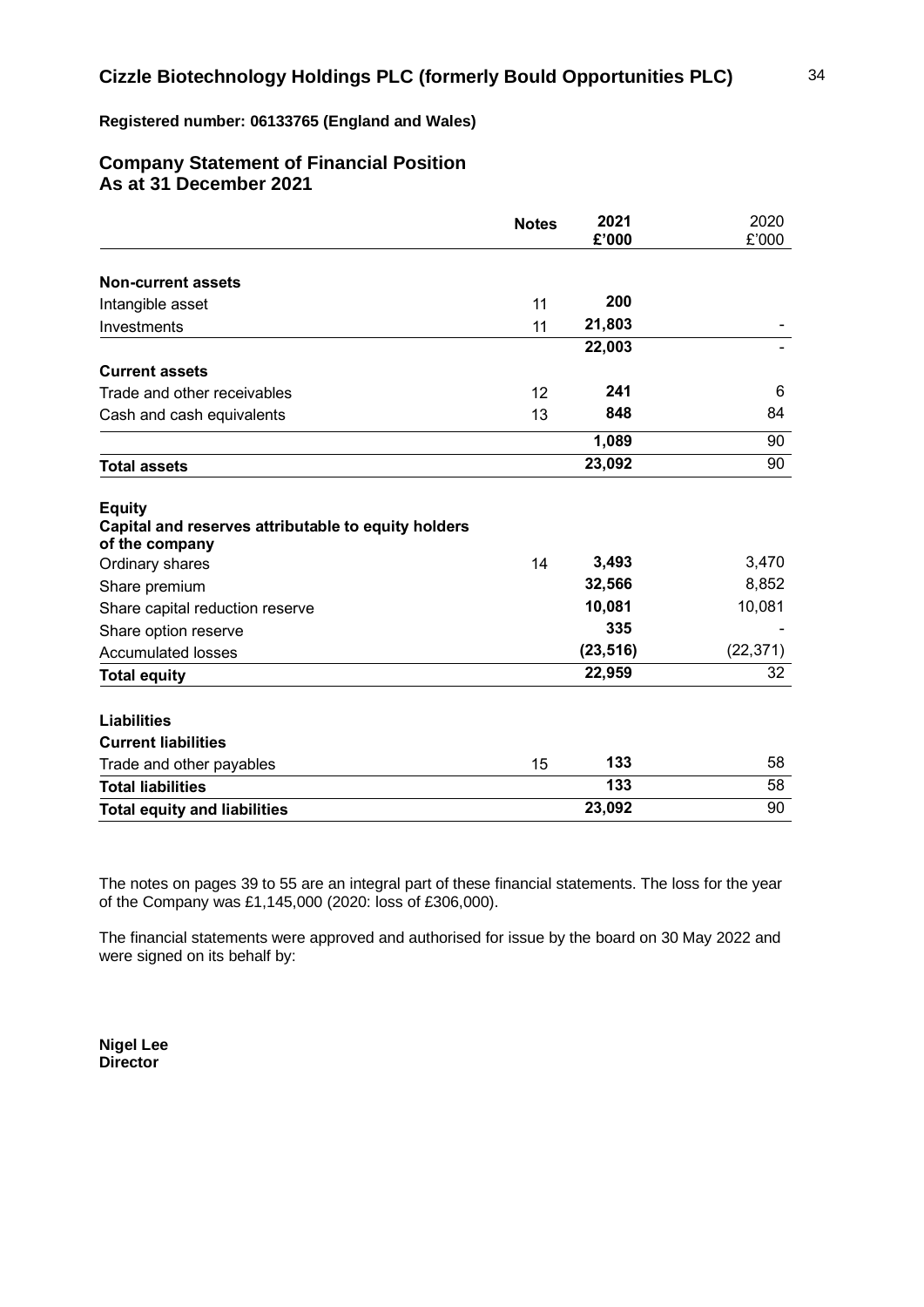# **Consolidated Statement of Cash Flows for the year ended 31 December 2021**

|                                                                                                            | <b>Notes</b> | Group<br>2021 | <b>CBL</b><br>2020 |
|------------------------------------------------------------------------------------------------------------|--------------|---------------|--------------------|
|                                                                                                            |              | £'000         | £'000              |
| Cash flows from operating activities                                                                       |              |               |                    |
| <b>Operating (loss) before tax</b><br>Adjustment for:                                                      |              | (3,958)       | (14)               |
| Reverse acquisition expense                                                                                | 3,6          | 2,804         |                    |
| Share option charge                                                                                        |              | 299           |                    |
| Transaction costs settled through share issue                                                              |              | 32            |                    |
| Share based payment to former director                                                                     |              | 11            |                    |
| Operating cash flow before working capital movements                                                       |              | (812)         | (14)               |
| Decrease in trade and other receivables                                                                    | 12           | 7             |                    |
| Decrease in trade and other payables                                                                       | 15           | (204)         | (2)                |
| Net cash used in operating activities                                                                      |              | (1,009)       | (16)               |
| <b>Cash flows from investing activities</b>                                                                |              |               |                    |
| Cash acquired on acquisition of subsidiary                                                                 |              | 46            |                    |
| Purchase of investment in intangible assets                                                                | 11           | (200)         |                    |
| Net cash used in investing activities                                                                      |              | (154)         |                    |
| Cash flows from financing activities<br>Proceeds from the issue of ordinary shares (net of issue<br>costs) | 14           | 2,041         |                    |
| Borrowings received                                                                                        |              |               | 10                 |
| Borrowings repaid                                                                                          |              | (10)          |                    |
| Net cash generated from financing activities                                                               |              | 2,031         | 10                 |
| Net increase / (decrease) in cash and cash equivalents                                                     |              | 868           | (6)                |
| Cash and cash equivalents at the start of the year                                                         | 13           | 7             | 13                 |
| Cash and cash equivalents at the end of the year                                                           | 13           | 875           | $\overline{7}$     |

The notes on pages 39 to 55 are an integral part of these financial statements.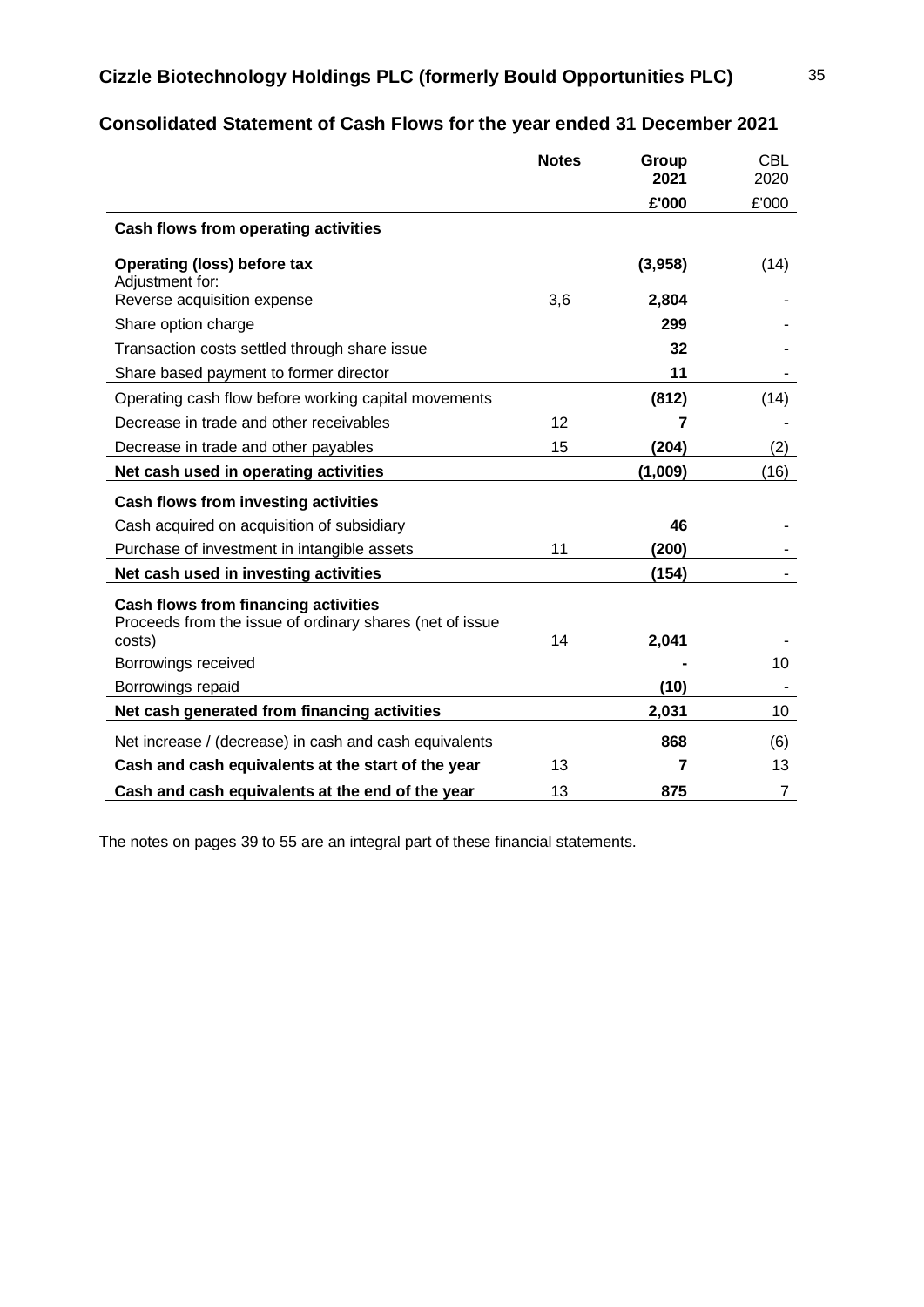|                                                                                                  | <b>Notes</b>      | 2021     | 2020  |
|--------------------------------------------------------------------------------------------------|-------------------|----------|-------|
|                                                                                                  |                   | £'000    | £'000 |
| Cash flows from operating activities                                                             |                   |          |       |
| Loss before tax                                                                                  |                   | (1, 145) | (306) |
| Share option charge                                                                              |                   | 299      |       |
| Transaction costs settled through share issue                                                    |                   | 32       |       |
| Operating cash flow before working capital movements                                             |                   | (814)    | (306) |
| Change in trade and other receivables                                                            | $12 \overline{ }$ | (19)     | 25    |
| Change in trade and other payables                                                               | 15                | 75       | (13)  |
| Net cash used in operating activities                                                            |                   | (758)    | (294) |
| <b>Cash flows from investing activities</b>                                                      |                   |          |       |
| Purchase of investment in intangible assets                                                      |                   | (200)    |       |
| Investment in subsidiary company                                                                 | 11                | (103)    |       |
| Change in intra group funding                                                                    |                   | (216)    |       |
| Net cash used in investing activities                                                            |                   | (519)    |       |
| Cash flows from financing activities<br>Proceeds from the issue of ordinary shares (net of issue |                   |          |       |
| costs)                                                                                           | 14                | 2,041    |       |
| Net cash generated from financing activities                                                     |                   | 2,041    |       |
| Net increase / (decrease) in cash and cash equivalents                                           |                   | 764      | (294) |
| Cash and cash equivalents at the start of the year                                               | 13                | 84       | 378   |
| Cash and cash equivalents at the end of the year                                                 | 13                | 848      | 84    |

# **Company Statement of Cash Flows for the year ended 31 December 2021**

The notes on pages 39 to 55 are an integral part of these financial statements.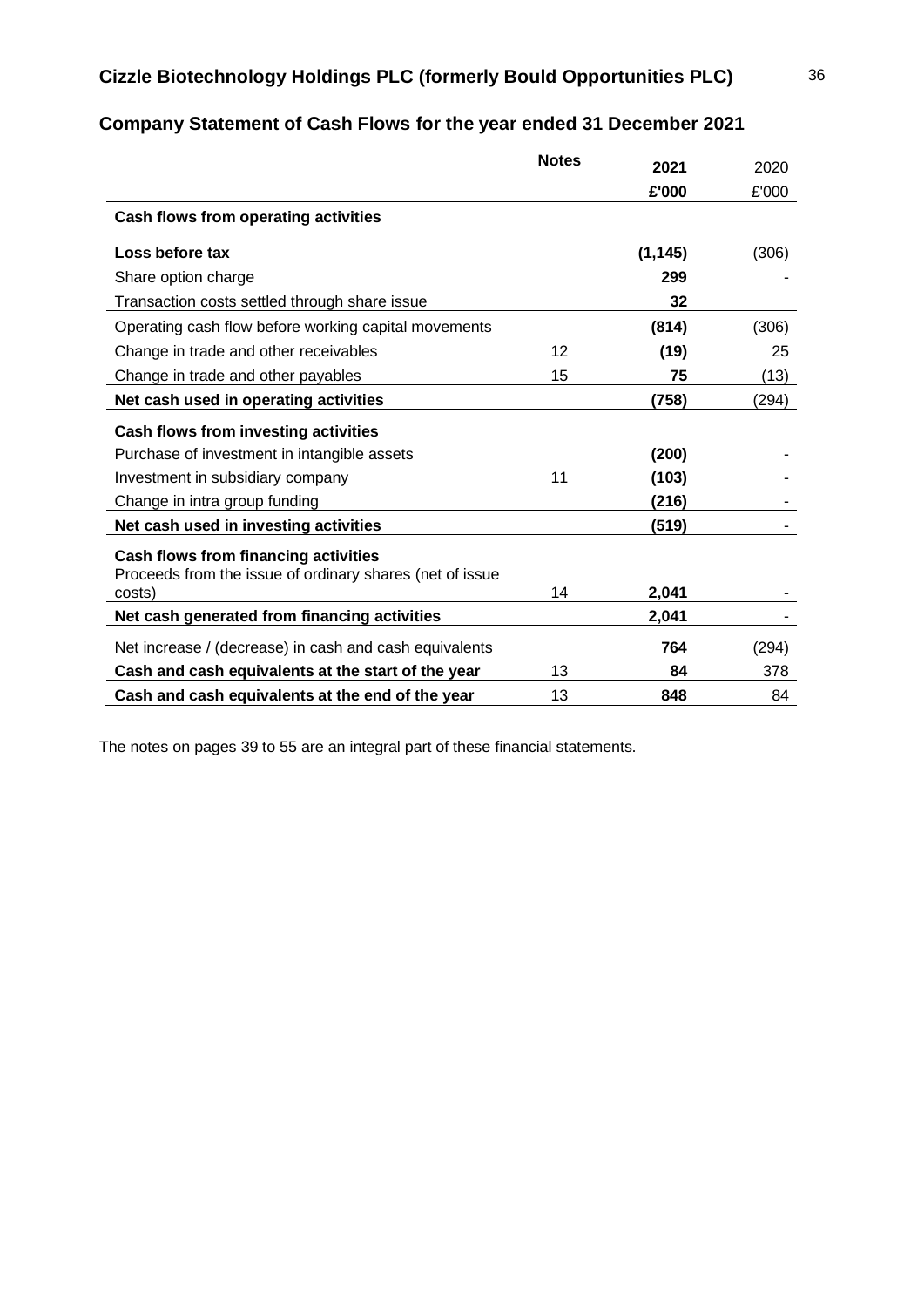## **Group statement of Changes in Equity for the year ended 31 December 2021**

| Group                                         | Ordinary<br><b>Share</b><br><b>Capital</b> | <b>Share</b><br>Premium | <b>Capital</b><br>Redemption<br><b>Reserve</b> | <b>Share</b><br>Option<br><b>Reserve</b> | <b>Reverse</b><br><b>Acquisition</b><br><b>Reserve</b> | <b>Retained</b><br><b>Losses</b> | Total   |
|-----------------------------------------------|--------------------------------------------|-------------------------|------------------------------------------------|------------------------------------------|--------------------------------------------------------|----------------------------------|---------|
|                                               | £'000                                      | £'000                   | £'000                                          | £'000                                    | £'000                                                  | £'000                            | £'000   |
| At 1 January 2021                             | 3                                          | 1,585                   |                                                |                                          |                                                        | (1,596)                          | (8)     |
| Issue of shares                               |                                            | 11                      |                                                |                                          |                                                        |                                  | 11      |
| Transfer to reverse acquisition reserve       | (3)                                        | (1,596)                 |                                                |                                          | 1,599                                                  |                                  |         |
| Recognition of plc equity at acquisition date | 3,470                                      | 8,852                   | 10,081                                         |                                          | (22, 621)                                              |                                  | (218)   |
| Issue of shares for acquisition of subsidiary | 21                                         | 21,679                  |                                                |                                          | (21, 803)                                              |                                  | (103)   |
| Reverse acquisition expense                   |                                            |                         |                                                |                                          | 2,804                                                  |                                  | 2,804   |
| Issue of shares for cash                      | 2                                          | 2,198                   |                                                |                                          |                                                        |                                  | 2,200   |
| Issue of shares in settlement of fees         |                                            | 32                      |                                                |                                          |                                                        |                                  | 32      |
| <b>Issue of warrants</b>                      |                                            | (36)                    |                                                | 36                                       |                                                        |                                  |         |
| Cost of share issue                           |                                            | (159)                   |                                                |                                          |                                                        |                                  | (159)   |
| Share option charge                           |                                            |                         |                                                | 299                                      |                                                        |                                  | 299     |
|                                               | 3,493                                      | 32,566                  | 10,081                                         | 335                                      | (40, 021)                                              | (1,596)                          | 4,858   |
| Comprehensive Loss for the year               |                                            |                         |                                                |                                          |                                                        | (3,921)                          | (3,921) |
| At 31 December 2021                           | 3,493                                      | 32,566                  | 10,081                                         | 335                                      | (40, 021)                                              | (5, 517)                         | 937     |

### **For the year ended 31 December 2020**

| <b>CBL</b>                      | Ordinary<br><b>Share</b><br><b>Capital</b><br>£'000 | <b>Share</b><br><b>Premium</b><br>£'000 | Retained<br><b>Losses</b><br>£'000 | Total<br>£'000 |
|---------------------------------|-----------------------------------------------------|-----------------------------------------|------------------------------------|----------------|
| At 1 January 2020               | 3                                                   | 1.585                                   | (1,582)                            | 6              |
| Comprehensive loss for the year | $\overline{\phantom{0}}$                            | ٠                                       | (14)                               | (14)           |
| At 31 December 2020             | 3                                                   | 1.585                                   | (1,596)                            | (8)            |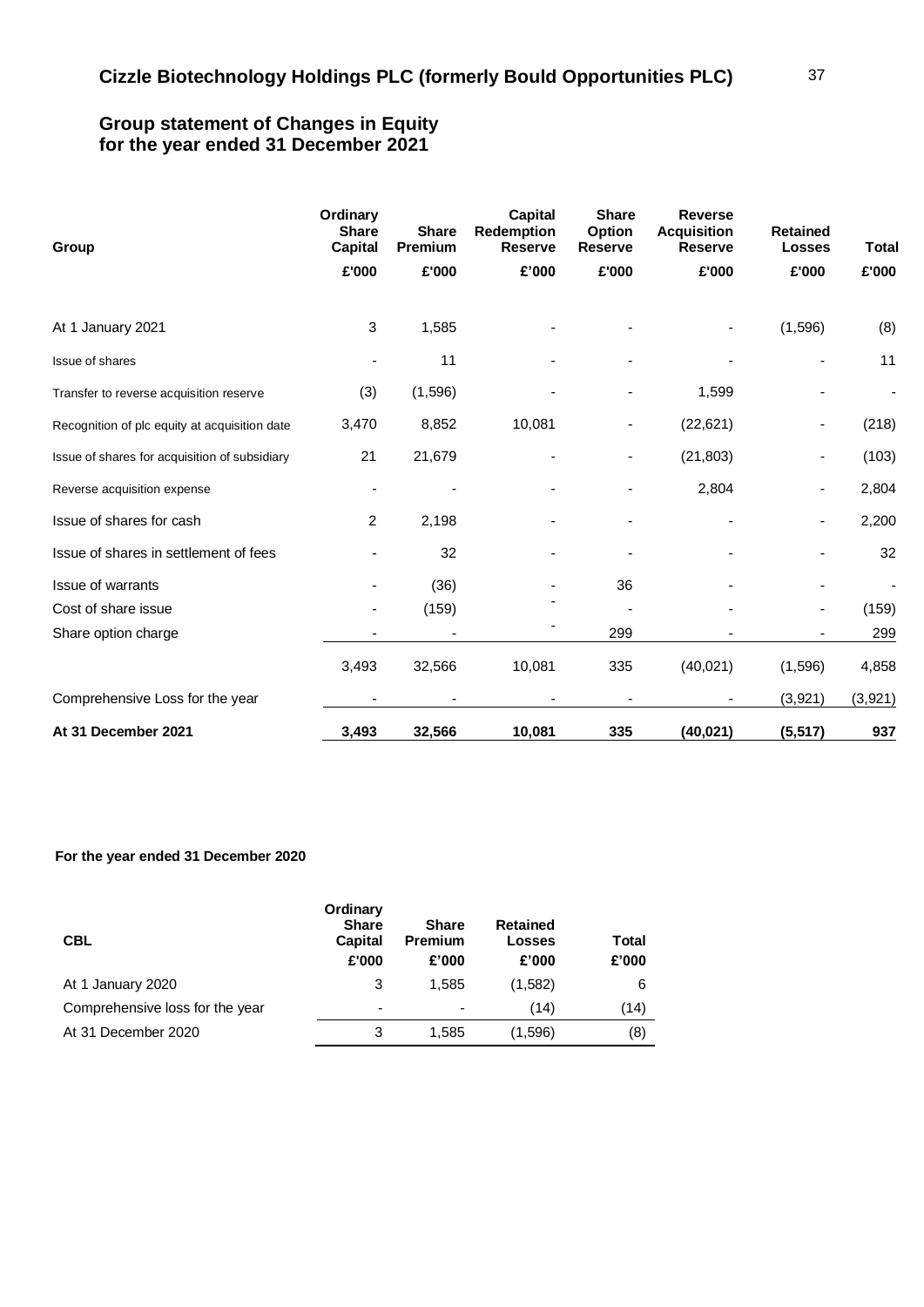# **Company statement of Changes in Equity for the year ended 31 December 2021**

|                                                              | Ordinary<br><b>Share</b><br><b>Capital</b><br>£'000 | <b>Share</b><br>premium<br>£'000 | <b>Share</b><br>capital<br>reduction<br>reserve<br>£'000 | <b>Share</b><br>option<br>reserve<br>£'000 | <b>Retained</b><br><b>Losses</b><br>£'000 | <b>Total</b><br>£'000 |
|--------------------------------------------------------------|-----------------------------------------------------|----------------------------------|----------------------------------------------------------|--------------------------------------------|-------------------------------------------|-----------------------|
| At 1 January 2020                                            | 3,470                                               | 8,852                            | 10,081                                                   |                                            | (22,065)                                  | 338                   |
| Comprehensive Loss for the year                              |                                                     |                                  |                                                          |                                            | (306)                                     | (306)                 |
| At 31 December 2020                                          | 3,470                                               | 8,852                            | 10,081                                                   |                                            | (22, 371)                                 | 32                    |
| Issue of shares for acquisition of<br>subsidiary             | 21                                                  | 21,679                           |                                                          |                                            |                                           | 21,700                |
| Issue of shares for cash                                     | $\overline{2}$                                      | 2,198                            |                                                          |                                            |                                           | 2,200                 |
| Issue of shares in settlement of fees<br>Cost of share issue |                                                     | 32<br>(159)                      |                                                          |                                            |                                           | 32<br>(159)           |
| <b>Issue of warrants</b><br>Share option charge              |                                                     | (36)                             |                                                          | 36<br>299                                  |                                           | 299                   |
|                                                              | 3,493                                               | 32,566                           | 10,081                                                   | 335                                        | (22, 371)                                 | 24,104                |
| Comprehensive Loss for the year                              |                                                     |                                  |                                                          |                                            | (1, 145)                                  | (1, 145)              |
| At 31 December 2021                                          | 3,493                                               | 32,566                           | 10,081                                                   | 335                                        | (23, 516)                                 | 22,959                |

The notes on pages 39 to 55 are an integral part of these financial statements.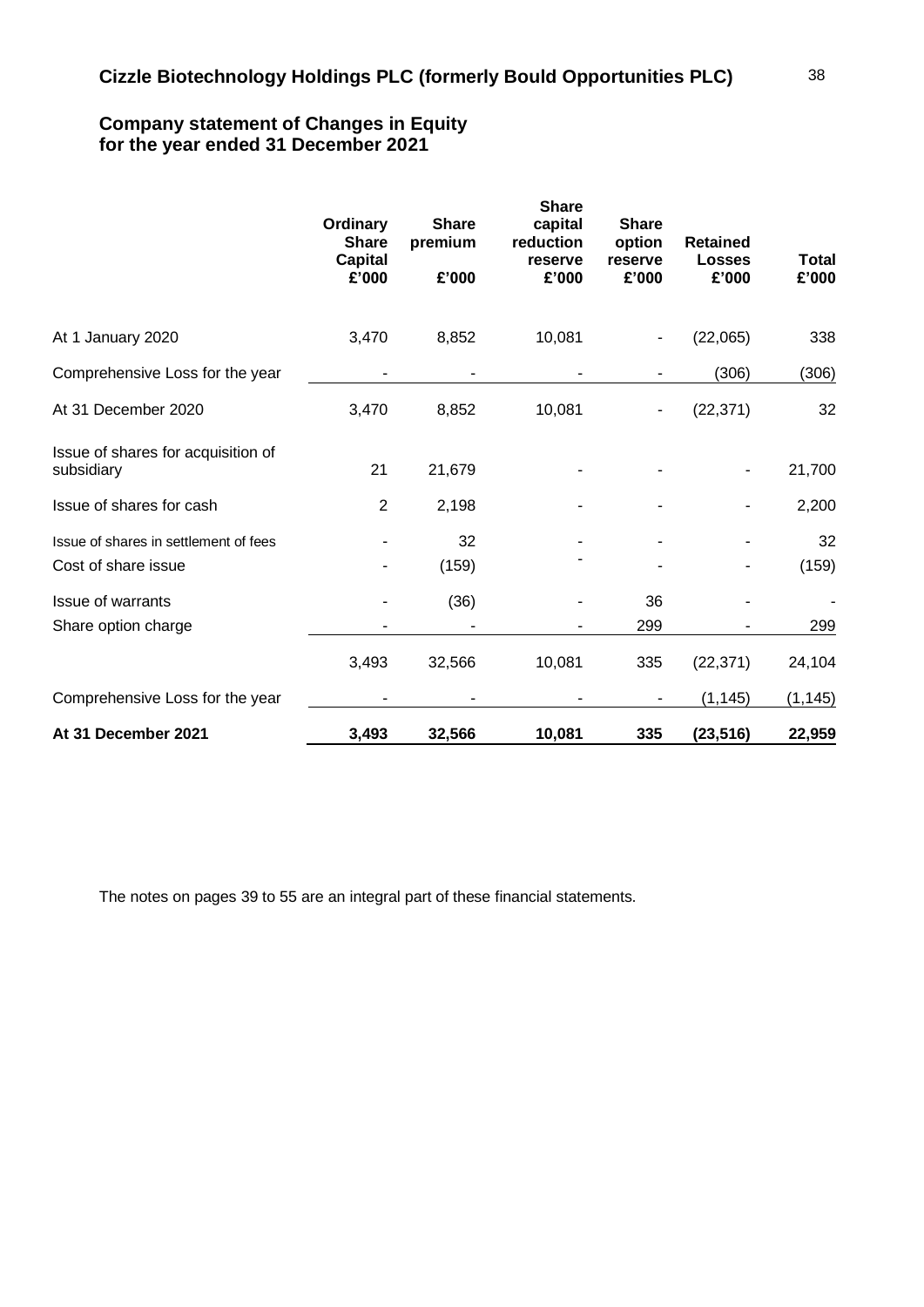# **Notes to the financial statements for the year ended 31 December 2021**

### **1 General information**

Cizzle Biotechnology Holdings PLC ("the Company" of "the Group") (formerly Bould Opportunities PLC) is a public limited company with its shares traded on the Standard Listing of the London Stock Exchange. On 14 May 2021 the Company acquired through a share for share exchange the entire share capital of Cizzle Biotechnology Limited. The Company is a holding company of a group of companies ("the Group") whose principal activity is the early detection of lung cancer via the development of an immunoassay test for the CIZ1B biomarker.

The directors consider there to be no ultimate controlling shareholder of the Company.

The address of the registered office is  $6<sup>th</sup>$  Floor, 60 Gracechurch Street, London, EC3V 0HR and the registered number of the Company is 06133765.

### **2 Accounting policies**

The principal accounting policies applied in the preparation of these financial statements are set out below. These policies have been consistently applied to all the years presented, unless otherwise stated.

### **2.1 Basis of preparation**

The financial statements of Cizzle Biotechnology Holdings PLC ("the Company") including subsidiary undertakings (together referred to as "the Group") have been prepared in accordance with UK-adopted international accounting standards and the Companies Act 2006 on a historical cost basis.

The preparation of financial statements in conformity with IFRS requires the use of certain critical accounting estimates. It also requires management to exercise its judgement in the process of applying the Company's accounting policies. The areas involving a higher degree of judgement or complexity, or areas where assumptions and estimates are significant to the financial statements are disclosed in Note 4.

The results for the year ended 31 December 2021 are the Group results following the acquisition of Cizzle Biotechnology Limited ("CBL") on 14 May 2021. The results for the comparative period to 31 December 2020 are the results of CBL prior to the creation of the new Group.

### (a) New standards and interpretations

The IASB and IFRS Interpretations Committee have issued the following standards and interpretations with an effective date of implementation of 1 January 2021.

### **i) New standards and amendments – applicable 1 January 2021**

The following standard and interpretations apply for the first time to financial reporting periods commencing on or after 1 January 2021:

|                                                                                            | <b>Effective for</b> | Impact |
|--------------------------------------------------------------------------------------------|----------------------|--------|
|                                                                                            | accounting periods   |        |
|                                                                                            | beginning on or      |        |
|                                                                                            | after                |        |
| Interest rate benchmark reform - Amendments to IFRS 17 "Insurance Contracts"               | 1 January 2021       | None   |
| lnterest rate benchmark reform – Amendments to IFRS 16 "Leases"                            | 1 January 2021       | None   |
| Interest rate benchmark reform – Amendments to IFRS 9 "Financial Instruments"              | 1 January 2021       | None   |
| Interest rate benchmark reform – Amendments to IAS 39 "Financial Instruments: Recognition  | 1 January 2021       | None   |
| and Measurement"                                                                           |                      |        |
| Interest rate benchmark reform – Amendments to IFRS 7 "Financial Instruments: Disclosures" | 1 January 2021       | None   |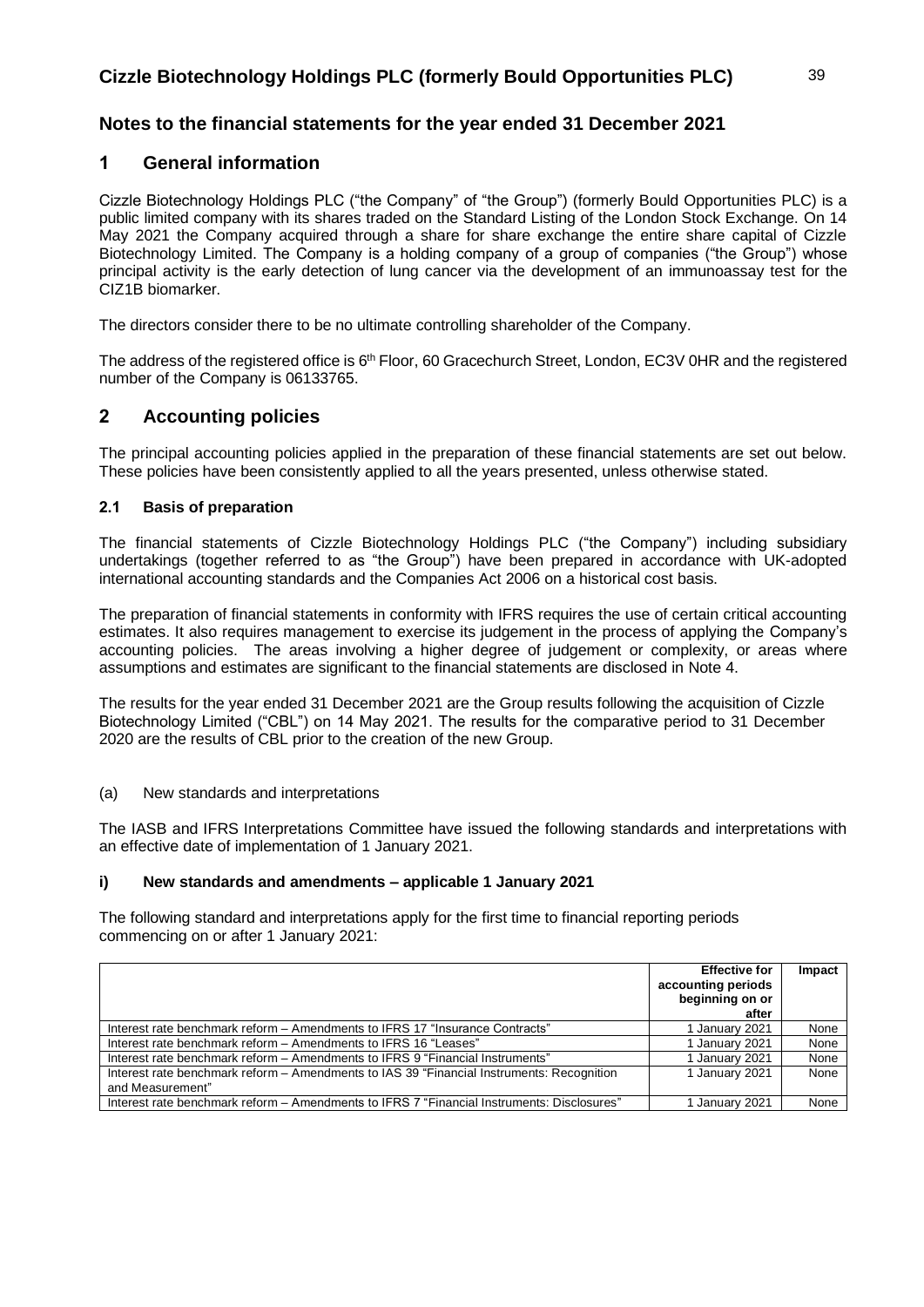# **Notes to the financial statements for the year ended 31 December 2021**

# **2 Accounting policies (continued)**

### **ii) Forthcoming requirements**

As at 31 December 2021, the following standards and interpretations had been issued but were not mandatory for annual reporting periods ending on 31 December 2021 and not early adopted.

|                                                                                    | <b>Effective for</b><br>accounting<br>periods | Impact |
|------------------------------------------------------------------------------------|-----------------------------------------------|--------|
|                                                                                    | beginning on or<br>after                      |        |
| COVID-19 related Rent Concessions – Amendments to IFRS 16                          | 1 March 2021                                  | None   |
| Income Taxes – Deferred tax amendments to IAS 12                                   | 1 May 2021                                    | None   |
| Property, Plant and Equipment: Proceeds before intended use – Amendments to IAS 16 | 1 January 2022                                | None   |
| Reference to the Conceptual Framework – Amendments to IFRS 3                       | 1 January 2022                                | None   |
| Onerous Contracts: Cost of Fulfilling a Contract – Amendments to IAS 37            | 1 January 2022                                | None   |
| Annual Improvements to IFRS Standards 2018–2020                                    | 1 January 2022                                | None   |
| Classification of Liabilities as Current or Non-current – Amendments to IAS 1      | 1 January 2022                                | None   |

### **2.2 Going concern**

The Directors have adopted the going concern basis in preparing the financial statements for the year to 31 December 2021. In reaching this conclusion, the Directors have considered current trading and the current and projected funding position for the period of just over 12 months from the date of approval of the financial statements through to 30 June 2023. The Company, as anticipated in the Company's Prospectus announced on 23 April 2021, will need to generate finance through equity or debt in order to meet its committed liabilities as they fall due for the foreseeable future and progress its planned product research and development activities. The auditors have made reference to a material uncertainty in respect of going concern in their audit report. The assessment of the COVID-19 situation continues to be monitored by the directors. It's impact to date on the Group's operations has been minimal.

### **Current funding**

The Company's cash balance as at 31 December 2021 was £875,000 and there were no borrowing facilities at that date. On 14 May 2021 the Company raised £2,200,000, before share issue costs, through the placing of new ordinary shares in conjunction with the admission of its shares to trading on the London Stock Exchange by way of a Standard Listing.

### **Conclusion**

After taking account of the Company's current funding position, its cash flow projections and the risks and uncertainties associated with these, the directors have a reasonable expectation that the Company has access to adequate resources to continue in operational existence for the foreseeable future. For these reasons they continue to prepare the financial statements on a going concern basis. These financial statements do not include any adjustments that would result from the going concern basis of preparation being inappropriate.

### **2.3 Segmental reporting**

IFRS 8 requires that segmental information be disclosed on the basis of information reported to the chief operating decision maker. The Company considers that the role of chief operating decision maker is performed by the Company's Board of Directors. The Group's only business activity and single segment is the development of tests for the early detection of lung cancer.

### **2.4 Foreign currency translation**

The functional currency of the Company is Sterling which is also the presentational currency of the financial statements. Foreign currency assets and liabilities are converted into Sterling at the rates of exchange ruling at the end of the financial year. Foreign currency transactions are translated into the functional currency using the exchange rates prevailing at the dates of the transactions. Foreign exchange gains and losses resulting from the settlement of such transactions and from the translation at year end exchange rates of monetary assets and liabilities denominated in foreign currencies are recognised in the statement of comprehensive income.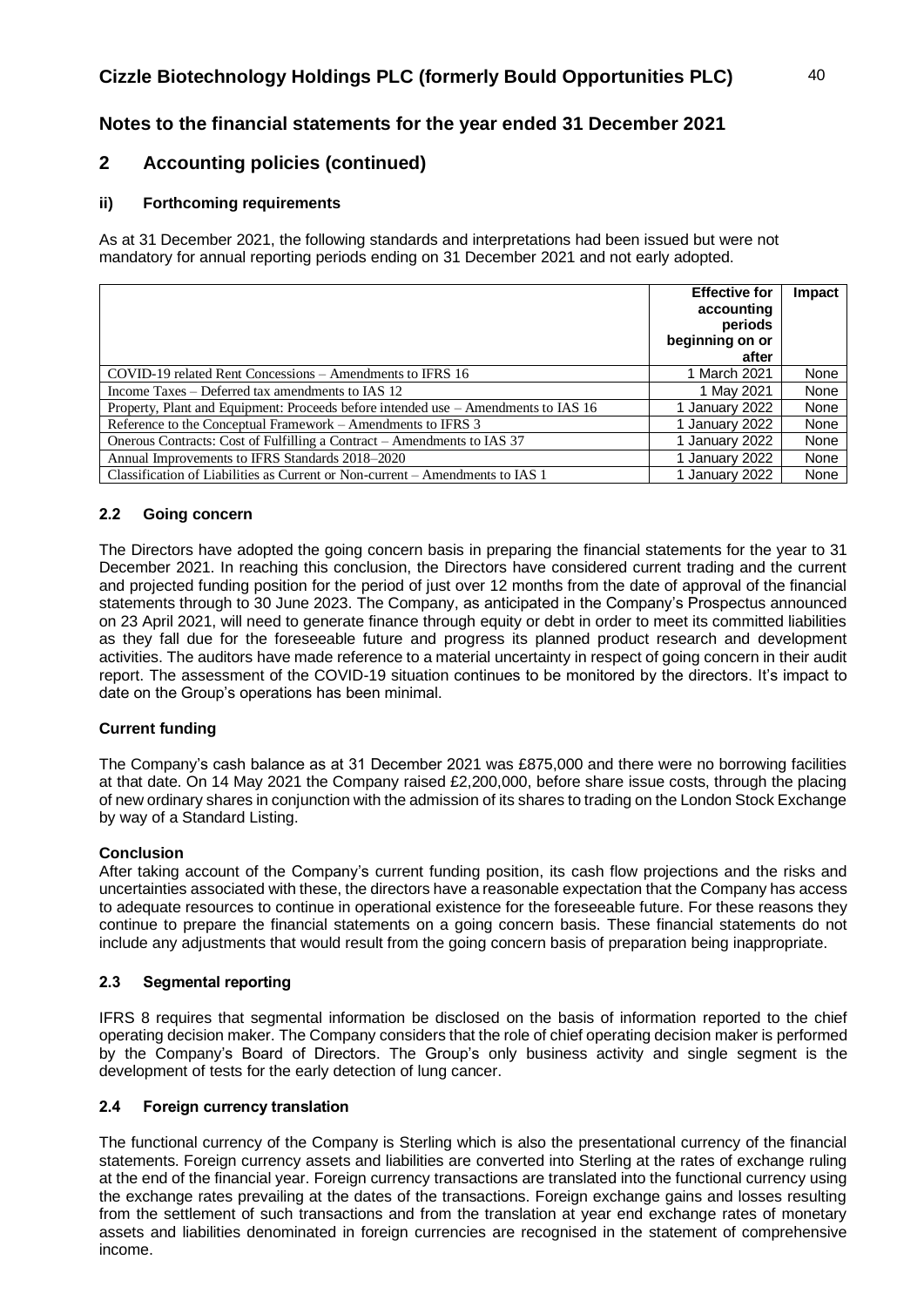# **Notes to the financial statements for the year ended 31 December 2021**

## **2 Accounting policies (continued)**

### **2.5 Non-Current assets**

Investments in intangible assets and subsidiaries are stated at cost less accumulated impairment. Plant and equipment are stated at costs less accumulated depreciation and any accumulated impairment losses. Depreciation is charged to write off costs less estimated residual values on a straight-line basis over their estimated useful lives. Estimated useful lives are reviewed each year and amended if necessary.

### **2.6 Cash and cash equivalents**

Cash and cash equivalents include cash in hand, deposits held at call with banks and other short-term highly liquid investments, with original maturities of three months or less.

### **2.7 Share capital**

Ordinary shares are classified as equity. Incremental costs directly attributable to the issue of new shares or options are shown in equity as a deduction, net of tax, from the proceeds.

### **2.8 Current and deferred income tax**

Current income tax is calculated on the basis of the tax laws enacted or substantively enacted at the statement of financial position date in the countries where the Company's subsidiaries and associates operate and generate taxable income. Management periodically evaluates positions taken in tax returns with respect to situations in which applicable tax regulation is subject to interpretation and establishes provisions where appropriate on the basis of amounts expected to be paid to the tax authorities.

Deferred income tax is provided in full, using the liability method, on temporary differences arising between the tax bases of assets and liabilities and their carrying amounts in the financial statements. However, deferred income tax is not accounted for if it arises from initial recognition of an asset or liability in a transaction other than a business combination that at the time of the transaction affects neither accounting nor taxable profit nor loss. Deferred income tax is determined using tax rates (and laws) that have been enacted or substantively enacted by the statement of financial position date and are expected to apply when the related deferred income tax asset is realised or the deferred income tax liability is settled. Deferred income tax assets are recognised to the extent that it is probable that future taxable profit will be available against which the temporary differences can be utilised.

### **2.9 Share based payments**

The Company operates an equity-settled, share-based compensation plan. The fair value of the employee services received in exchange for the grant of the options is recognised as an expense and credited to the share option reserve within equity. The total amount to be expensed over the vesting period is determined by reference to the fair value of the options granted, excluding the impact of any non-market vesting conditions (for example, profitability and sales growth targets). Options that lapse before vesting are credited back to income. The proceeds received net of any directly attributable transaction costs are credited to share capital (nominal value) and, if applicable, share premium when the options are exercised.

### **2.10 Financial instruments**

### *i) Financial assets*

The Company classifies its financial assets in the following measurement categories:

- those to be measured subsequently at fair value through profit or loss; and
- those to be measured at amortised cost.

The classification depends on the business model for managing the financial assets and the contracted terms of the cash flows. Financial assets are classified as at amortised cost only if both of the following criteria are met:

- the asset is held within a business model whose objective is to collect contracted cash flows; and
- the contractual terms give rise to cash flows that are solely payments of principal and interest.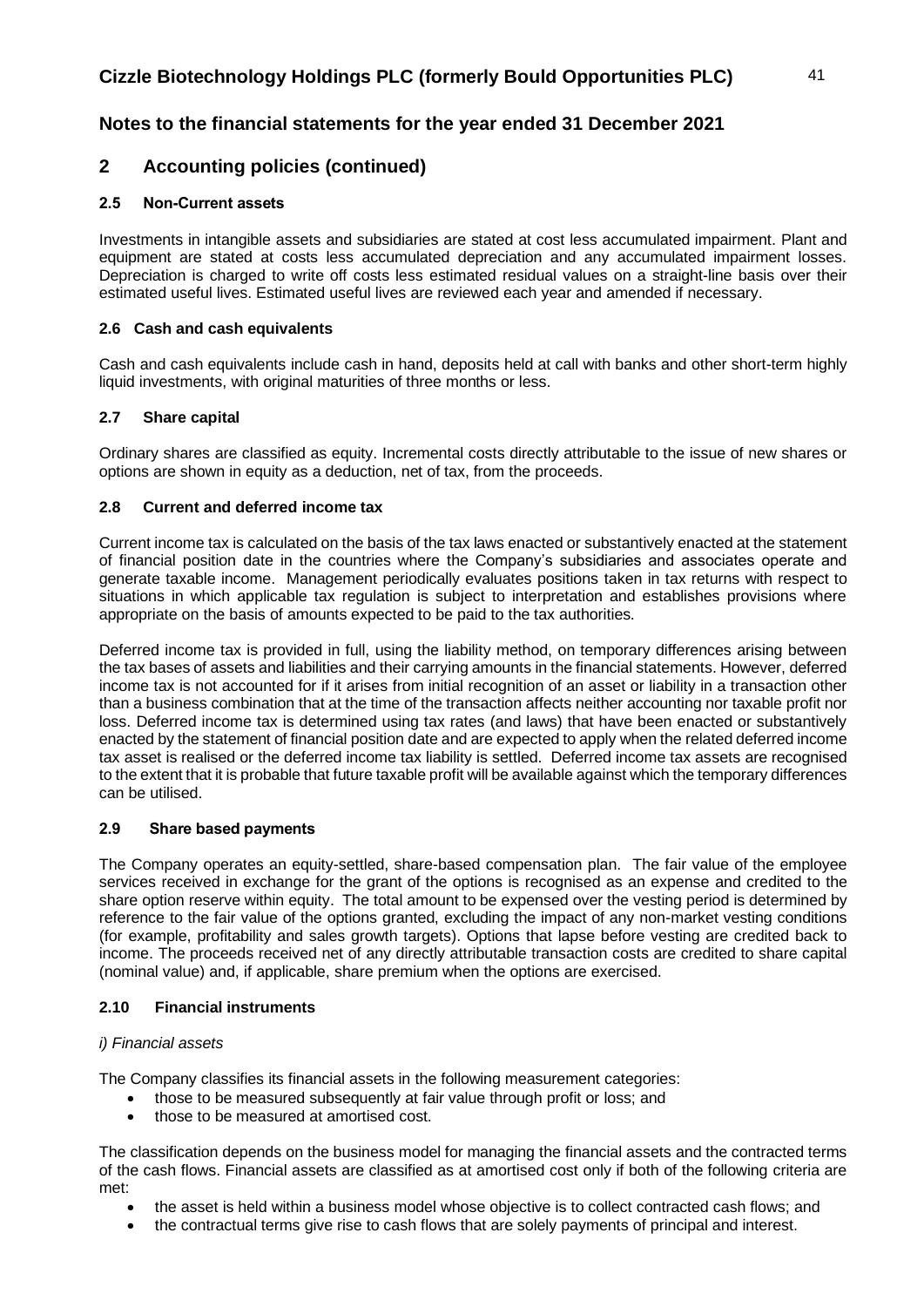# **Notes to the financial statements for the year ended 31 December 2021**

# **2 Accounting policies (continued)**

### **2.10 Financial instruments (continued)**

Financial assets, including trade and other receivables and cash and bank balances, are initially recognised at transaction price, unless the arrangement constitutes a financing transaction, where the transaction is measured at the present value of the future receipts discounted at a market rate of interest.

Such assets are subsequently carried at amortised cost using the effective interest method.

At the end of each reporting period financial assets measured at amortised cost are assessed for objective evidence of impairment. If an asset is impaired the impairment loss is the difference between the carrying amount and the present value of the estimated cash flows discounted at the asset's original effective interest rate. The impairment loss is recognised in the consolidated income statement.

The Company applies the simplified approach in calculating the expected credit losses (ECLs) as permitted by IFRS 9. Changes in credit risk is not tracked but instead a loss allowance is recognised at each reporting date based on the financial asset's lifetime ECL.

If there is a decrease in the impairment loss arising from an event occurring after the impairment was recognised the impairment is reversed. The reversal is such that the current carrying amount does not exceed what the carrying amount would have been had the impairment not previously been recognised. The impairment reversal is recognised in the consolidated income statement.

Financial assets are derecognised when (a) the contractual rights to the cash flows from the asset expire or are settled, or (b) substantially all the risks and rewards of the ownership of the asset are transferred to another party or (c) despite having retained some significant risks and rewards of ownership, control of the asset has been transferred to another party who has the practical ability to unilaterally sell the asset to an unrelated third party without imposing additional restrictions

### *ii) Financial liabilities*

Basic financial liabilities, being trade and other payables, are initially recognised at transaction price, unless the arrangement constitutes a financing transaction, where the debt instrument is measured at the present value of the future receipts discounted at a market rate of interest.

Trade payables are obligations to pay for goods or services that have been acquired in the ordinary course of business from suppliers. Accounts payable are classified as current liabilities if payment is due within one year or less. If not, they are presented as non-current liabilities. Trade payables are recognised initially at transaction price and subsequently measured at amortised cost using the effective interest method.

Financial liabilities are derecognised when the liability is extinguished, that is when the contractual obligation is discharged, cancelled or expires. The Company does not hold or issue derivative financial instruments.

### *iii) Offsetting*

Financial assets and liabilities are offset and the net amounts presented in the financial statements when there is an enforceable right to set off the recognised amounts and there is an intention to settle on a net basis or to realise the asset and settle to liability simultaneously.

### **2.11 Pensions**

For defined contribution schemes the amount charged to the statement of comprehensive income is the contribution payable in the year. Differences between the contributions payable in the year and contributions actually paid are shown either as accruals or prepayments.

### **2.12 Exceptional items**

The Company has separately identified certain net expenses that are exceptional by either their size or the fact that they do not normally occur in the Company's normal course of business. Such items are recorded separately in the Statement of Comprehensive Income and are explained further in Note 6.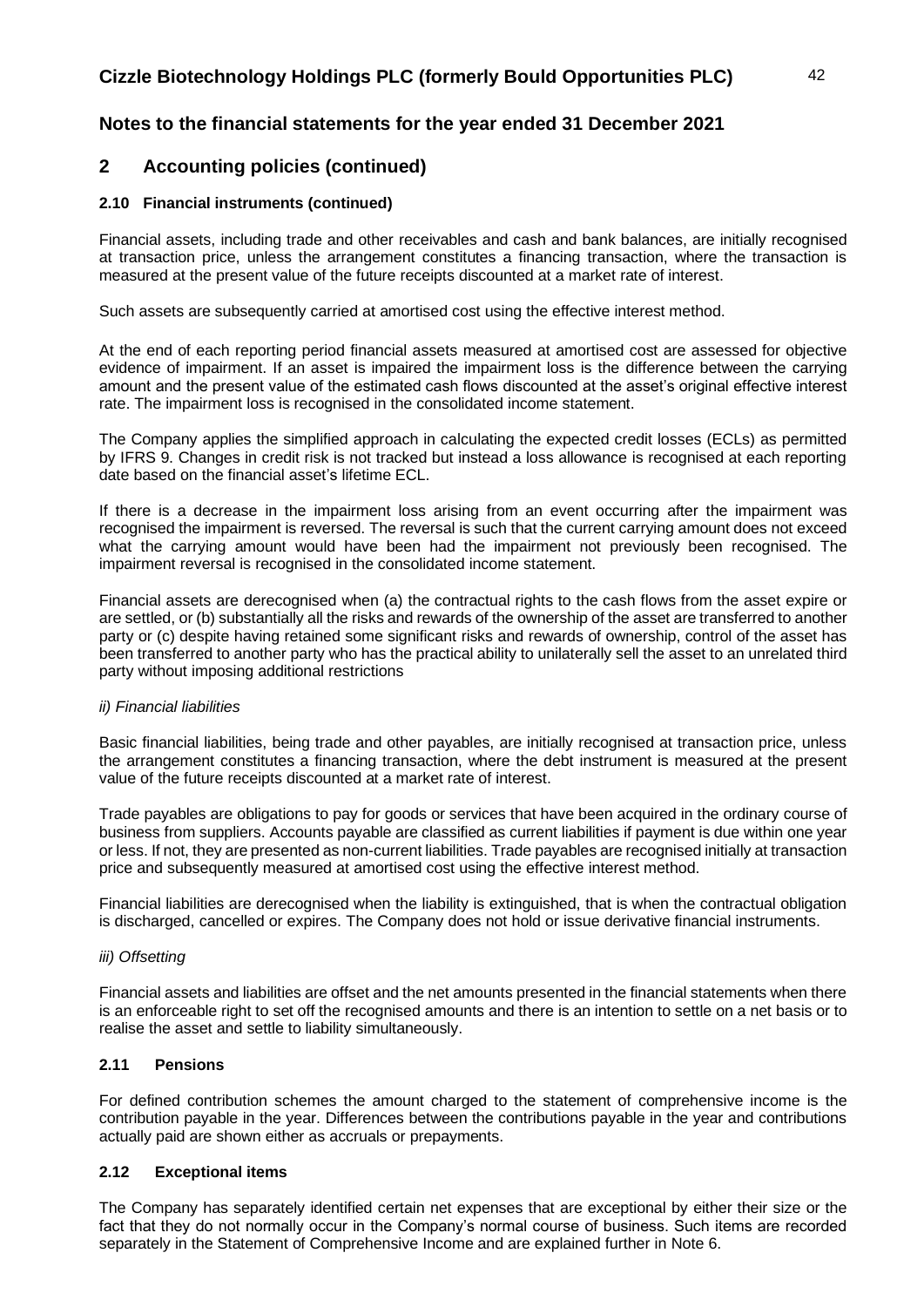### **3 Reverse acquisition**

On 14 May 2021 the Company acquired through a share for share exchange the entire share capital of CBL whose principal activity is the early detection of lung cancer through the development of tests to detect CIZ1B variant protein.

Although the transaction resulted in CBL becoming a wholly owned subsidiary of the Company, the transaction constitutes a reverse acquisition as the previous shareholders of CBL own a substantial majority of the shares of the Company.

In substance the shareholders of CBL acquired a controlling interest in the Company and the transaction has therefore been accounted for as a reverse acquisition. As the Company's activities prior to the acquisition were purely the maintenance of the AIM listing, acquiring CBL and raising equity finance to provide the required funding for the operations of the acquisition means it did not meet the definition of a business combination in accordance with IFRS 3.

Accordingly, this reverse acquisition does not constitute a business combination and was accounted for in accordance with IFRS 2 "Share-based Payments" and associated IFRIC guidance. Although the reverse acquisition is not a business combination, the Company has become a legal parent and is required to apply IFRS 10 and prepare consolidated financial statements. The directors have prepared these financial statements using the reverse acquisition methodology, but rather than recognise goodwill, the difference between the equity value given up by the CBL shareholders is charged to the statement of comprehensive income as a share-based payment on reverse acquisition, and represents in substance the cost of acquiring a quoted company.

In accordance with the reverse acquisition principles, these consolidated financial statements represent a continuation of the consolidated statements of Cizzle Biotechnology Holdings Plc and its subsidiaries and include:

- The assets and liabilities of CBL at their pre-acquisition carrying value amounts and the results for all periods reported; and

- The assets and liabilities of the Company as at 14 May 2021 and its results from the date of reverse acquisition (14 May 2021 to 31 December 2021).

On 14 May 2021 the Company issued 206,310,903 ordinary shares to acquire the 313,932 ordinary shares of CBL Limited. At 14 May 2021 the valuation of the investment in CBL was £21,700,000.

Because the legal subsidiary, CBL, was treated on consolidation as the accounting acquirer and the legal parent company, Cizzle Biotechnology Holdings Plc, was treated as an accounting subsidiary, the fair value of the shares deemed to be issued by CBL was calculated at £2,587,000 based on an assessment of the purchase consideration for a 100% holding of Cizzle Biotechnology Holdings plc.

The fair value of the net liabilities of Cizzle Biotechnology Holdings Plc at acquisition was as follows:

|                           | £'000 |
|---------------------------|-------|
| Cash and cash equivalents | 46    |
| Other assets              | 47    |
| Liabilities               | (310) |
| Net (Liabilities)         | (217  |

The difference between the deemed cost of £2,587,000 and the fair value of the net liabilities noted above of £(217,000) resulted in £2,804,000 being expensed as "reverse acquisition expenses" in accordance with IFRS2, Share- based Payments, reflecting the economic cost to CBL shareholders of acquiring a quoted entity.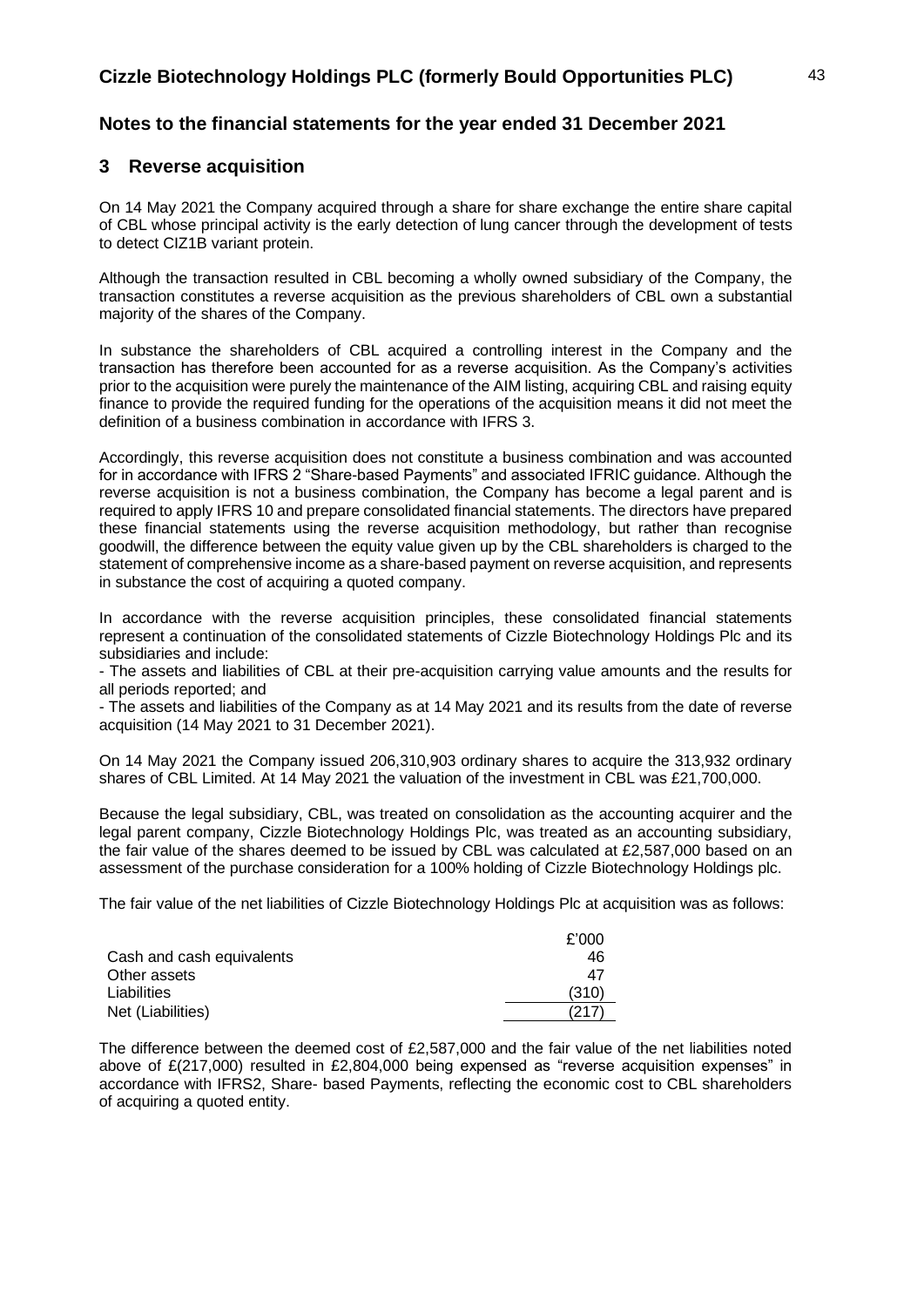# **3 Reverse acquisition (continued)**

The reverse acquisition reserve which arose from the reverse takeover is made up as follows:

|                                               | £'000     |
|-----------------------------------------------|-----------|
| Pre-acquisition equity <sup>1</sup>           | (22, 621) |
| CBL share capital at acquisition <sup>2</sup> | 1.599     |
| Investment in CBL <sup>3</sup>                | (21, 803) |
| Reverse acquisition expense <sup>4</sup>      | 2.804     |
|                                               | (40.021)  |

- 1. Pre-acquisition equity of Cizzle Biotechnology Holdings PLC at 14 May 2021.
- 2. CBL had issued share capital and share premium of £1,599,000. As these financial statements represent the capital structure of the legal parent entity, the equity of CBL is eliminated.
- 3. The value of the shares issued by the Company in exchange for the entire share capital of CBL plus stamp duty expenses.
- 4. The reverse acquisition expense represents the difference between the value of the equity issued by the Company, and the deemed consideration given by CBL to the Group.

# **4 Financial risk**

The Group's principal risk factors are as follows:

### **4.1 Capital risk management**

The Company monitors capital which comprises all components of equity (i.e. share capital, share premium, capital reduction reserve, share option reserve, and retained earnings/losses). Note 22 describes how capital is managed in respect of the debt to equity ratio.

### **4.2 Financial risk factors**

The Group's operations exposed it to a variety of financial risks that had included the effects of credit risk, liquidity risk and interest rate risk. The Company had in place a risk management programme that attempted to limit the adverse effects on the financial performance of the Company by monitoring levels of debt finance and the related finance costs. The Company did not use derivative financial instruments to manage interest rate costs and as such, no hedge accounting was applied.

Given the size of the Company, the directors did not delegate the responsibility of monitoring financial risk management to a sub-committee of the Board. The policies set by the board of directors were implemented by the Company's finance department.

(a) Credit risk

The Company's credit risk was primarily attributable to its trade receivables balance. The amounts presented in the statement of financial position are net of allowances for impairment.

- (b) Liquidity risk Liquidity risk was the risk that an entity will encounter difficulty in meeting obligations associated with financial liabilities. The Company's financial liabilities included its trade and other payables shown in Note 15.
- (c) Interest rate cash flow risk The Company had interest-bearing assets. Interest bearing assets comprised only cash balances, which earned interest at floating rates.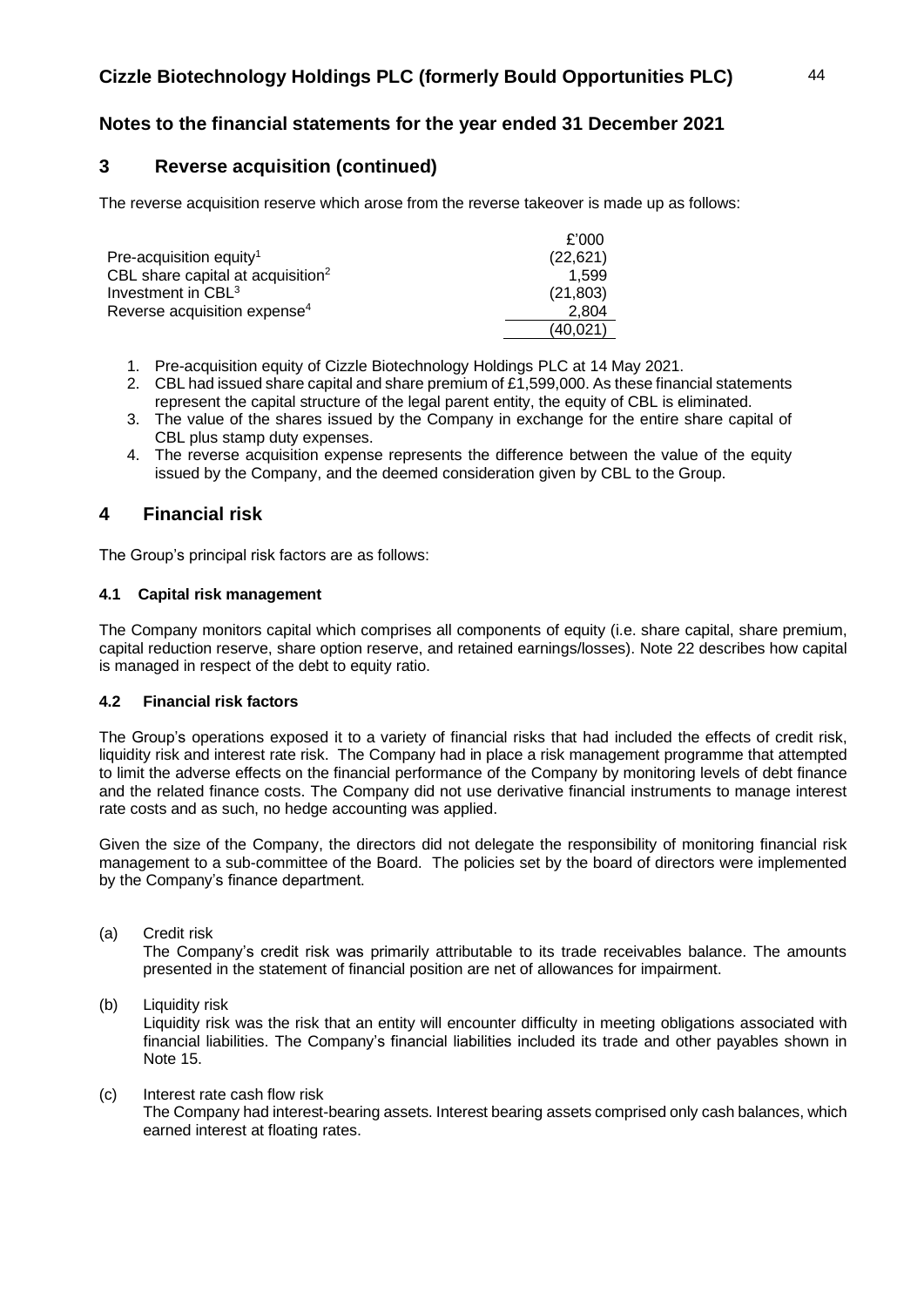# **Notes to the financial statements for the year ended 31 December 2021**

## **5 Critical accounting estimates and judgements**

In the preparation of the financial statements the directors must make estimates and assumptions that affect the asset and liability items and revenue and expense amounts recorded in the financial statements. These estimates are based on historical experience and various other assumptions that the Board believes are reasonable under the circumstances. The results of this form the basis for making judgements about the carrying value of assets and liabilities that are not readily available from other sources.

### **a) Accounting judgement**

There were no judgments made.

### **b) Accounting estimate**

Share based payments

See Note 14 which explains the methods used to estimate the fair value of share options granted.

## **6 Operating expenses**

|                                                 | Group<br>2021 | <b>CBL</b><br>2020 |
|-------------------------------------------------|---------------|--------------------|
|                                                 | £'000         | £'000              |
| Research and development                        | 161           |                    |
| Professional advisers                           | 89            |                    |
| Staff costs                                     | 88            |                    |
| Intellectual property renewal fees              | 57            | 14                 |
| <b>Regulatory fees</b>                          | 53            |                    |
| Share based payment                             | 37            |                    |
| Audit fees (Note 7)                             | 27            |                    |
| Other expenditure                               | 40            |                    |
| On-going administrative costs                   | 552           | 14                 |
| Share option charge                             | 299           |                    |
| Reverse acquisition expense                     | 2,804         |                    |
| Transaction costs - IPO and reverse acquisition | 303           |                    |
| Total administrative expenses                   | 3,958         | 14                 |

# **7 Auditor's remuneration**

|                                                                                                                  | Group | CBL   |
|------------------------------------------------------------------------------------------------------------------|-------|-------|
|                                                                                                                  | 2021  | 2020  |
|                                                                                                                  | £'000 | £'000 |
| Fees payable to the Company's auditor for the audit of the Group,<br>Company and subsidiary financial statements | 27    |       |
| Non-audit services - reporting accountant for IPO                                                                | 38    |       |
|                                                                                                                  | 65    |       |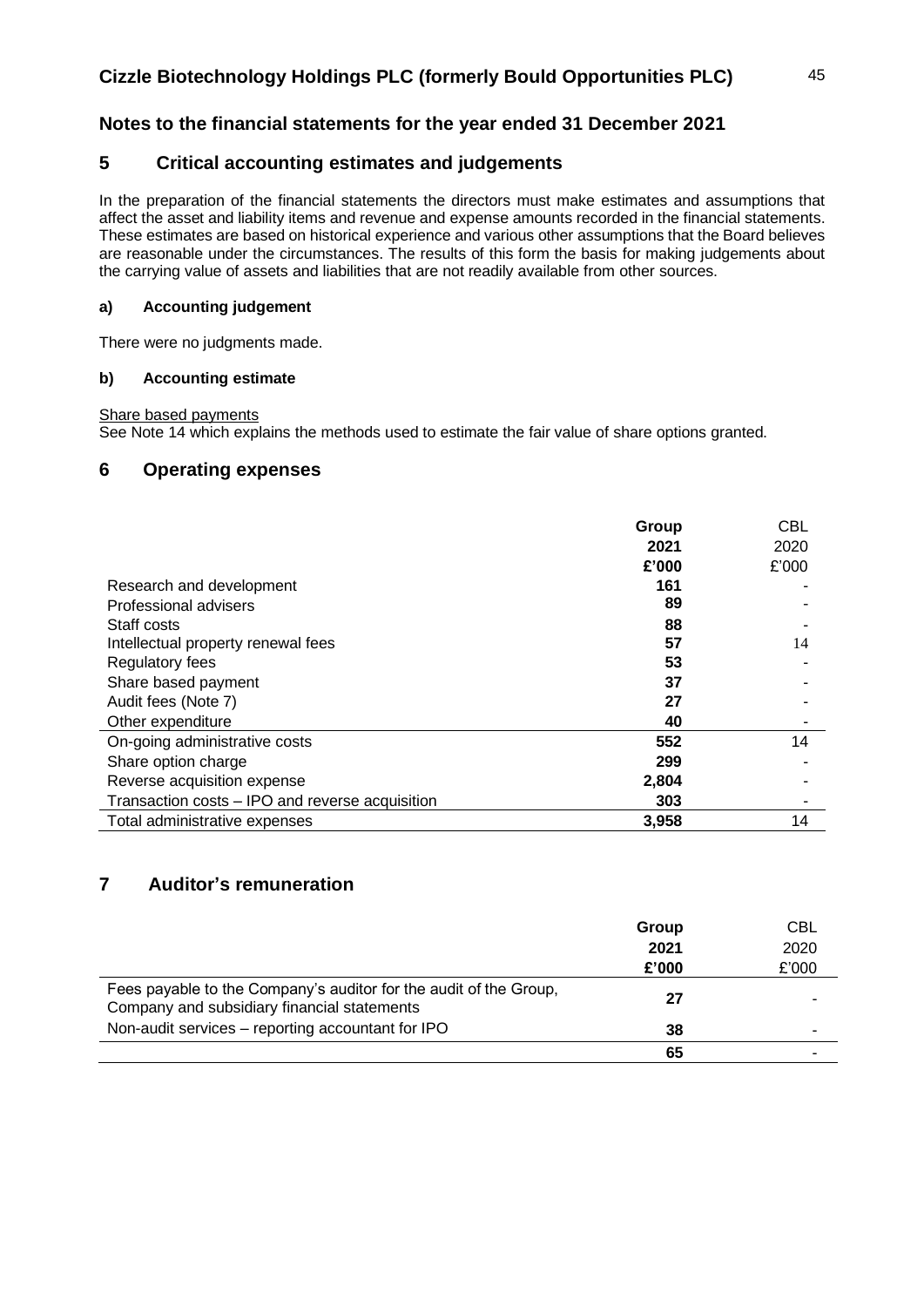| 8<br><b>Directors' emoluments</b> |       |            |         |         |
|-----------------------------------|-------|------------|---------|---------|
|                                   | Group | <b>CBL</b> | Company | Company |
|                                   | 2021  | 2020       | 2021    | 2020    |
|                                   | £'000 | £'000      | £'000   | £'000   |
| Wages and salaries                | 125   | ٠          | 105     | 80      |
| <b>Social Security Costs</b>      | 10    | ۰          | 11      | 6       |
| <b>Pension Contributions</b>      | 3     | ۰          | 2       |         |
| Share based payments              | 299   | ۰          | 299     | ۰       |
|                                   | 437   |            | 417     | 86      |

# **Notes to the financial statements for the year ended 31 December 2021**

The Group does not have any employees other than the directors. The average number of directors during the year was 4 (CBL 2020: 2).

### **9 Income tax credit**

The tax credit for the year was as follows:

|                                      | Group | <b>CBL</b> |
|--------------------------------------|-------|------------|
|                                      | 2021  | 2020       |
|                                      | £'000 | £'000      |
| Research and development tax credits | (37)  | -          |
|                                      | (37)  |            |

The tax on the Group's loss before tax differs from the theoretical amount that would arise using the tax rate applicable to the losses of the group (2020: CBL) as follows:

|                                                                   | Group   | <b>CBL</b> |
|-------------------------------------------------------------------|---------|------------|
|                                                                   | 2021    | 2020       |
|                                                                   | £'000   | £'000      |
| Loss before tax on continuing operations                          | (3,958) |            |
| Tax calculated at the domestic rate applicable of 19% (2020: 19%) | (752)   |            |
| Expenses not deductible for tax purposes                          | 590     |            |
| Tax losses for which no deferred tax credit was recognised        | 162     |            |
| Research and development tax credit                               | (37)    |            |
| Total income tax credit                                           | (37)    |            |

### **10 Earnings per share**

### **Basic loss per share**

|                                            | Group          | <b>CBL</b> |
|--------------------------------------------|----------------|------------|
|                                            | 2021           | 2020       |
| Loss for the year                          | (E3, 921, 000) | (E14,000)  |
| Weighted average number of ordinary shares | 160,516,450    | 493,844    |
| Basic loss per share                       | (2.4p)         | (2.8p)     |

The basic loss per share is derived by dividing the loss for the period attributable to ordinary shareholders by the weighted average number of shares in issue. The weighted average number of shares is adjusted for the impact of the reverse acquisition as follows:

Prior to the reverse acquisition, the number of shares is based on CBL, adjusted using the share exchange ratio arising on the reverse acquisition; and

From the date of the reverse acquisition, the number of share is based on the Company.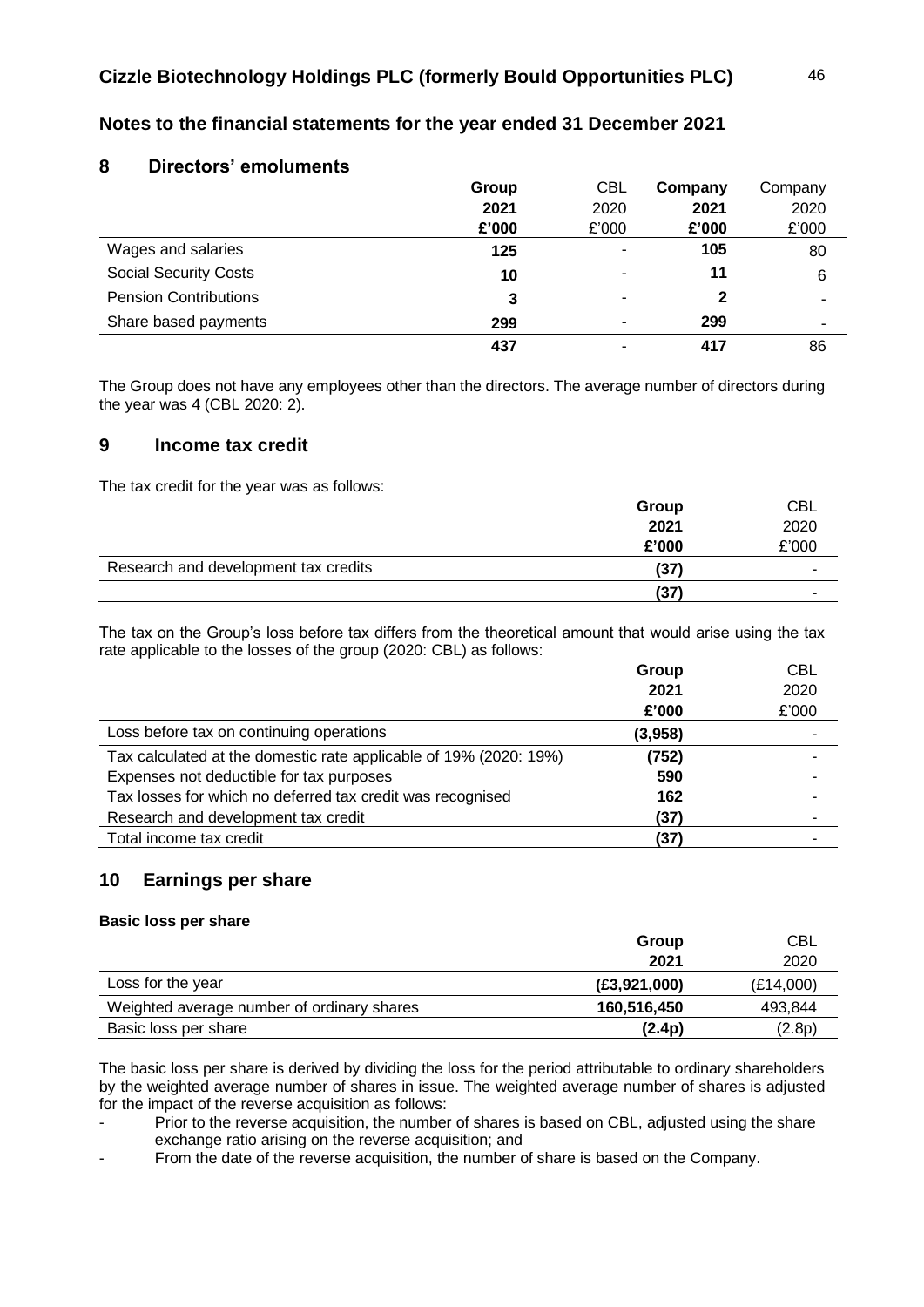# **10 Earnings per share (continued)**

Diluted earnings per share is calculated by dividing the loss attributable to ordinary shareholders by the weighted average number of ordinary shares outstanding after adjusting these amounts for the effects of dilutive potential ordinary shares. As the results for the years ended 31 December 2021 and 31 December 2020 are a loss, any exercise of share options would have an anti-dilutive effect on earnings per share. Consequently, earnings per share and diluted earnings per share are the same and the calculation has not been included.

As at 31 December 2021, there were share options outstanding over 23,432,041 shares (CBL 2020: 14,928,864 shares), which could potentially have a dilutive impact in the future.

## **11 Non- Current assets**

|                                       | Group          | <b>CBL</b>     | Company | Company                  |
|---------------------------------------|----------------|----------------|---------|--------------------------|
|                                       | 2021           | 2020           | 2021    | 2020                     |
|                                       | £'000          | £'000          | £'000   | £'000                    |
| Investment in subsidiary undertakings | $\blacksquare$ | $\blacksquare$ | 21,803  | ٠                        |
| Intangible assets                     | 200            |                | 200     | $\overline{\phantom{0}}$ |
| Tangible assets                       | $\blacksquare$ |                | ۰       | ۰                        |
| Total investments                     | 200            | $\blacksquare$ | 22,003  | -                        |

### **a. Investments in subsidiary undertakings - Company**

|                             | 2021   | 2020  |
|-----------------------------|--------|-------|
|                             | £'000  | £'000 |
| Opening balance             | $\sim$ |       |
| Acquisition during the year | 21,803 |       |
| Closing balance             | 21,803 |       |

The investment in subsidiary undertakings is in the following companies:

| <b>Name</b>              | <b>Country of</b> | <b>Proportion of ownership</b> | <b>Principal</b>        |
|--------------------------|-------------------|--------------------------------|-------------------------|
|                          | incorporation     | interest                       | activities/status       |
| Cizzle Biotechnology     | England and       | 100% interest in ordinary      | Early detection of lung |
| Limited                  | Wales             | share capital                  | cancer                  |
| Cizzle Biotech Limited   | England and       | 100% interest in ordinary      | Dormant                 |
| (formerly Enfis Limited) | Wales             | share capital                  |                         |

The registered address for ongoing subsidiaries is 6<sup>th</sup> floor, 60 Gracechurch Street, London, EC3V 0HR. Cizzle Biotechnology Limited - as mentioned in Note 3, this investment represents the value of the shares issued by the Company in exchange for the entire share capital of CBL (£21,700,000 plus stamp duty expenses of £103,000).

### **b. Intangible assets – Group and Company**

Intangible assets represents the fair value an investment in a royalty sharing arrangement with St George Street Capital ("SGSC"), a UK-based medical charity. This agreement grants the Company potential future royalty payments from the commercialisation of St George Street's therapeutic asset AZD1656 of up to £5m, plus potentially further payments from the use of a companion diagnostic.

|                             | 2021   | 2020                     |
|-----------------------------|--------|--------------------------|
|                             | £'000  | £'000                    |
| Opening balance             | $\sim$ | $\overline{\phantom{a}}$ |
| Acquisition during the year | 200    | ۰                        |
| Closing balance             | 200    | $\overline{\phantom{a}}$ |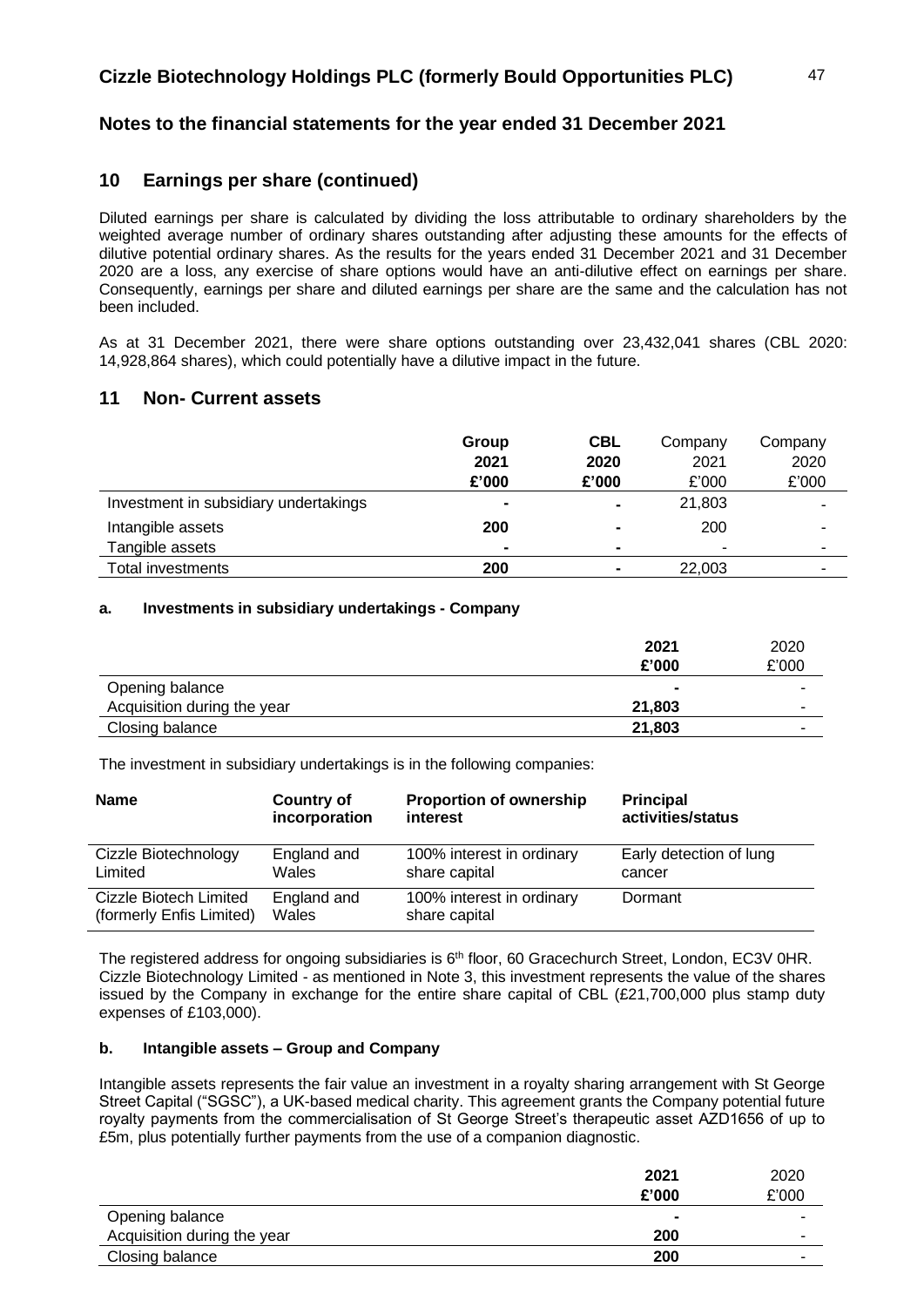# **11 Non- Current assets**

### **c. Tangible assets - Group**

|                                          | Laboratory<br>equipment<br>£'000 | Total<br>£'000 |
|------------------------------------------|----------------------------------|----------------|
| Cost<br>At 1 January 2021                |                                  |                |
| Acquired during the year                 | 18                               | 18             |
| Write-off during the year                | (18)                             | (18)           |
| At 31 December 2021                      |                                  |                |
| <b>Depreciation</b><br>At 1 January 2020 |                                  |                |
| Acquired during the year                 | 18                               | 18             |
| Write-off during the year                | (18)                             | (18)           |
| At 31 December 2021                      |                                  |                |
| Net book value<br>At 31 December 2021    |                                  |                |
| At 31 December 2020                      |                                  |                |
|                                          |                                  |                |

On 14 May 2021 the Group acquired laboratory equipment with a cost of £18,000 and a net book value of £Nil. This equipment was written off at 31 December 2021.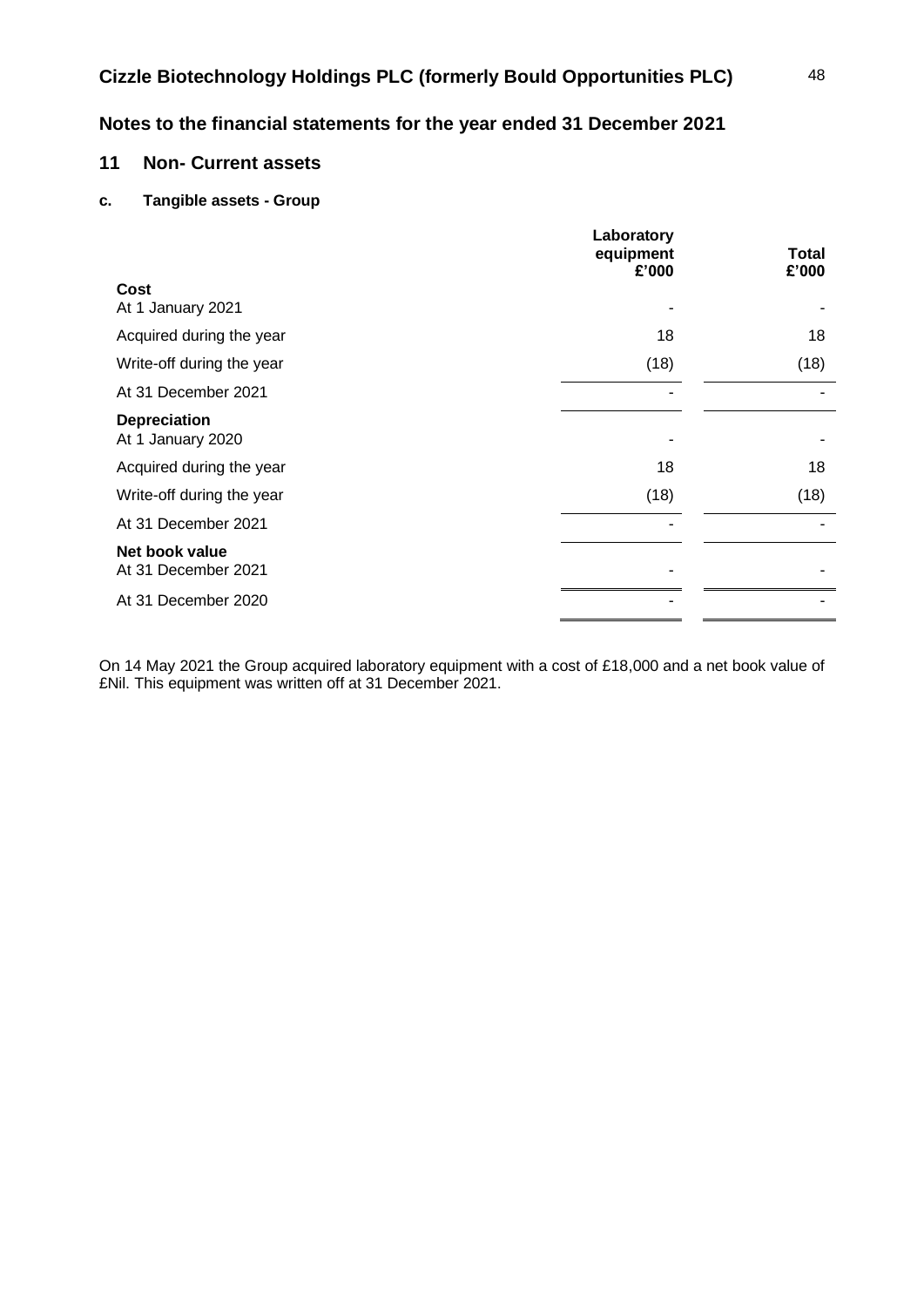|                                   | Group | <b>CBL</b> | Company | Company |
|-----------------------------------|-------|------------|---------|---------|
|                                   | 2021  | 2020       | 2021    | 2020    |
|                                   | £'000 | £'000      | £'000   | £'000   |
| Trade receivables                 |       |            |         |         |
| Less: provision for impairment    |       |            |         |         |
| Trade receivables (net)           |       |            |         |         |
| Amounts due from subsidiaries     |       |            | 216     |         |
| Social security and other taxes   | 14    |            |         |         |
| Corporation tax recoverable       | 37    |            |         |         |
| Prepayments and other receivables | 29    |            | 18      |         |
|                                   | 80    |            | 241     |         |

# **Notes to the financial statements for the year ended 31 December 2021**

Trade and other receivables are non-derivative financial assets with fixed or determinable payments that are not quoted in an active market. They are classified as 'trade and other receivables' in the statement of financial position and are included in current assets, except for maturities greater than 12 months after the statement of financial position date. These are classified as non-current assets. The value of trade receivables shown above, in addition to the value of cash balances on deposit with counterparties (see Note 17), represents the Company's maximum exposure to credit risk. No collateral is held as security.

Amounts due from subsidiary undertakings at 31 December 2021 represented net amounts provided to the Company's wholly owned subsidiary, Cizzle Biotechnology Limited.

The fair value of trade and other receivables approximate to the net book values stated above.

As of 31 December 2021, trade receivables of £Nil (2020: £Nil) were past their due date of receipt.

|                           | Group          | CBL                      | Company        | Company |
|---------------------------|----------------|--------------------------|----------------|---------|
|                           | 2021           | 2020                     | 2021           | 2020    |
|                           | £'000          | £'000                    | £'000          | £'000   |
| Up to two months past due | $\blacksquare$ |                          | $\blacksquare$ | ۰       |
| Over two months past due  |                | $\overline{\phantom{a}}$ | $\blacksquare$ |         |

As of 31 December 2021, trade receivables of £Nil (2020: £Nil) were impaired. The individually impaired receivables relate to balances where it has been assessed that the receivable is not expected to be recovered.

### **13 Cash and cash equivalents**

**12 Trade and other receivables** 

|                                      | Group | <b>CBL</b> | Company | Company |
|--------------------------------------|-------|------------|---------|---------|
|                                      | 2021  | 2020       | 2021    | 2020    |
|                                      | £'000 | £'000      | £'000   | £'000   |
| Cash on hand and balances with banks | 875   |            | 848     | 84      |
|                                      | 875   |            | 848     | 84      |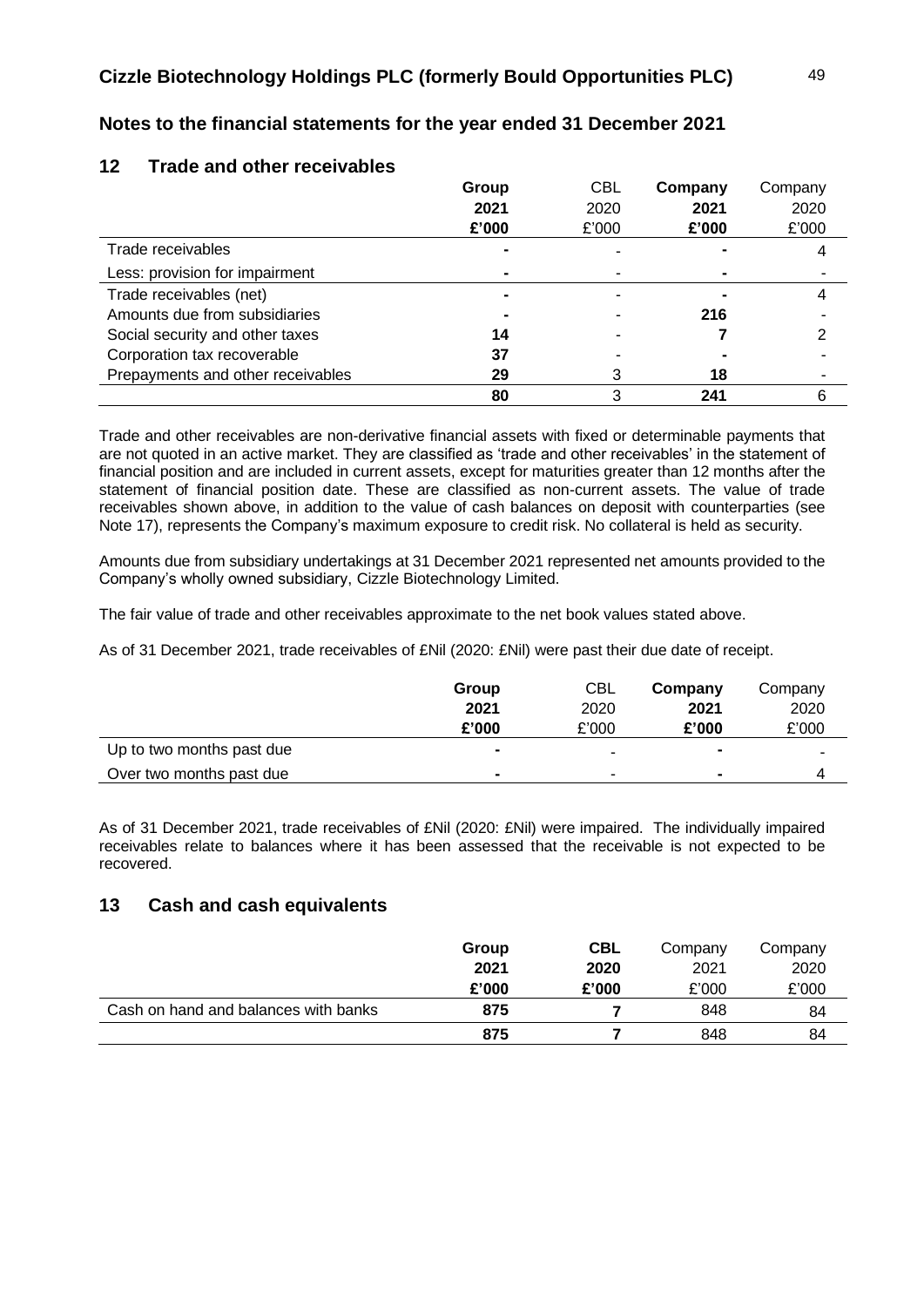# **14 Share capital**

Numbers in 000s

|                           | <b>New</b><br>Ordinary<br><b>Shares</b> | Deferred 'A'<br>shares | Deferred 'A'<br>shares |  |
|---------------------------|-----------------------------------------|------------------------|------------------------|--|
| Nominal value per share   | 0.01 <sub>p</sub>                       | 0.01 <sub>p</sub>      | 0.99 <sub>p</sub>      |  |
| At 31 December 2020       | ۰                                       |                        |                        |  |
| Recognition of PLC equity | 24.817                                  | 225.158                | 12,383,626             |  |
| <b>Issued</b>             | 228.631                                 |                        |                        |  |
| At 31 December 2021       | 253,448                                 | 225,158                | 12,383,626             |  |

The following table reconciles the total nominal value of the shares in issue:

|                         | <b>New</b><br>Ordinary<br>shares | <b>Deferred</b><br>£0.01p<br>'A' shares | Deferred 'A'<br>shares    |                      |
|-------------------------|----------------------------------|-----------------------------------------|---------------------------|----------------------|
| Nominal value per share | 0.01 <sub>p</sub><br>£000        | 0.01 <sub>p</sub><br>£'000              | 0.99 <sub>p</sub><br>£000 | <b>Total</b><br>£000 |
| At 31 December 2020     |                                  | ٠                                       | $\overline{\phantom{0}}$  |                      |

On reverse takeover of Cizzle Biotechnology Limited

| At 31 December 2021                                   | 26 | 1.238 | 2.229 | 3.493 |
|-------------------------------------------------------|----|-------|-------|-------|
| Settlement of fees                                    | -  | -     | ۰     |       |
| Placing of shares for cash<br>۰.                      |    | -     |       |       |
| Consideration shares<br>۰.                            |    | -     | ۰     | 21    |
| Recognition of PLC equity<br>$\overline{\phantom{a}}$ |    | 1.238 | 2.229 | 3.470 |
|                                                       |    |       |       |       |

During the year ended 31 December 2021, the following shares were issued:

|                                                   | No of shares<br>issued | <b>Issue price</b><br>per share |
|---------------------------------------------------|------------------------|---------------------------------|
| 14 May 2021                                       | 000s                   | <b>Pence</b>                    |
| Reverse takeover - Cizzle Biotechnology Ltd (non- |                        |                                 |
| cash)                                             | 206,311                | 10.0 <sub>p</sub>               |
| Placing (cash)                                    | 22,000                 | 10.0 <sub>p</sub>               |
| Settlement of fees (non-cash)                     | 320                    | 10.0 <sub>p</sub>               |
| <b>Total issued</b>                               | 228,631                |                                 |

On 14 May 2021 the Company issued investor warrants to subscribe for 11,000,000 Ordinary Shares at a fixed price of 15p per share valid for three years until 13 May 2024.

On 14 May 2021 the Company issued broker and adviser warrants to subscribe for 1,350,000 Ordinary Shares at a fixed price of 10p per share valid for three years until 13 May 2024. 250,000 of these broker warrants are automatically exercisable upon the Company's share price equalling 20p per share. The fair value of these warrants at 31 December 2021 is £5,000 and has been accounted for as a cost to the Company and a reduction of the share premium account ( see statement of changes in equity on pages 37 to 38).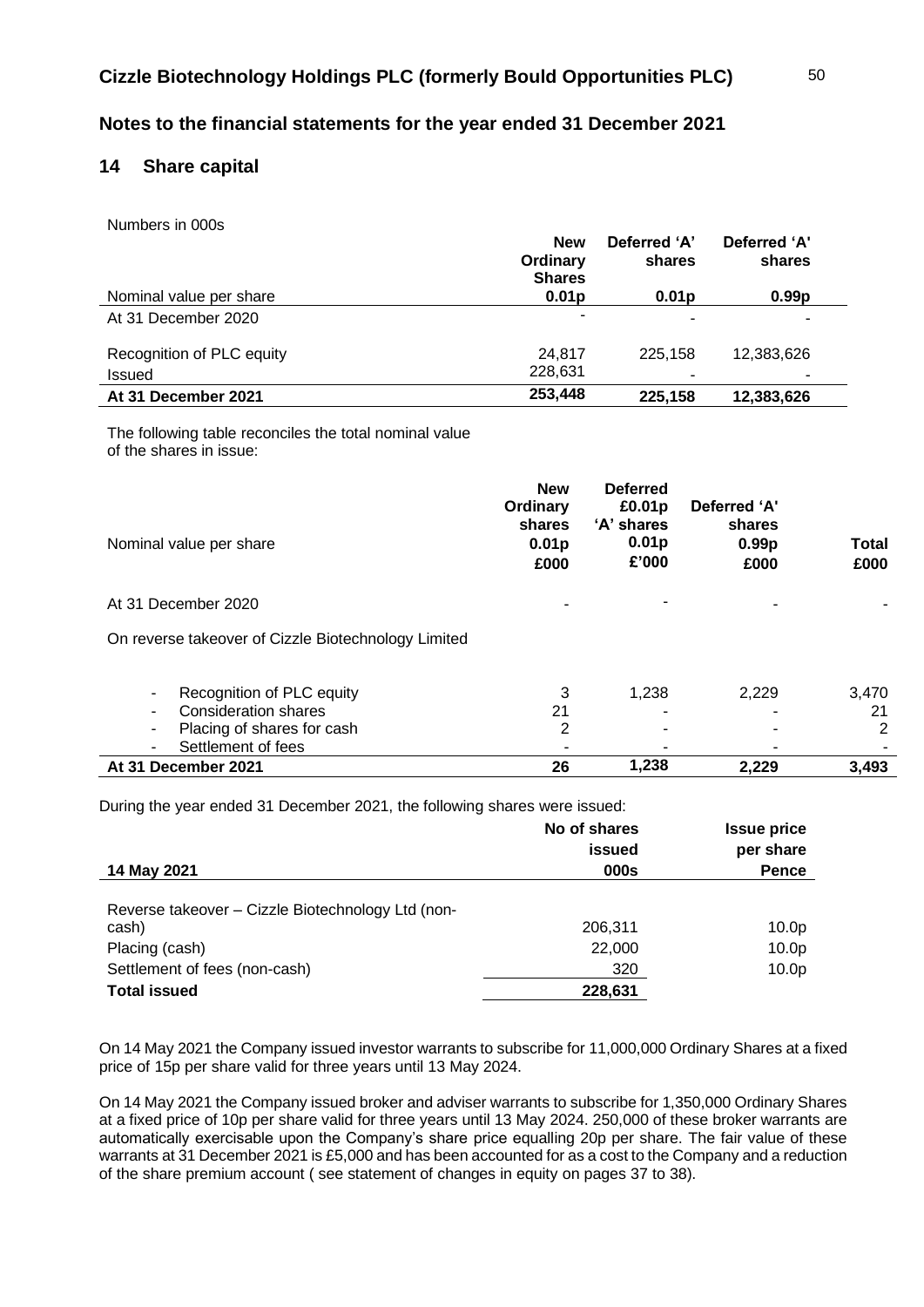## **14 Share capital (continued)**

### **Employee share scheme**

The Company has an Executive Share Option Scheme.

The exercise terms of all granted options as at 31 December 2021 are summarised below:

| Date of grant | Number of<br>options | <b>Exercise price</b><br>(pence per<br>share) | <b>Exercise</b><br>dates from |
|---------------|----------------------|-----------------------------------------------|-------------------------------|
| 2015          | 300                  | 5.02                                          | 2017                          |
| 2016          | 800                  | 1.85                                          | 2017                          |
| 2017          | 500                  | 1.00                                          | 2018                          |
| 2021          | 3,689,096            | 1.53                                          | 2021                          |
| 2021          | 19,741,345           | 10.00                                         | 2021 (based on performance)   |

The number and weighted average exercise price of the options that were exercisable at 31 December 2021 were 23,432,041 and 8.67p respectively.

Movements in the number of share options outstanding and their related weighted average exercise prices are as follows:

|                              | Average              |                |
|------------------------------|----------------------|----------------|
|                              | exercise price       | <b>Options</b> |
|                              | (pence per<br>share) | number         |
| At 31 December 2020          | -                    |                |
| Acquired on reverse takeover | 1.53                 | 3,690,696      |
| Issued during year           | 10.00                | 19,741,345     |
| At 31 December 2021          | 8.67                 | 23,432,041     |

Share options outstanding at the end of the year have the following expiry dates and exercise prices:

| <b>Expiry date</b> | <b>Exercise price</b><br>(pence per<br>share) | <b>Options</b><br>2021 |
|--------------------|-----------------------------------------------|------------------------|
| 2025               | 5.02                                          | 300                    |
| 2026               | 1.85                                          | 800                    |
| 2027               | 1.00                                          | 500                    |
| 2027               | 1.53                                          | 3,689,096              |
| 2031               | 10.00                                         | 19,741,345             |
|                    |                                               | 23,432,041             |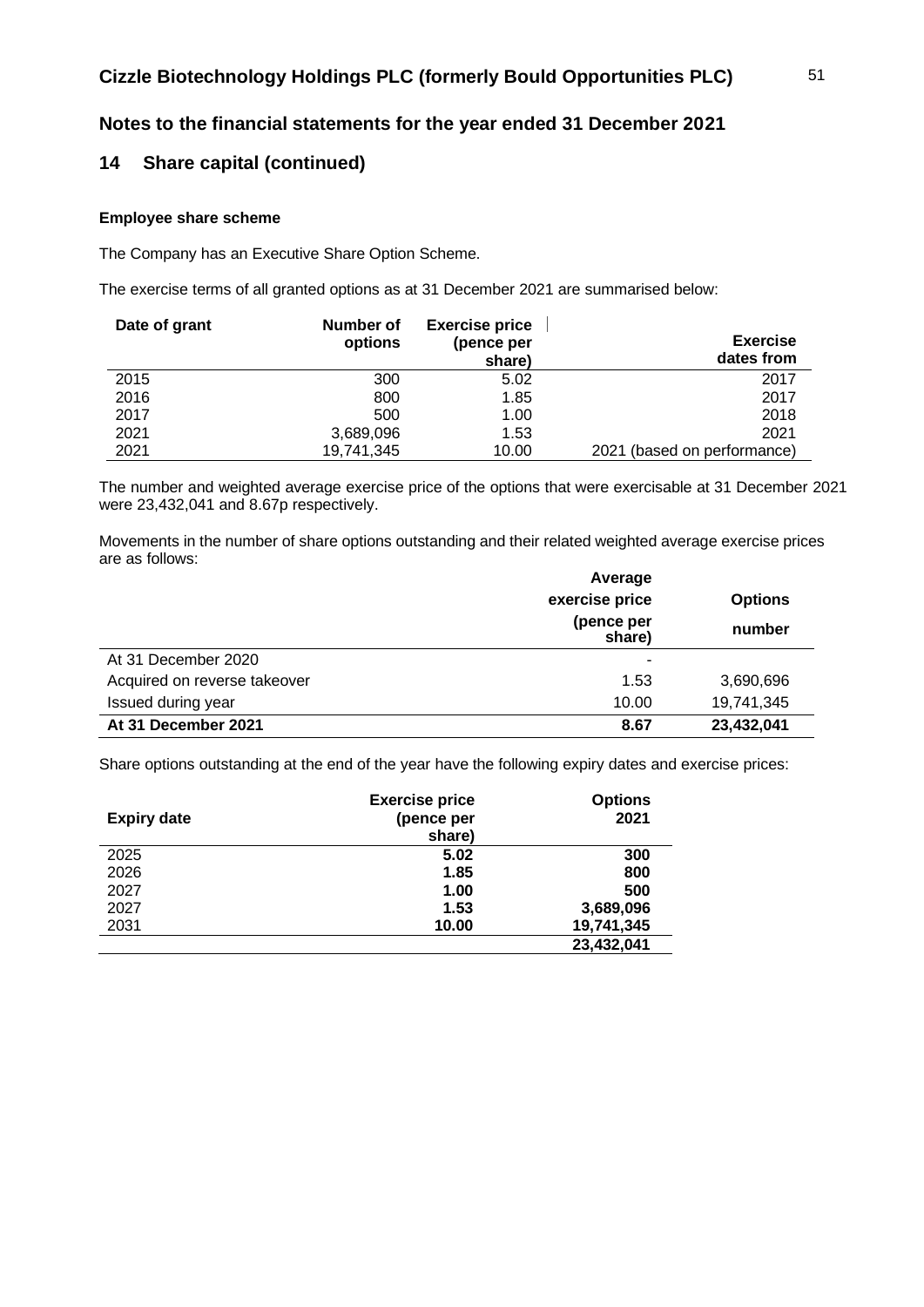# **14 Share capital (continued)**

The Company determines the fair value of its share option contracts on the grant date, adjusts this to reflect its expectation of the options that will ultimately vest, and then expenses the calculated balance on a straightline basis through its statement of comprehensive income over the expected vesting period with a corresponding credit to its share option reserve. Subsequent changes to the expectation of number of options that will ultimately vest are dealt with prospectively such that the cumulative amount charged to the statement of comprehensive income is consistent with latest expectations. Subsequent changes in market conditions do not impact the amount charged to the statement of comprehensive income.

The Company determines the fair value of its share option contracts using a model based on the Black-Scholes-Merton methodology. In determining the fair value of its share option contracts, the Company made the following assumptions (ranges are provided where values differ across tranches). Expected volatility was determined by reference to historical experience.

| Grant date | <b>Share</b><br><b>Price</b><br><b>Pence</b> | <b>Exercise</b><br><b>Price</b><br><b>Pence</b> | <b>Expected</b><br><b>Option</b><br><b>Life</b><br>Years | <b>Expected</b><br><b>Volatility</b><br>% | <b>Expected</b><br><b>Dividend</b><br>Yield<br>% | <b>Risk free</b><br><b>Interest</b><br>Rate<br>% | <b>Fair Value</b><br>At date of<br>Grant<br><b>Pence</b> |
|------------|----------------------------------------------|-------------------------------------------------|----------------------------------------------------------|-------------------------------------------|--------------------------------------------------|--------------------------------------------------|----------------------------------------------------------|
| 2021       | 9.38p                                        | 1.53p                                           | 10 vears                                                 | 68%                                       | 0%                                               | 0.83%                                            | 1.60p                                                    |
| 2021       | 4.40 <sub>p</sub>                            | 10.00p                                          | 10 years                                                 | 32%                                       | 0%                                               | 0.83%                                            | 3.00 <sub>p</sub>                                        |

# **15 Trade and other payables**

|                                   | Group | <b>CBL</b> | Company | Company |
|-----------------------------------|-------|------------|---------|---------|
|                                   | 2021  | 2020       | 2021    | 2020    |
|                                   | £'000 | £'000      | £'000   | £'000   |
| Trade payables                    | 111   | 2          | 73      | 14      |
| Social security and other taxes   | 43    |            | 6       | 5       |
| Accruals and other payables       | 64    | 6          | 54      | 39      |
|                                   | 218   | 8          | 133     | 58      |
|                                   |       |            |         |         |
|                                   | Group | <b>CBL</b> | Company | Company |
|                                   | 2021  | 2020       | 2021    | 2020    |
|                                   | £'000 | £'000      | £'000   | £'000   |
| Due or due in less than one month | 75    | 2          | 37      | 14      |
| Due between one and three months  | 4     |            | 4       | 8       |
| Due in more than three months     | 32    |            | 32      | (8)     |
|                                   | 111   | 2          | 73      | 14      |

# **16 Borrowings**

|                                       | Group                    | <b>CBL</b> | Company | Company |
|---------------------------------------|--------------------------|------------|---------|---------|
|                                       | 2021                     | 2020       | 2021    | 2020    |
|                                       | £'000                    | £'000      | £'000   | £'000   |
| Loans repayable in less than one year | $\overline{\phantom{0}}$ | 10         | ۰       | -       |
|                                       | $\blacksquare$           | 10         | ۰       | -       |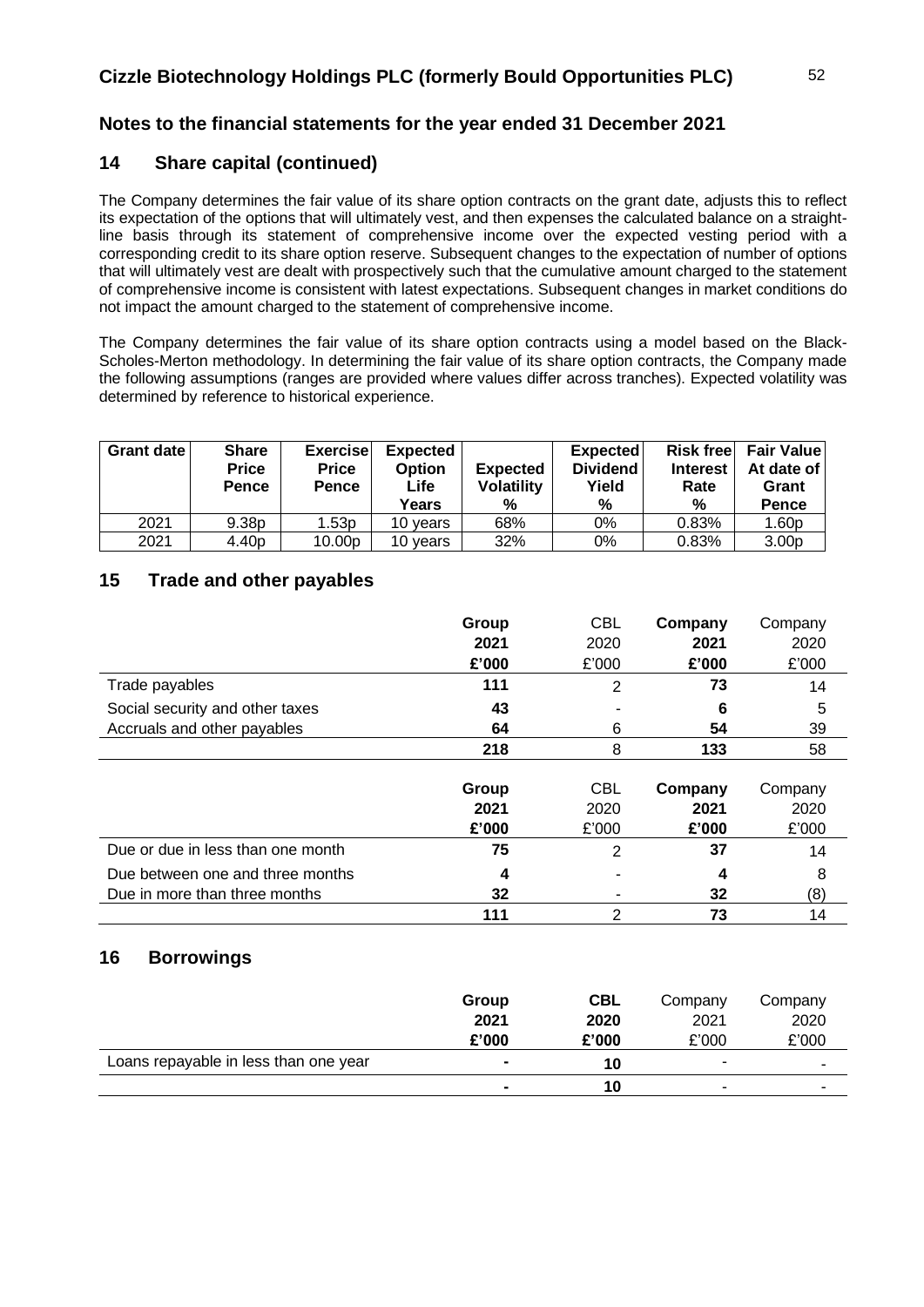# **Notes to the financial statements for the year ended 31 December 2021**

## **17 Financial assets and liabilities**

The tables below analyse the carrying value of financial assets and financial liabilities in the Group's and Company's statements of financial position. Further information on the classes that make up each category is provided in the notes indicated. The carrying value of each category is considered a reasonable approximation of its fair value. All amounts are due within one year.

|                                             | Group          | <b>CBL</b> | Company | Company |
|---------------------------------------------|----------------|------------|---------|---------|
|                                             | 2021           | 2020       | 2021    | 2020    |
|                                             | £'000          | £'000      | £'000   | £'000   |
| Trade receivables (Note 12)                 | $\blacksquare$ |            | ٠       | 4       |
| Amounts due from subsidiaries (Note 12)     | $\blacksquare$ |            | 216     | ٠       |
| Prepayments and other receivables (Note 12) | 29             | 3          | 18      |         |
| Cash and cash equivalents (Note 13)         | 875            |            | 848     | 84      |
| <b>Financial assets at amortised cost</b>   | 904            | 10         | 1.082   | 88      |

|                                                | Group          | CBL   | Company        | Company                  |
|------------------------------------------------|----------------|-------|----------------|--------------------------|
|                                                | 2021           | 2020  | 2021           | 2020                     |
|                                                | £'000          | £'000 | £'000          | £'000                    |
| Trade payables (Note 15)                       | 111            |       | 73             | 22                       |
| Accruals and other payables (Note 15)          | 64             | 6     | 54             | 36                       |
| Borrowings (Note 16)                           | $\blacksquare$ | 10    | $\blacksquare$ | $\overline{\phantom{0}}$ |
| <b>Financial liabilities at amortised cost</b> | 175            | 18    | 127            | 58                       |

### **18 Deferred income tax**

There is an un-provided deferred tax asset arising on taxable losses of £0.47m (2020: £0.2m). In accordance with accounting standards, the deferred tax asset has not been recognised in the financial statements due to uncertainty over the availability of sufficient future profits against which it could be recovered.

At 31 December 2021 there was no deferred tax liability (2020: £nil).

# **19 Commitments**

The Group has no commitments as at 31 December 2021 (2020: £Nil).

### **20 Related party transactions**

Transactions with directors

Directors' emoluments as noted in note 8. The Group Statement of Comprehensive Income includes an amount of £7,366 (2020: £20,000) paid to Experience Capital Limited in respect of non-executive director services provided by Martin Lampshire.

# **21 Controlling party**

The directors consider there to be no ultimate controlling party.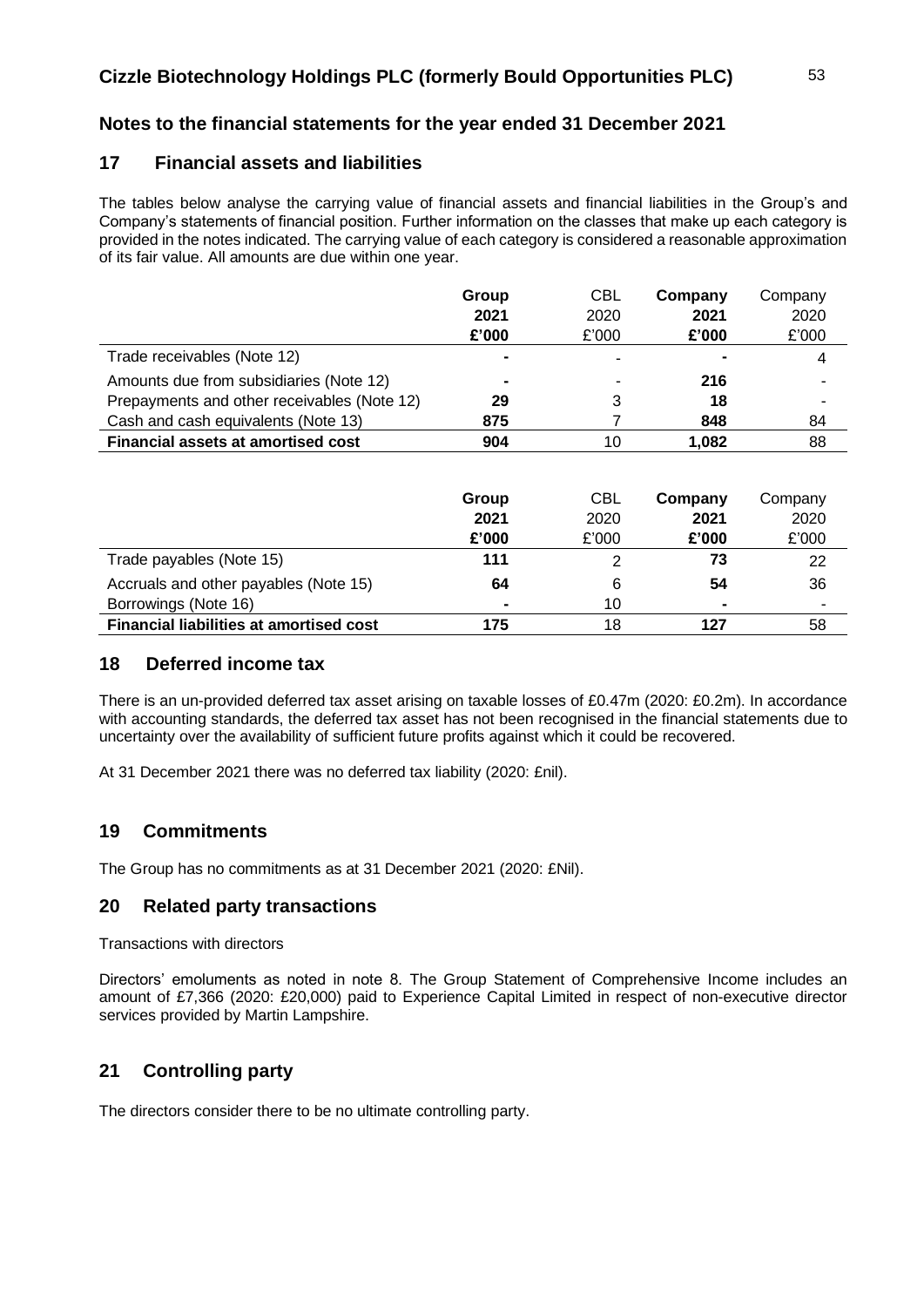# **22 Capital management**

In managing its capital structure, the Company's objective is to safeguard the Company's ability to continue as a going concern, managing cash flows so that it can continue to provide returns for shareholders.

The Company makes adjustments to its capital structure in the light of changes in economic conditions and the requirements of the Company's businesses. The Board has sought to maintain low levels of borrowing to reflect the development stage of the Company's businesses. Over time as the Company's businesses mature and become profitable the Board is likely to make increased use of borrowing facilities to fund working capital. In order to maintain or adjust the capital structure, the Company may issue new shares or seek additional borrowing facilities. The Company monitors capital on several bases including the debt to equity ratio. This ratio is calculated as debt ÷ equity. Debt is calculated as total borrowings as shown in the consolidated statement of financial position.

Equity comprises all components of equity as shown in the consolidated statement of financial position. The debt-to-equity ratio at 31 December 2021 and 31 December 2020 was as follows:

|                      | Group          | <b>CBL</b> | Company | Company |
|----------------------|----------------|------------|---------|---------|
|                      | 2021           | 2020       | 2021    | 2020    |
|                      | £'000          | £'000      | £'000   | £'000   |
| Total debt           | $\blacksquare$ | 10         | ٠       |         |
| Total equity         | 937            | (8)        | 22,959  | 32      |
| Debt-to-equity ratio | 0.0%           | 125%       | $0.0\%$ | 0.0%    |

### **23 Reserves**

The following reserves describe the nature and purpose of each reserve within equity:

### **a. Capital reduction reserve**

The capital reduction reserve set out in the Statement of Changes in Equity arose in 2014 when the nominal value of each share was reduced from 10p to 1p.

### **b. Share premium**

The amount subscribed for each share in excess of nominal value.

### **c. Reverse acquisition reserve**

The reverse acquisition reserve is explained in Note 3.

### **d. Share option**

The accumulated expense arising during their vesting period of share options granted to directors and employees and warrants granted to third parties.

### **e. Accumulated losses**

All other net losses and gains not recognised elsewhere.